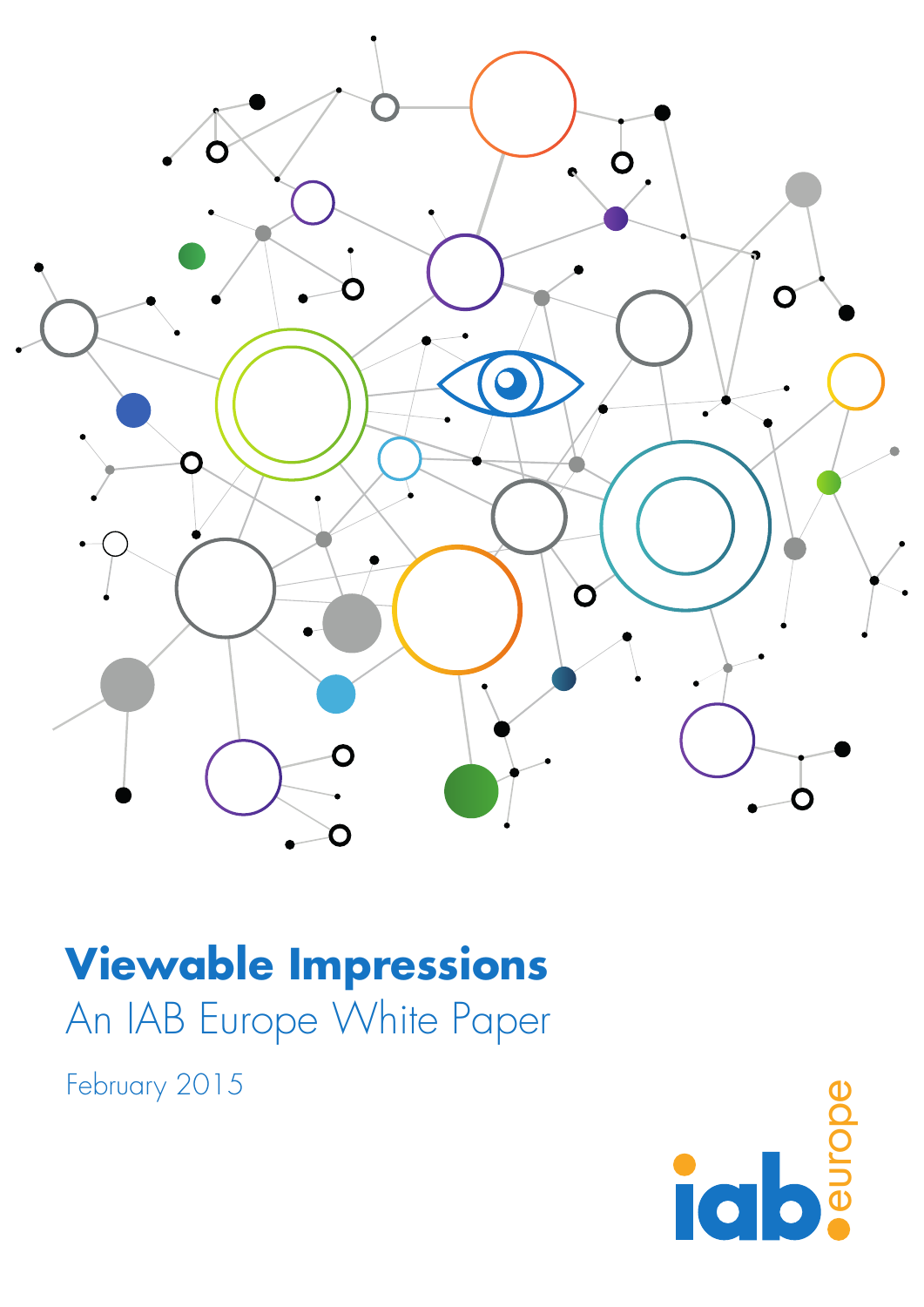

# **Contents** Foreword 2008 and 2008 and 2008 and 2008 and 2008 and 2008 and 2008 and 2008 and 2008 and 2008 and 2008 and 200 **1.** Introduction 1.1 An Introduction to the European Digital Display Advertising Market and the Metrics Landscape 1.2 Viewable Impressions within the Context of the Wider Metrics Portfolio 1.3 Other Quality Considerations including Brand Safety and Non-Human Traffic

2-5

6-8

8

#### 2. The Viewable Impressions Landscape in Europe

| 2.1 Perspectives from the Digital Advertising Ecosystem | $9 - 15$  |
|---------------------------------------------------------|-----------|
| 2.2 Perspectives from Markets across Europe             | $16 - 23$ |
| 2.3 Viewable Impressions and Programmatic Trading       | $23 - 24$ |

#### **3.** Testing Frameworks, Key Definitions and Terms

| 3.1 Testing Frameworks                  | 25-26     |
|-----------------------------------------|-----------|
| 3.2 Key Definitions and Terms           | $26 - 29$ |
| 3.3 Guidelines and Measurement          | 29-31     |
| 3.4 The Role of Contact Quality Metrics | $32-33$   |
|                                         |           |

#### **4.** Trading on Viewable Impressions

|  |  | 4.1 Technical and Commercial Considerations | 34-39 |
|--|--|---------------------------------------------|-------|
|  |  |                                             |       |

- 4.2 Non-Human Traffic and Fraud Considerations 39-40
- **5.** Conclusions 41
- **6.** White Paper Contributors **42-44**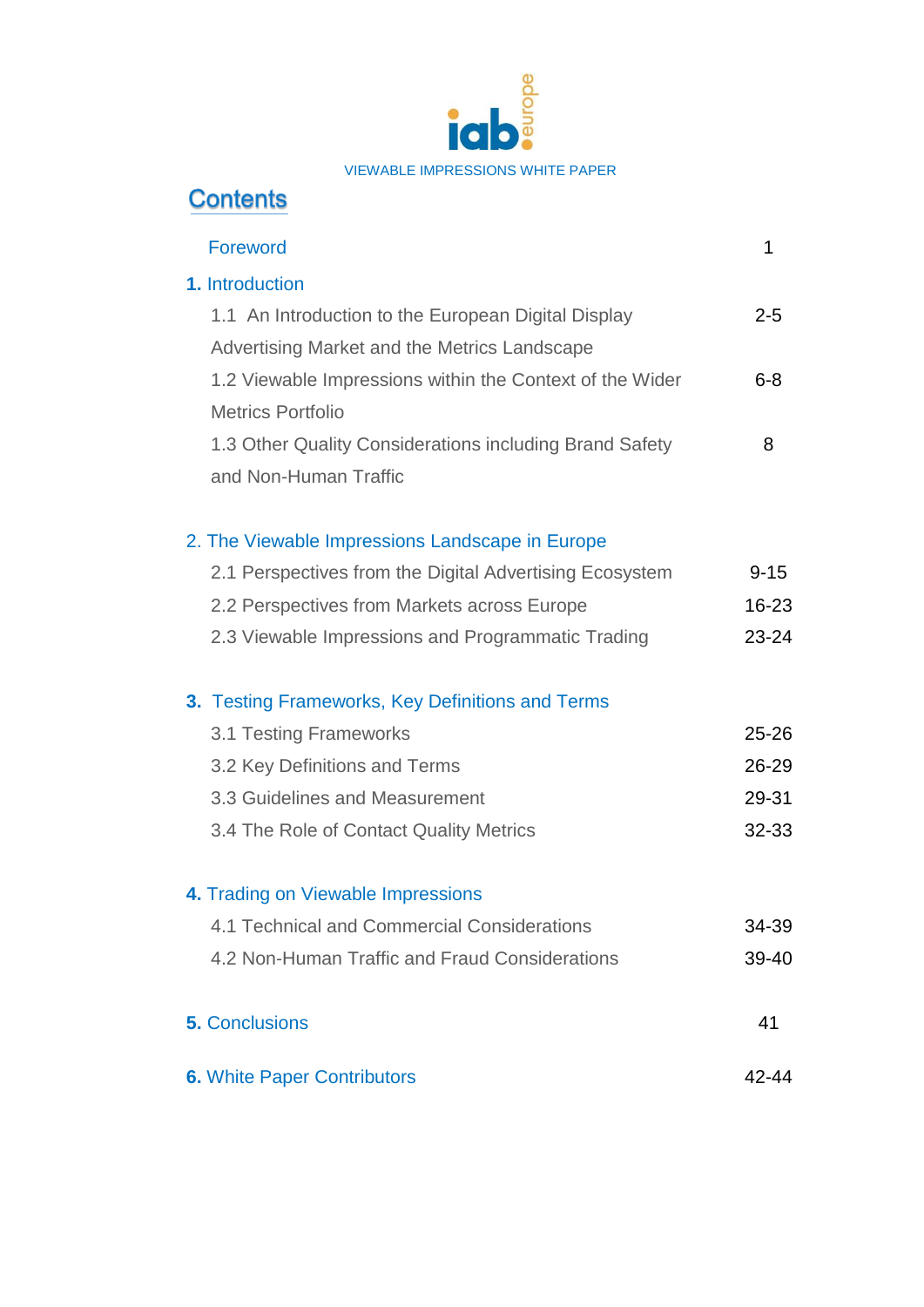

### **Foreword**

Welcome to this White Paper on Viewable Impressions from IAB Europe. The White Paper has been put together by IAB Europe's Ad Viewability Task Force which aims to provide insight on the topic of viewable impressions across Europe; educate the market and make recommendations on best practice.

#### **1**Introduction

Since IAB Europe started its AdEx Benchmark report in 2006 digital ad spend has grown four-fold yet there are still several commonly acknowledged challenges which hold back further growth and measurement is one of these. Since the early beginnings of digital it has been hailed as the most measurable of media yet exactly what is being measured and how it is measured remain open to debate.

IAB Europe is focusing on metrics within its Brand Advertising Framework, a set of initiatives to establish recommendations for Ad Formats, Metrics and KPIs as well as Audience Segments and Quality across Europe. This Framework and outputs, driven by the Brand Advertising Committee, aim to achieve compatibility with other initiatives such as Making Measurement Make Sense (3MS - *see page 3*), whilst having the ability to be built on by national markets and the flexibility demanded by a fast-changing technology environment.

This White Paper looks specifically at the area of the measurement of viewable impressions with the following objectives:

- Educate and increase confidence in the area of viewable display impressions by covering the current landscape and trends across Europe and perspectives from the digital advertising stakeholder community
- Clarify definitions and terms of what we mean by 'opportunity-to see' and 'viewable impression'
- Demonstrate how viewable impressions fit into the overall context of the wider metrics portfolio
- Outline some technical and commercial considerations for trading on viewable impressions

The White Paper also touches on other quality aspects such as brand safety and non-human traffic and IAB Europe will be extending its work in these areas in 2015 under the Brand Advertising Framework.

IAB Europe invited leading experts from stakeholder groups such as agencies, publishers, advertisers and measurement suppliers to contribute to this White Paper in order to give the reader representative perspectives from the digital ecosystem.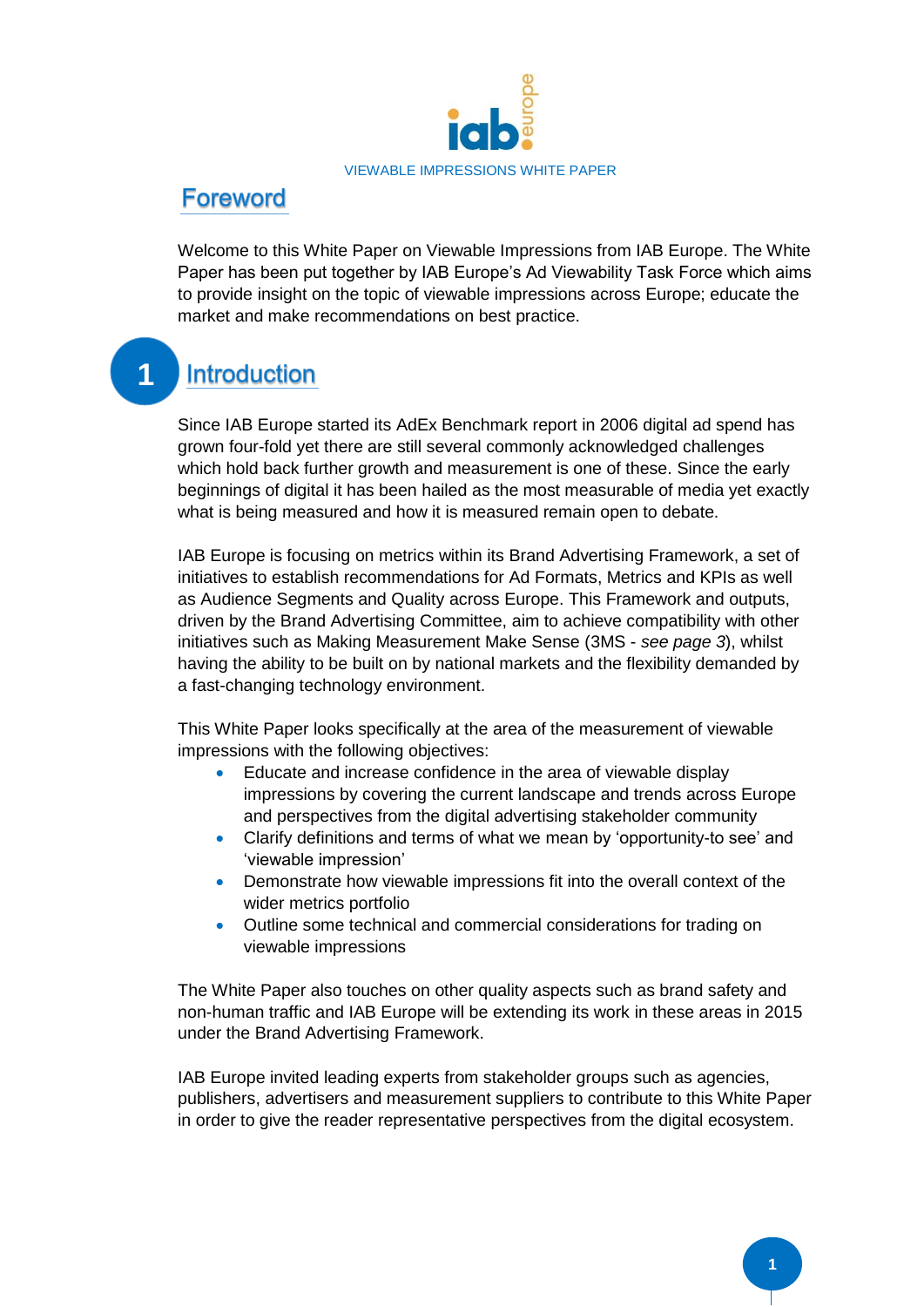

Introduction to the European Digital Display Advertising

2013 saw a renaissance of display advertising – IAB Europe's **1.1** An AdEx Benchmark study<sup>1</sup> reported that display growth was double-digit at 14.9% – helped by programmatic, real-time bidding (RTB), video and mobile innovation. Its share of digital ad spend was 33.8% with paid-for search at 49.2% and classifieds and directories at 16.9%. Format market share has Market and the remained relatively stable for the past few years with search Metrics dominating but with display slowly growing up with these Landscape growth drivers and increased attention from brands.

However growth and technical innovations have not come without questions from stakeholders across the community. Concerning brand advertising it is widely known that brand advertisements do not have to elicit an immediate audience reaction (such as click through) to be effective. Confidence in the data used help to evaluate the latent effect of advertising and the cumulative impact that comes over time from frequency of ad exposure has become critical to brand marketers as they diversify their investment from legacy media towards digital channels.

Indeed taking a European perspective, adoption of digital metrics continues apace, manifested differently in markets of varied characteristics and levels of digital development.

In order to understand this landscape IAB Europe asked the European digital business community, publishers, agencies, brand advertisers, ad networks and measurement/ data suppliers - to give us their opinions on metrics including audience metrics; metrics by platform; cross media evaluation; qualitative measures; user engagement; effectiveness measures/ROI and contact quality. With over 700 respondents from across Europe the survey identified their priorities as<sup>2</sup>:

- Gaining a **better understanding** of how online channels can work for brand advertising campaigns, both in combination with other media (84% of all respondents) and alone (81%), for brand advertising campaigns
- Having the option to integrate data from online audience surveys with other media surveys to provide **cross media evaluation** (78%)
- Establishing an **industry-wide accepted online measurement** currency for campaign planning and trading and replicating established metrics such as net reach, frequency, GRPs to provide a trading currency by demographic audience (77%)
- Identifying an **agreed set of effectiveness KPIs** such as brand awareness or purchase intent (75%)

**.** 

<sup>2</sup> IAB Europe Metrics and KPIs Survey: Digital Measurement Priorities (May 2014) <http://www.iabeurope.eu/research-and-papers/iab-europe-reports-priorities-digital-measurement-and-need-c>

<sup>&</sup>lt;sup>1</sup> IAB Europe AdEx Benchmark 2013 (July 2014) -

[http://www.iabeurope.eu/files/8014/1111/3050/IAB\\_Europe\\_AdEx\\_Benchmark\\_2013\\_Report\\_v3.pdf](http://www.iabeurope.eu/files/8014/1111/3050/IAB_Europe_AdEx_Benchmark_2013_Report_v3.pdf)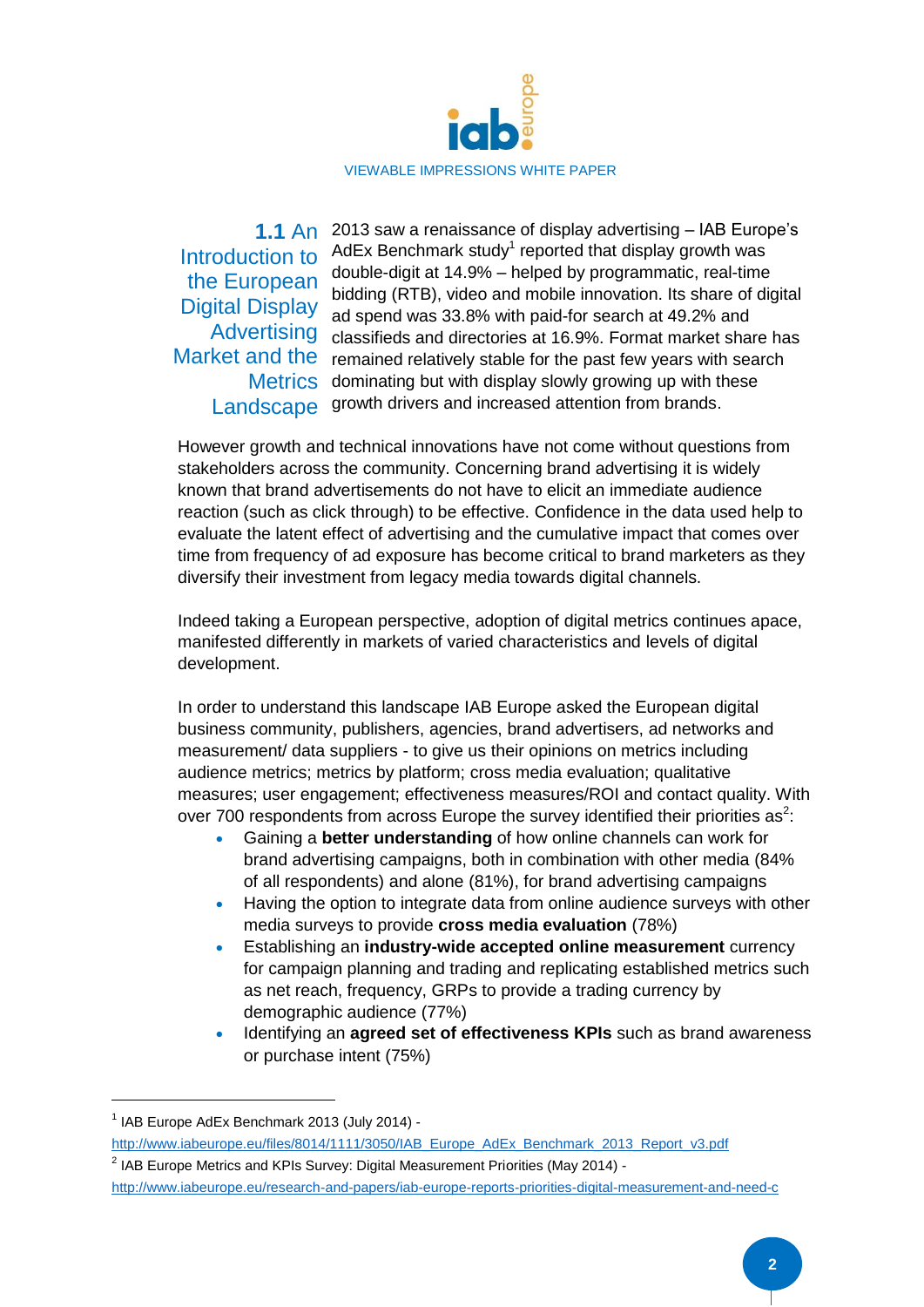

Three quarters of the survey respondents, and 84% of brand advertisers in particular, stated that they want to see a move towards viewable impressions rather than served impressions and this was one of the key drivers for the production of this white paper.

Also, earlier in 2014 the World Federation of Advertisers (WFA) surveyed their global multinational brand members and they indicated that digital ad viewability and verification is one of their key topics this year<sup>3</sup>. In order to be able to increase online advertising spend comfortably, their advertisers are asking for new quality metrics that are able to positively influence their return on investment (ROI).

As shown in several studies<sup>4</sup>, there is a strong correlation between ad view times and advertising impact, which qualifies viewable ad impressions as a meaningful proxy for advertising impact. As a result several agencies have started to continuously track viewable ad impressions for their clients, while several publishers have replied to this industry request with trading models that are based on viewable impressions.

The Making Measurement Make Sense (3MS)<sup>5</sup> initiative is a co-operation between the American Association of Advertising Agencies (4As), the Association of National Advertisers (ANA), and the Interactive Advertising Bureau (IAB) and originated in the US in 2011 focused on five key areas; defining impressions, establishing audience currency, creating a standard classification of ad units, defining ad performance metrics and establishing brand attitudinal measures.

Within the defining impressions area the 3MS is establishing a new definition for digital ad impressions, making a recommendation that would count an impression if it was 'in-view' to the consumer. The initiative has been multi-staged and continues. 3MS and the Media Rating Council (MRC) $<sup>6</sup>$  developed a framework for viewable</sup> impression standard setting recognising that both measurement technologies and their customers needed time to prepare systems and processes for the new standards. In November 2012 the MRC published a formal advisory to the US market giving caution that systems and processes were not yet sufficiently compliant to follow the common standard. On 31 March 2014 the advisory was lifted, giving the advertising ecosystem in the US market the green light to transact on viewable impressions for the first time. The lifting of the advisory was based on

1

<sup>3</sup> WFA Survey '2014 media priorities' (Oct 2013)

<sup>4</sup> Meetrics research: Schematic representation; Meetrics increasing conversions White Paper Introducing Time as an Effective Ad Metric, WebSpectator (January 2014) [http://www.iabeurope.eu/files/6514/1199/7623/Webspectator\\_Research\\_GTS.pdf](http://www.iabeurope.eu/files/6514/1199/7623/Webspectator_Research_GTS.pdf)

<sup>&</sup>lt;sup>5</sup> A cross-ecosystem initiative founded by the American Association of Advertising Agencies (4As), the Association of National Advertisers (ANA), and the Interactive Advertising Bureau (IAB – comprising media and technology companies responsible for 86% of online advertising in USA)

 $6$  Media Rating Council (MRC): The MRC aims to secure for the media industry and related users audience measurement that is valid, reliable, and effective - <http://mediaratingcouncil.org/>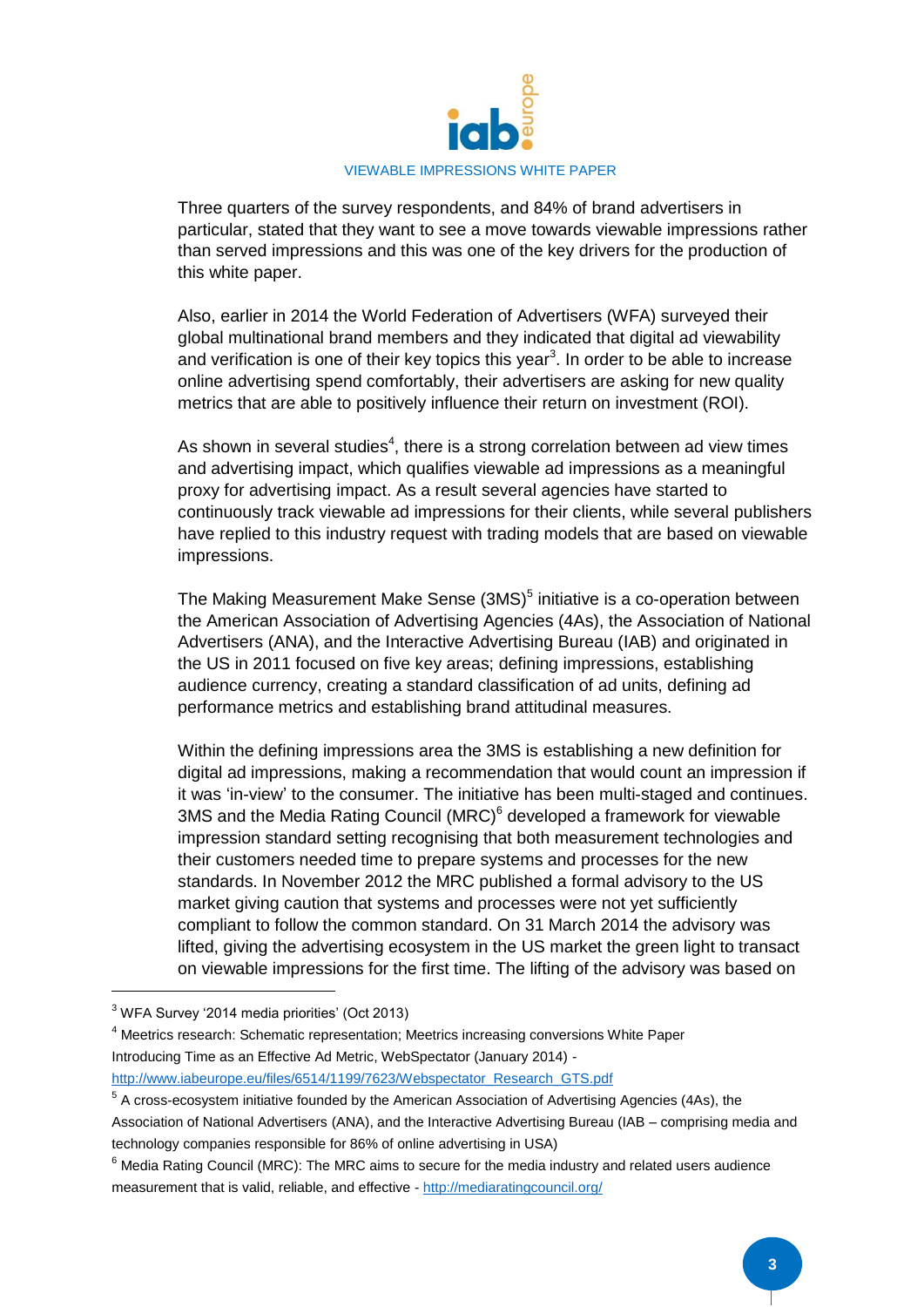

MRC's work to reconcile differences across accredited viewability vendors, aiming to strengthen the standards to reduce those differences to an acceptable level of between 5% - 10%, a level of variance consistent with that which has long been accepted across the media industry (the subject of a similar MRC reconciliation effort years ago).

The 3MS and MRC Viewable Ad Impression Guideline<sup>7</sup> for in-page display advertising is:

- **Pixel requirement:** greater than or equal to **50% of the pixels** in the advertisement were on an in-focus browser tab on the viewable space of the browser page
- **Time requirement:** the time the pixel requirement is met was greater than or equal to **one continuous second**, post ad render.

In recognising new large ad formats the guidance allows the 50% rule to be lowered to 30% for ads sized at 242,500 pixels or greater (i.e. 970x250 pixels or larger). This reflects the likelihood that the larger advertising creative will be seen when only 30% of the content is in view.

In the last quarter of 2014 two further announcements were made, outlined below.

Firstly, on October 16<sup>th</sup> the MRC issued "Viewability Implementation Considerations<sup>38</sup> and explicitly stated, "The reality is, however, that it is unreasonable for advertisers, agencies and publishers implementing viewable impressions as measurement currency to expect to observe viewable rates of 100%."

Secondly, on December 16<sup>th</sup> IAB US made a statement<sup>9</sup> heralding the collaboration among the digital trade association, the ANA, and the 4As that has stewarded the historic change in advertising measurement, but labels 2015 a "year of transition". It calls on advertising agencies, publishers, marketers, and advertising technology companies to work together to assure a new currency can be implemented by all companies in the digital advertising ecosystem. It reiterates the MRC October statement and recommends that marketers, agencies, and publishers adhere to the following seven principles during 2015:

**1.** All billing should continue to be based on the number of Served Impressions during a campaign and these should be separated into two categories: Measured and Non-Measured.

1

 $7$  The 3MS / MRC Viewable Ad Impression Measurement Guideline [http://www.mediaratingcouncil.org/063014%20Viewable%20Ad%20Impression%20Guideline\\_Final.pdf](http://www.mediaratingcouncil.org/063014%20Viewable%20Ad%20Impression%20Guideline_Final.pdf)

<sup>&</sup>lt;sup>8</sup> Viewability Implementation: Background and Checklist of Key Considerations, MRC -

[http://mediaratingcouncil.org/101614\\_Viewability%20Implementation%20Considerations\\_Finalversion.pdf](http://mediaratingcouncil.org/101614_Viewability%20Implementation%20Considerations_Finalversion.pdf) <sup>9</sup> IAB Says 100% Viewability Measurement is not yet Possible -

[http://www.iab.net/about\\_the\\_iab/recent\\_press\\_releases/press\\_release\\_archive/press\\_release/pr-121614](http://www.iab.net/about_the_iab/recent_press_releases/press_release_archive/press_release/pr-121614)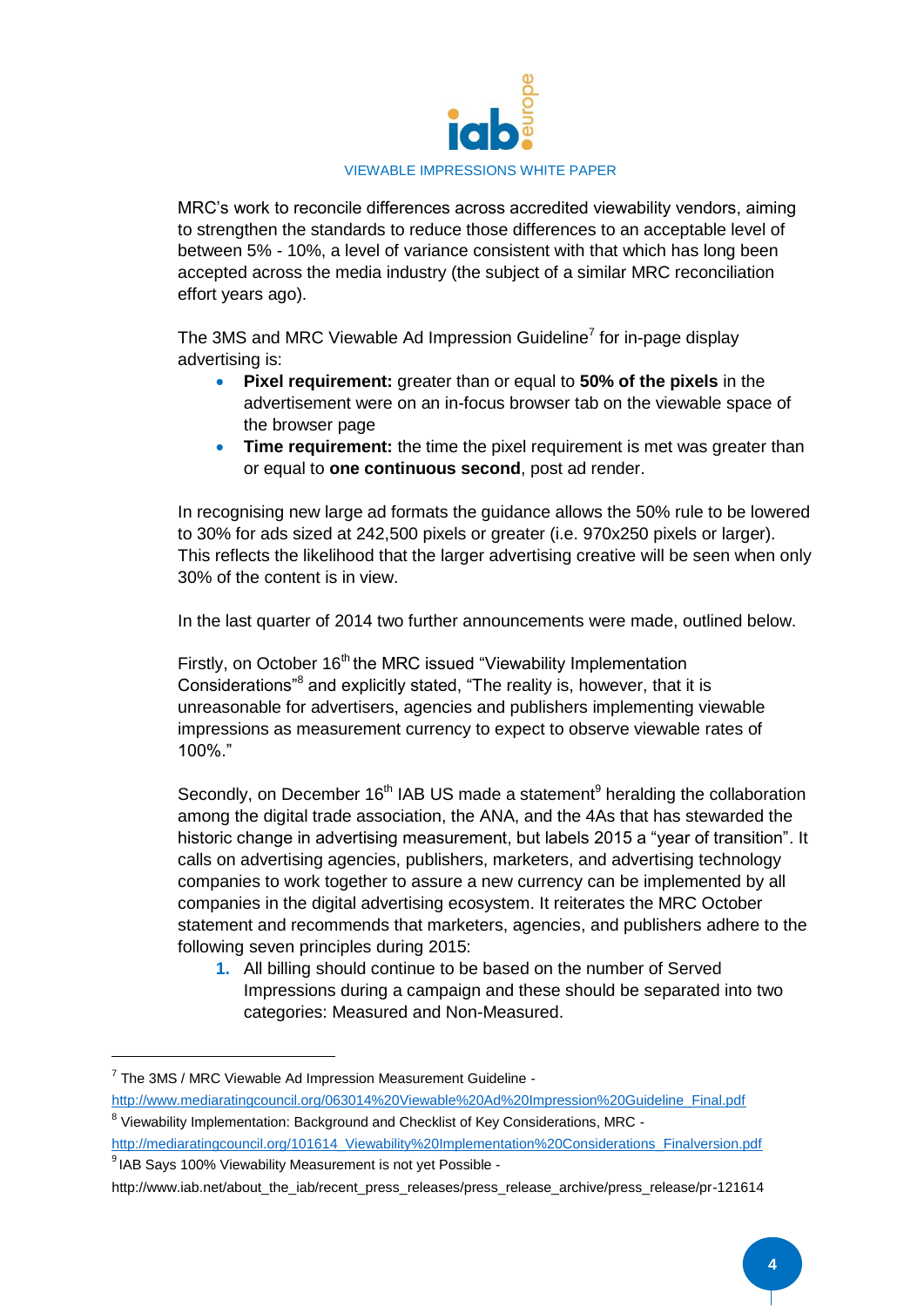

- **2.** Given the limitations of current technology, and the publisher observed variances in measurement of 30-40%, it is recommended that in this year of transition, Measured Impressions be held to a 70% viewability threshold.
- **3.** If a campaign does not achieve the 70% viewability threshold for Measured Impressions, publishers make good with additional Viewable Impressions until the threshold is met. Such a guarantee assures that all paid measurable ad impressions will be viewable at a threshold that both exceeds the minimum standard and falls within observed variances.
- **4.** All make-goods should be in the form of additional Viewable Impressions, not cash, and should be delivered in a reasonable time frame. Make-good impressions should be both Viewable and generally consistent with inventory that was purchased in the original campaign. Determination of threshold achievement is based on total campaign impressions, not by each line item. In other words, some line items may not achieve threshold, but others can compensate.
- **5.** For large format ads, defined as 242,500 pixels or over, a Viewable Impression is counted if 30% of the pixels of the ad are viewable for a minimum of one continuous second, as noted in the "MRC Viewable Ad Impression Measurement Guidelines."
- **6.** All transactions between buyers and sellers should use MRC accredited vendors only.
- **7.** A buyer and a seller should agree on a single measurement vendor ahead of time. The industry aspires to variances of no more than 10% between viewability measures provided by different vendors. All stakeholders must avoid costly, labor-intensive, error-prone manual processes of reconciling different sets of viewability numbers, hence the benefits of agreeing on a single vendor.

IAB US will revisit these transaction principles during 2015.

Following this announcement from IAB US, the American Association of Advertising Agencies (4As) sent a letter to some of its members reportedly saying that it did "not endorse" the 70% viewability threshold recommended by IAB US, with several of its members commenting on the topic publicly<sup>10</sup> and reiterating their request for 100% viewable impressions for a campaign.

<sup>&</sup>lt;sup>10</sup> Ad-Agency Trade Group Rejects Online Ad-Viewability Guidelines, WSJ (December 2014) <http://blogs.wsj.com/cmo/2014/12/21/ad-agency-trade-group-rejects-online-ad-viewability-guildlines/>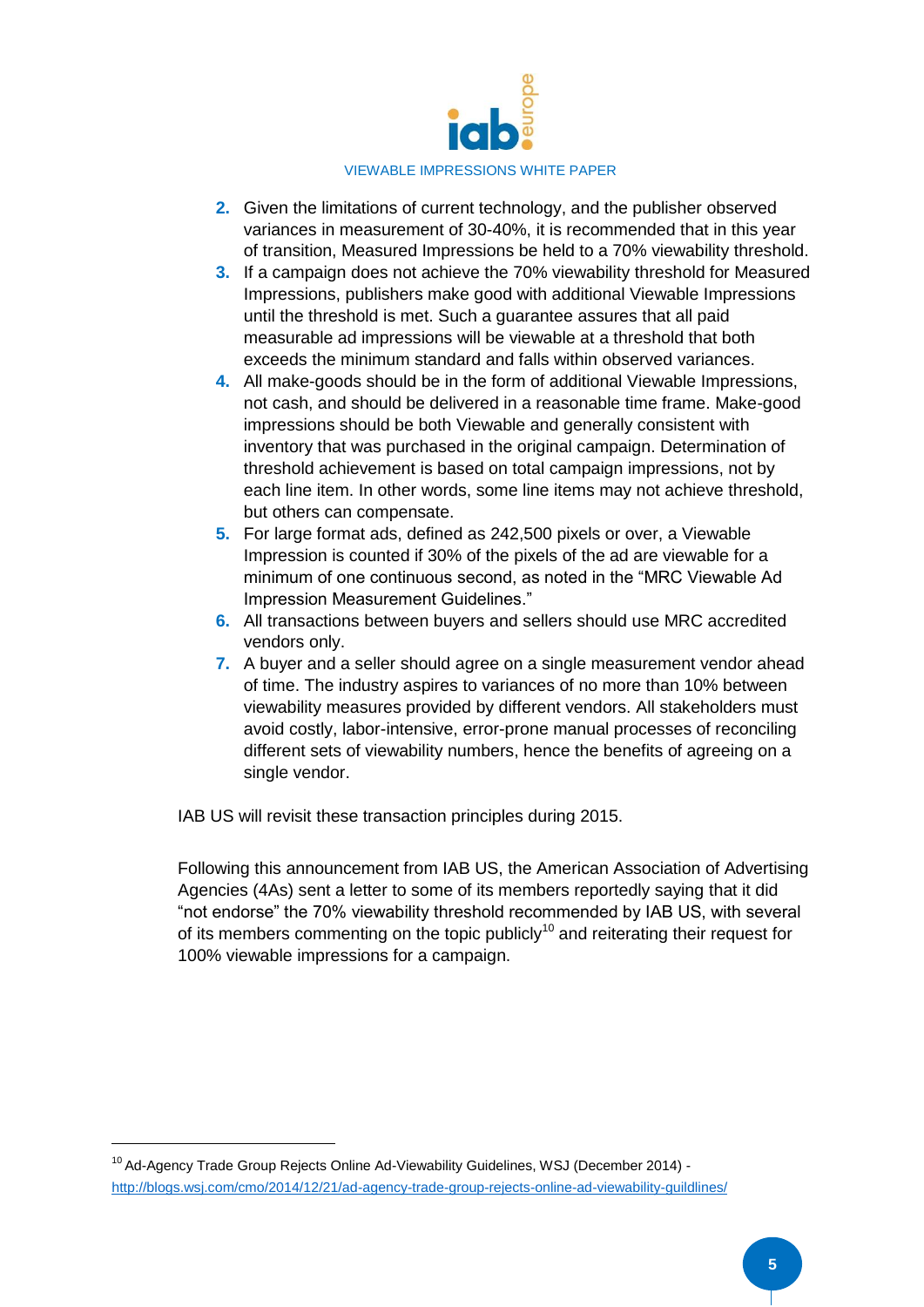

A drive towards quality is at the roots of the new initiative to measure and report on viewable impressions. The lowering or Impressions even elimination of risk of over-counting ad impressions that within the were served out of view on the user's screen, perhaps below Context of the the screen fold (needing the user to scroll down), or maybe Wider Metrics served on an out of view browser tab is the essence of the Portfolio matter. Additionally lowering or eliminating the increasing risk of over counting caused by non-human traffic (NHT) that has contributed to an accelerated pace of development across our industry. **1.2** Viewable

This step towards mitigating low quality ad inventory is a key move in the journey to make digital advertising more directly comparable to TV where 'opportunity for the consumer to view' or 'opportunity to see' an advertisement is the accepted tenet for brand advertising. Hence the origins of the term now commonly used in digital advertising as 'viewability'.

The importance of viewability as a qualitative performance measure can be assessed in the context of various factors, and viewed in relation to other metrics. When assessing the prospects of success for an online campaign these may include:

- **1.** The quality of the environment
- **2.** The quality of the media product
- **3.** The quality of the campaign
- **4.** The quality of the delivery

The quality of the environment is shaped by various criteria, such as the relevance of the content, the placing and proportion of content versus advertising positions, user loyalty, credibility, how topical it is, level of professionalism for example. The publisher is ultimately responsible for creating the environment according to these criteria.

The quality of media products is a result of the dimensions, the multimedia capabilities, and the functionality of advertising formats, as well as the environments and the target groups which can be reached. Publishers and sales houses offer a wide spectrum of premium products with a number of creative brand advertising possibilities and placements and so almost all possible combinations can be achieved. IAB Europe's Brand Builders<sup>11</sup> are a suite of six recommended brand advertising formats, offering a new branding environment to advertisers. Both static and dynamic (expandable) brand advertising formats are included in the suite to offer diversity to brand advertisers in their campaigns. The formats within the Brand Builders suite are blank canvases, the only prescriptive detail is the pixel dimension and the rest is to be decided on by the advertiser/ creative agency. Similar sized formats with more prescriptive detail such as

<sup>&</sup>lt;sup>11</sup> IAB Europe Brand Builders -

[http://www.iabeurope.eu/files/3713/9530/9256/IAB\\_Europe\\_Brand\\_Builders\\_Ad\\_Formats\\_Descriptions.pdf](http://www.iabeurope.eu/files/3713/9530/9256/IAB_Europe_Brand_Builders_Ad_Formats_Descriptions.pdf)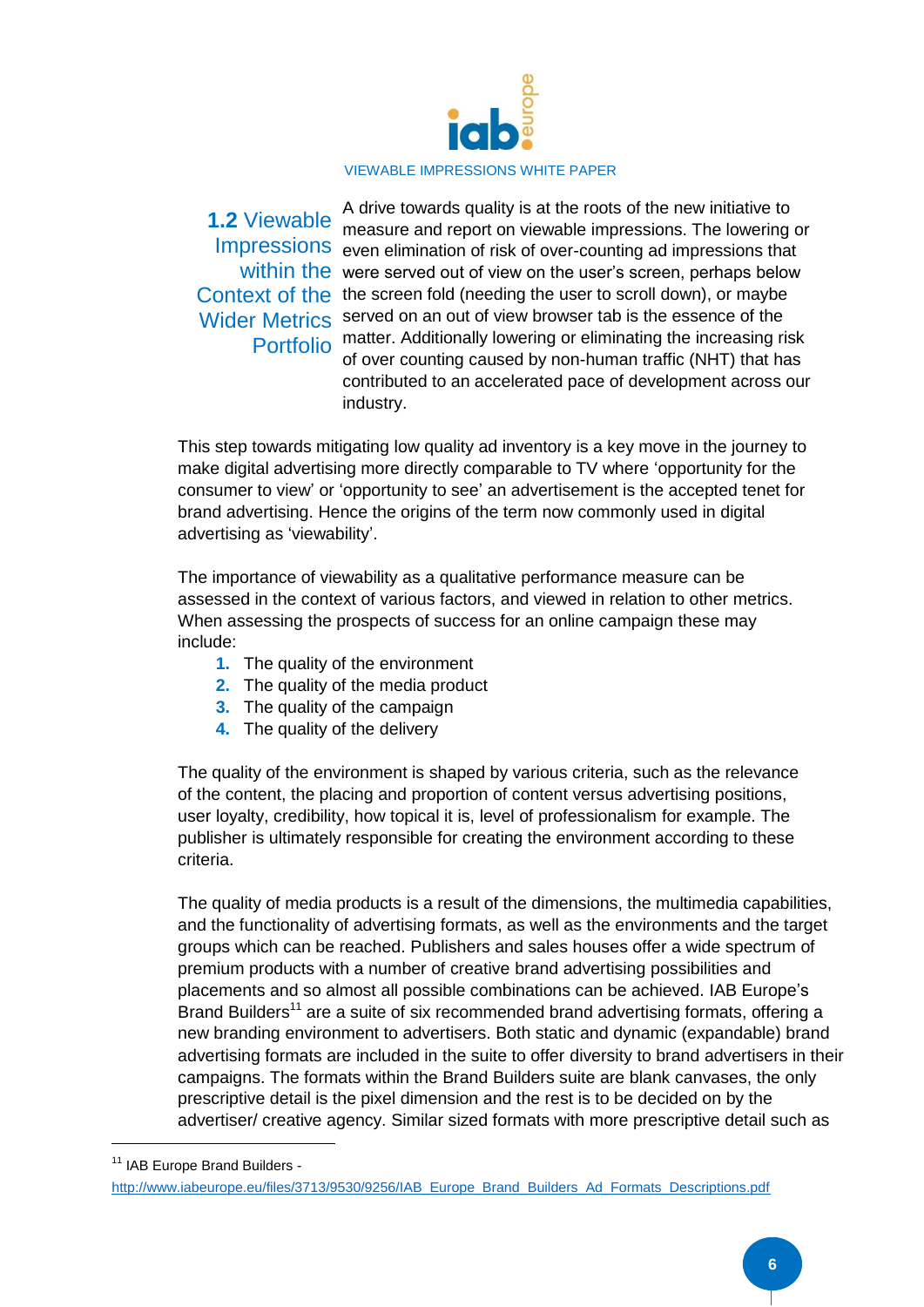

the IAB Rising Stars<sup>12</sup> and the BVDW/IAB Germany Premium Ad Package<sup>13</sup> can be accommodated within IAB Europe Brand Advertising Framework.

The campaign in itself is also a decisive factor in the success of the campaign. As a BVDW / IAB Germany study (The Power of Creation<sup>14</sup>) has shown, the design of a campaign is 50% of the cause for establishing eye contact, and 30% of the cause of viewing time.

The delivery of the campaign must ensure that the campaign also reaches the intended target groups. Proof of delivery in technical terms is given by a standardised count of advertising contacts, the 'ad impressions'. Alongside this quantitative figure, qualitative measurements are being increasingly used to assess a campaign. The measurement of the viewability of an advertising format is one of the most significant of these. In the calculation of the viewable impressions of a campaign, a threshold value is set. This threshold is composed of the visible area of ad format within the browser along with the minimum duration of visibility of this area (for example 50/1 > 50% area in view for at least one continuous second).

Industry focus is currently on the measurement of desktop in-page campaigns. Desktop in-stream and mobile will be the next stage and technical solutions for these areas are currently being worked on. Measurement of in-stream advertising formats is still being tested. Measurements of campaigns on mobile devices are currently not yet comprehensively applicable for all mobile advertising formats.

Advertisers are making ever-greater use of video advertising, alongside large-area display formats, for their branding campaigns. The need for qualitative and comparable measurements is increasingly felt for these advertising formats too. The main focus is on the proportion of the video ad that has been viewed as well as the length of time a video ad has been viewed and/or the proportion of the ad that is inscreen. View-through rate and view time can be recorded and evaluated directly by the player with current technologies.

As well as the measurement of viewable impressions by technical means, another key figure is decisive in the quantitative and qualitative assessment of campaigns: the relative proportions between the advertising areas, and the proportion to the content area, so-called 'clutter'. Advertisers calculate the effective CPM (cost per thousand/ mille) on the basis of the ad clutter, which makes this key figure an additional crucial product parameter. There is however no standard definition which could be used for the measurement and assessment of clutter. A pragmatic approach is the relationship of the booked advertising area to other advertising

<sup>12</sup> IAB Rising Stars - [http://www.iab.net/guidelines/508676/508767/ad\\_unit/risingstars](http://www.iab.net/guidelines/508676/508767/ad_unit/risingstars)

<sup>&</sup>lt;sup>13</sup> BVDW / IAB Germany Premium Ad Package -

[http://www.bvdw.org/presse/news.html?tx\\_ttnews\[tt\\_news\]=3059&cHash=6c3dc6de26](http://www.bvdw.org/presse/news.html?tx_ttnews%5btt_news%5d=3059&cHash=6c3dc6de26)

<sup>14</sup> The Power of Creation, IAB Germany / BVDW (November 2013) - [http://www.bvdw.org/medien/chartband-der](http://www.bvdw.org/medien/chartband-der-ovk-studie-the-power-of-creation---deutsche-und-englische-version?media=5270)[ovk-studie-the-power-of-creation---deutsche-und-englische-version?media=5270](http://www.bvdw.org/medien/chartband-der-ovk-studie-the-power-of-creation---deutsche-und-englische-version?media=5270)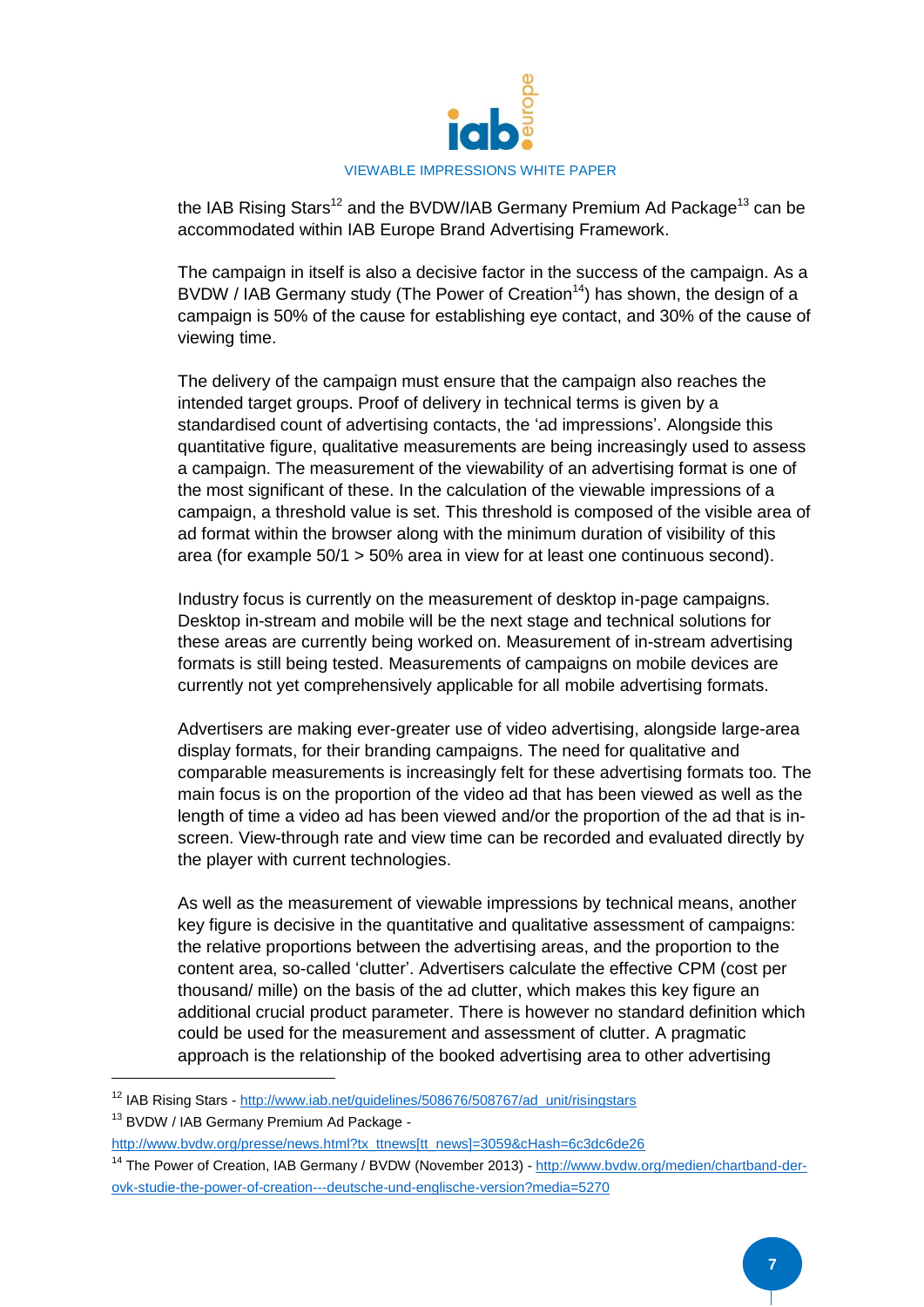

areas in the directly visible environment, where a viewable impression measurement also provides the basis for measurement.

There is a steadily rising proportion of platform-based **1.3** Other Quality business models in the digital media landscape. The Considerations European Programmatic market sizing study<sup>15</sup> from IAB including Brand Europe revealed that online advertising revenues generated Safety and Non- through programmatic mechanisms grew by 111% in 2013 Human Traffic and display programmatic will experience 33% growth<sup>16</sup> in the next four years.

Platform business and the associated environment-independent access to media inventory, leads to new challenges in quality assurance. Above all, the fact that environments are unknown, and the way in which purchases can be made with no way to trace the nature or origin of the web traffic, creates uncertainty in the advertising industry. Therefore a main priority for the platform-based media industry is for quality standards to be established. These will ensure brand safety for operating campaigns and will prevent non-human traffic inventory from being sold. These difficulties may apply to a lesser extent to closed platforms operated by publishers and sales houses, which are filled with their own inventory.

1

<sup>&</sup>lt;sup>15</sup> European Programmatic Market Sizing, IAB Europe and IHS (September, 2014) -

[http://www.iabeurope.eu/files/7114/1043/3802/IAB\\_Europe\\_Programmatic\\_Market\\_Sizing\\_Study\\_Sept\\_2014.pdf](http://www.iabeurope.eu/files/7114/1043/3802/IAB_Europe_Programmatic_Market_Sizing_Study_Sept_2014.pdf) <sup>16</sup> CAGR (compound annual growth rate)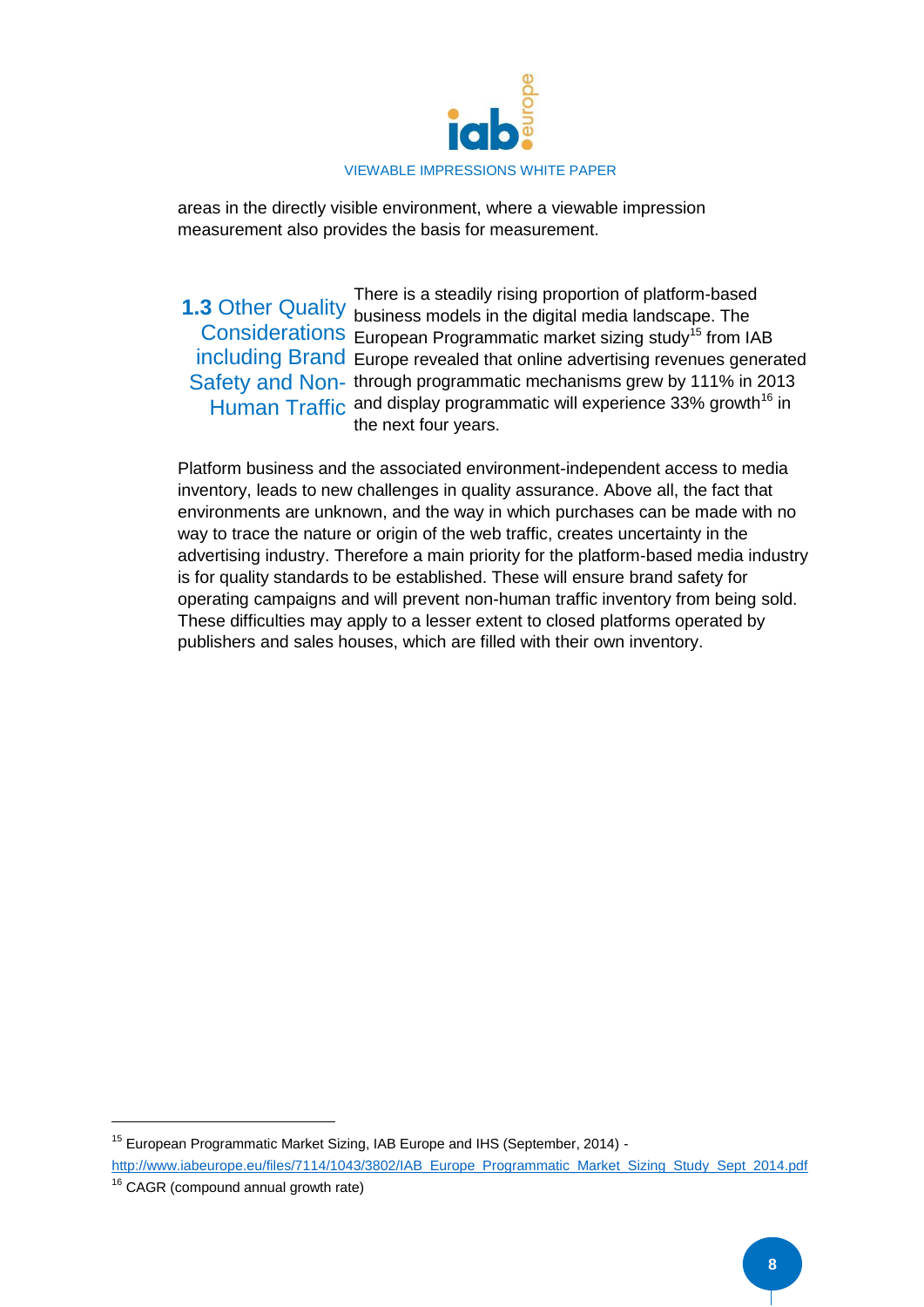

# The Viewable Impressions Landscape in Europe

#### 2.1 Perspectives Publisher perspective

**2**

from the Digital The measure of viewable impressions along with Advertising geographic targeting, in target and served to humans is Ecosystem being adopted gradually by publishers as the technology has developed and improved.

It is welcomed by an increasing number of publishers as a way of providing brand advertisers with the measures they need to validate the investment in online and it is hoped that with increased validation the industry will see increased investment. Whilst there is substantial value for brand advertisers in the measurement of viewable campaigns there has been less interest for performance based campaigns although publishers are seeing usage of viewable impression measures as one way of tracking programmatic performance.

One of the technical considerations is to ensure consistency of measurement. Most companies measuring viewable impressions work within the 3MS / Media Rating Council (MRC) Viewable Impression Measurement Guideline (50% of pixels and one continuous second) and as an industry it is important to align on the method used to measure to ensure consistency. As viewable impression measures increase in their adoption across the industry robust training of campaign implementation is also crucial to ensure consistent and reliable results.

Viewable impression results to date have highlighted a gap between advertiser expectations and the norms across campaigns. Much of this discrepancy can be attributed to what is actually measurable and the MRC is quite specific in its guideline that only in-browser activity can and should be measured. This is an area on which the industry can collaborate on and find common solutions. As we see more audience and advertising in mobile, app, gaming and smart TV platforms viewability will need to evolve to measure these ad platforms.

Viewable impression measures are here to stay and with other verification measures are an effective way for brand advertisers to validate their investment. With this greater validation the publishers see this as a positive step to help give these advertisers the confidence they need to increase their investment in the medium.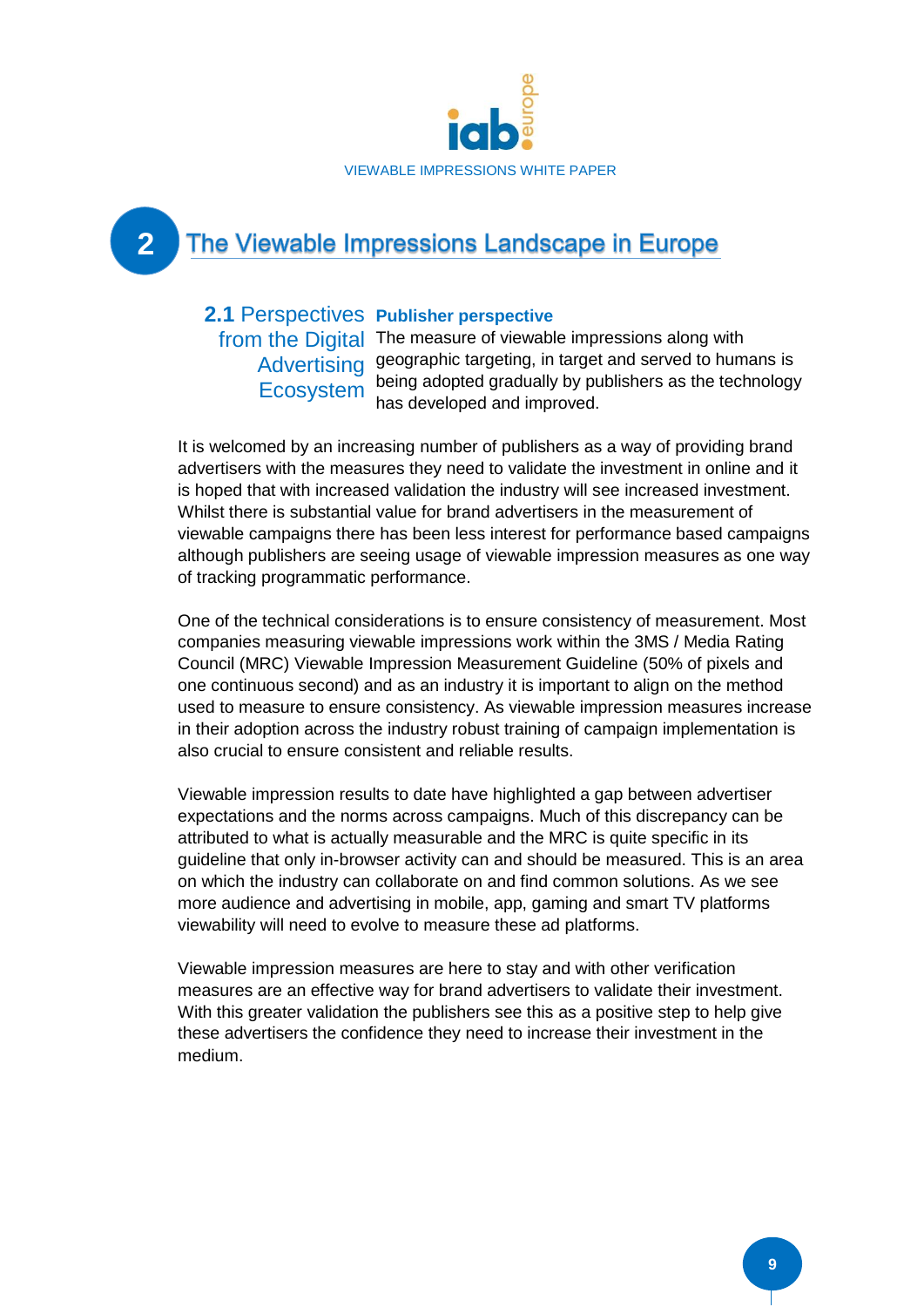

#### **European Association of Communications Agencies (EACA) perspective** *Compiled and produced on behalf of EACA by: Jon Chase, Chairman, EACA Media Agencies Council*

Within the digital advertising ecosystem, the associated issues of viewable impressions, non-human traffic, brand safety and brand reputation have become a growing concern. In certain digital media markets (e.g. US, UK and increasingly other Northern and Western European markets) various industry stake-holders have collaboratively identified the key challenges and begun to develop solutions.

EACA and its members (primarily the national advertising associations and major agency groups across Europe) fully understand the importance of this subject and are actively encouraging, supporting and contributing to the process of designing effective remedies.

Continuing technological developments are regularly changing the methods used to distribute and measure different online (and mobile) ad formats. This has led to, both, significant opportunities and challenges for those involved – agencies, advertisers, publishers and a range of other intermediaries (e.g. ad networks, ad exchanges, ad technology, market research and data companies etc.).

The available tech platforms and products can be used in a variety of ways, some of which need to be refined as the industry matures. These tools have, perhaps inevitably, been used by different operators for positive and negative purposes, particularly regarding the serving and viewability of digital ad impressions. Certain rogue operators have designed automated ad serving processes for their own financial gain which are confusing and misleading for the overall marketplace. There are also plenty of opinions combined with different facts and figures that complicate rather than simplify the reality – and make it challenging to reach a common understanding of the issues. It is, therefore, essential that the whole ecosystem comes together to resolve these challenges.

The potential scale of the problem has only recently begun to surface. Advertisers and their agencies are rightly concerned that a proportion of online media investment is being wasted. Different reports and sources quote very different numbers about the % involved – in truth, it will undoubtedly fluctuate enormously between brands and campaigns. In some cases, those responsible for digital budgets are increasingly under pressure to re-assess and re-prove the underlying accountability and effectiveness of online investment.

The degree of importance placed upon the issue does vary considerably depending on the level of client sophistication in digital media as well as the positioning and status of a brand. Unsurprisingly, the importance being far greater for those brands with a high investment in online media or those focused on premium audiences and placements. There are, however, still some advertisers who currently accept these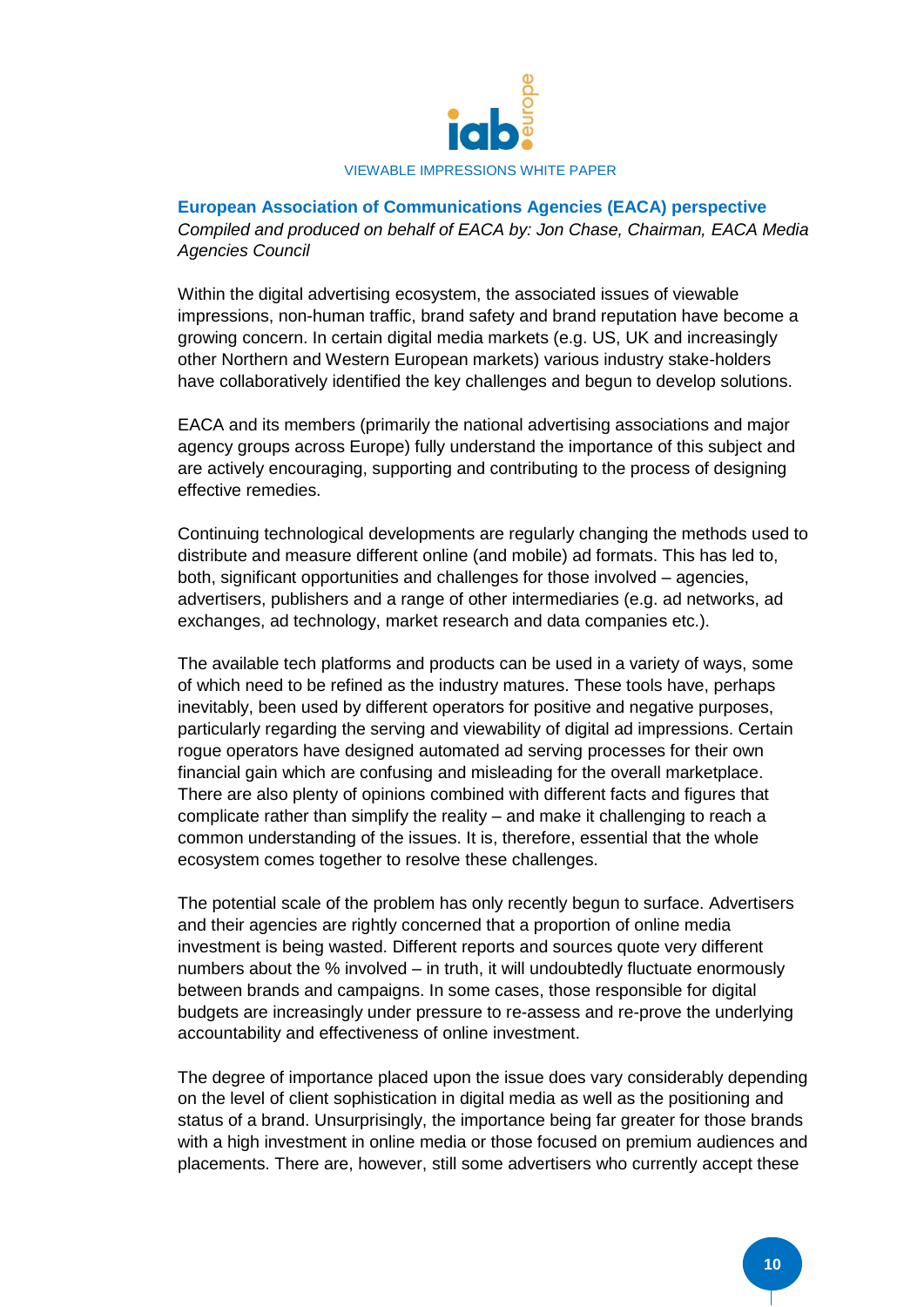

issues as a known reality of investing in the online marketplace and many others who are simply not yet aware (albeit this is changing fast).

In order to help solve these issues, it is critical for the digital ad vendors to work collaboratively with the agencies and clients. For example, at the moment, only paying for viewed ads (i.e. rather than 'served' ads) is a fairly nascent practice across Europe. EACA believes it needs to become the norm – as quickly as possible.

In some developed markets, trading is already happening in this way and will continue to accelerate. EACA's ultimate ambition and goal is to help ensure that 100% of the digital ads placed across Europe are viewed by humans within a brand safe environment. EACA will also continue to encourage and support all stakeholders in the ongoing efforts to evolve trading structures so that the significant majority of digital ads served are only paid for when viewed.

As agencies now have the technical tools and data available to understand and assess the viewability of impressions this is an important first step (i.e. previously the tools were only held in the hands of intermediaries). So, this provides agencies and brands some of the required tools to help police the supply side.

The agencies within EACA also strongly believe, however, that the media owners and digital vendors need to make this happen. The demand side (i.e. agencies and advertisers) will keep pushing and insist it happens quickly!

There is also a really important role for the relevant industry organisations (e.g. EACA and the national advertising associations, WFA, IAB Europe and other bodies representing the interests of media owners, research and data companies) to play in helping set up the right operating framework for all parties involved. This could manifest itself in a number of ways – potentially including:

- Putting in place industry benchmarks for what is and isn't acceptable (i.e. whilst the agency and client view is that all ads should be viewable, we need to work more closely with the supply side to develop a clear roadmap to achieving this goal)
- Facilitating the agreement of clear and consistent standards of measurement and metrics between all parties (i.e. currently, technology solutions differ in how they measure and attribute the quality of a digital ad impression – creates complexity and confusion in terms of trading, value assessment and accountability)
- Promoting the development of systems and communication channels that reward those who comply and as a consequence disadvantage those who do not comply

There is no doubt that improvements have been made in certain markets – in particular, the US and UK, but also within the Nordic markets, France and Spain. So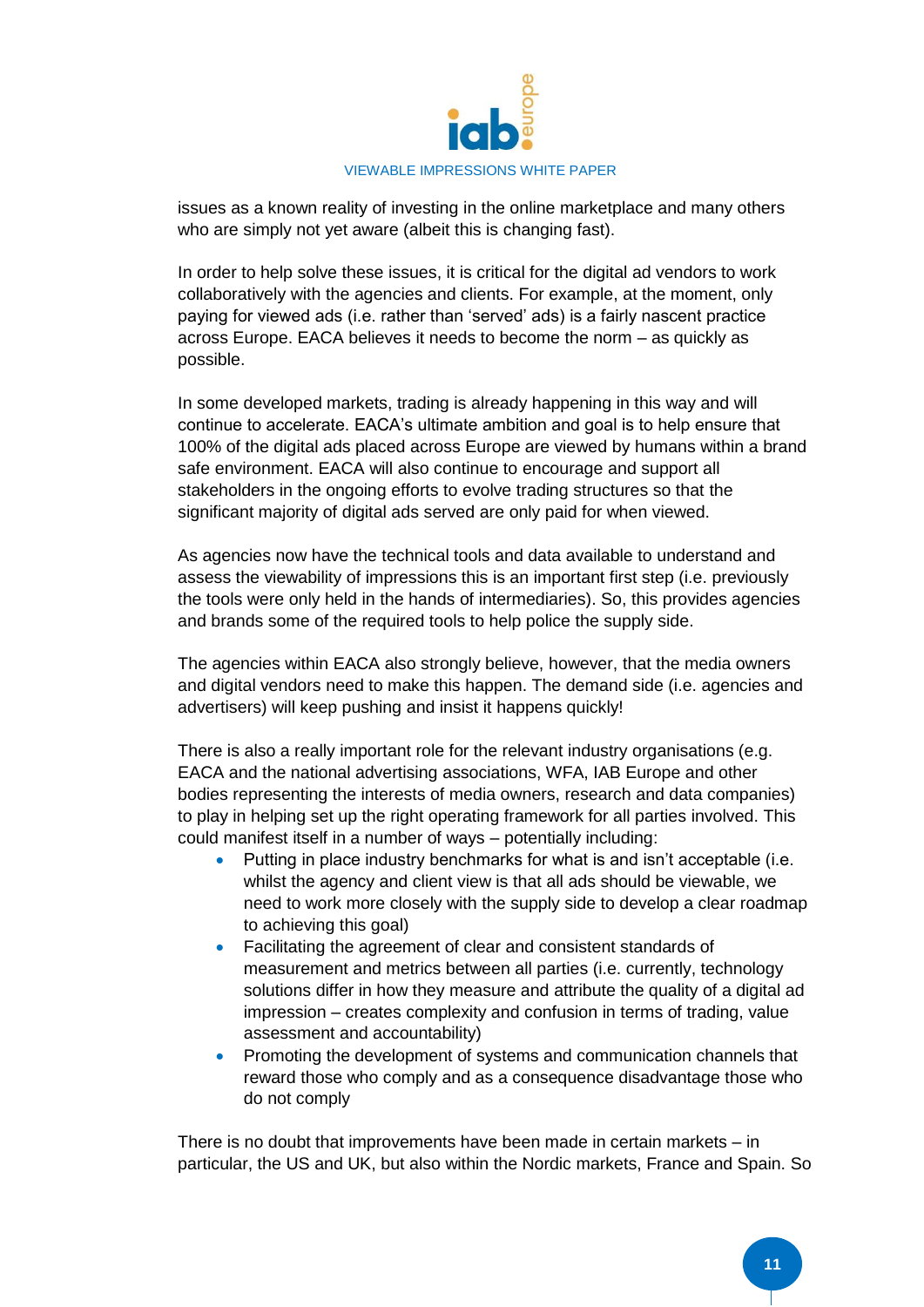

far, it has been more difficult to assess the situation in other European markets. EACA welcomes the efforts of IAB Europe to help improve the understanding and raise the profile of this issue across the region. EACA do, however, believe that more focus is required to harmonise efforts and implement solutions – not only in Europe, but across the world.

Nevertheless, with awareness comes action. There are some big steps being made in the European market, but things will only change for the better with collective, sustained education and pressure from relevant industry stake-holders (e.g. clients, media agencies and industry organisations such as EACA, WFA and IAB Europe). The more focused the message, the quicker positive change will take effect!

Ultimately, it's critical to fix all of the challenges outlined. Clients and their agencies want and need reliable data upon which to base planning, investment and trading decisions. Digital ad vendors need to ensure that the environment for brand investments are protected and that the ads are delivered in a highly accountable way. In addition, the industry must collectively ensure that money is not invested in places where it could support malpractice or the wrong kind of behaviour and content on the internet.

Before closing this section, EACA believe it's also relevant and important to set the 'viewability' issue in the context of the broader communications and media marketplace.

First, it is worth noting the significant volume and continuously evolving range of communications channels and routes to market in this digital, mobile and data centric era. The pace of change is truly unprecedented!

The plethora of innovative developments (particularly technological, data and audience targeting solutions) within this digital landscape have opened up significant opportunities to improve effectiveness and ROI for advertisers. In turn, however, whilst most client marketers recognise the importance of having a clear digital and data strategy, many find it challenging to understand and resolve the associated complexities. With this in mind, many clients are looking to their agencies to help them better understand a wide range of related questions, for example:

- How are our customers using digital and mobile?
- What are the roles of digital and mobile in the customer journey and decision-making process?
- How can we transform our teams to better understand and act on these new dynamics?
- What is the right approach to using and amount to invest in digital and mobile within our overall comms mix?
- How do we evaluate which elements are working most effectively?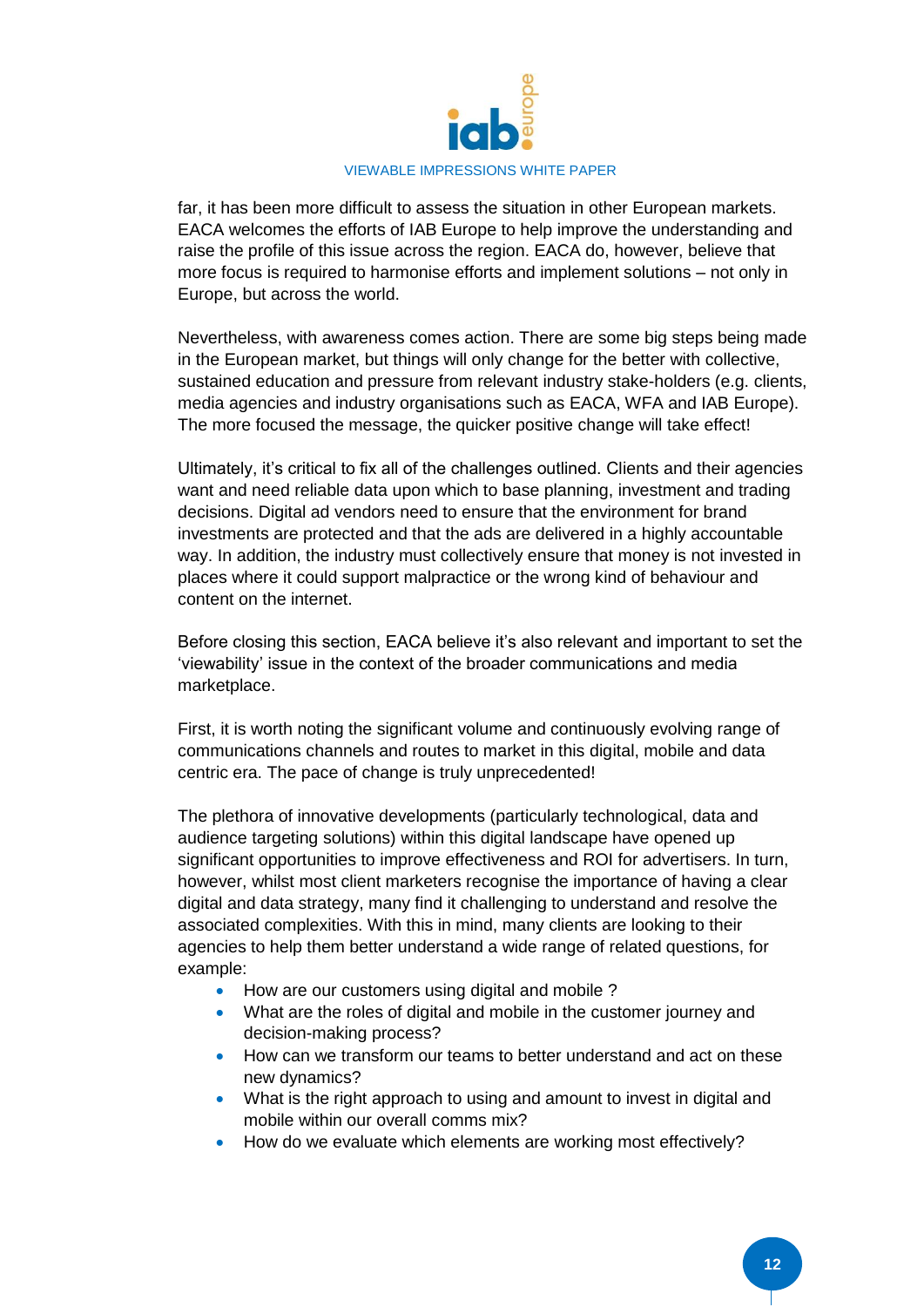

- How can we build touchpoint attribution into our measurement and analytics process?
- How concerned should we be about the process/accuracy of digital and mobile data collection, measurement and analytics? What is being done to improve these issues?

Secondly, for most advertisers and their respective agencies, the role of communications activity is multi-faceted. For some brands, engaging with their customers – existing and prospective – throughout their lives has become increasingly important. The effectiveness of media investments remains paramount in helping them to achieve their goals. Accountability is crucial. The role of the media agency in today's communications (media) planning process is typically based upon an evaluation of all consumer touchpoints and planning neutrality is a baseline expectation from advertisers.

Innovation and creativity are crucial, not only, in terms of ideas, but also regarding technology usage and trading techniques. As a matter of course, advertisers expect effective cross media integration, consistency of metrics utilised and look beyond brand exposure to effectiveness, engagement and measurable outcomes.

In conclusion: the broader context of the communications landscape serves as a welcome reality check and reminder that, whilst viewability is unquestionably a really crucial issue that needs to be resolved, it is only one of a range of important topics facing advertisers and agencies in our fast-moving world – often driven by ever-changing developments in technology, data and consumer behaviours.

#### **Individual media agency perspective**

Over the past year or so the issues of viewability, brand safety, and non-human traffic in regards to digital advertising have climbed up the agendas of advertisers, media agencies, publishers and advertising technology vendors. Media agencies have been at the forefront of addressing this issue in both the US and now in Europe.

The media agency's position on behalf of advertiser clients is simple – an ad that has no opportunity to be seen has no value. It is essential that audience and effectiveness measurements for digital channels are consistent with other media channels with common exposure, return on investment (ROI) and attribution reporting metrics.

The reality is, as always, much more complex. Many questions have come up around what constitutes a viewable ad, what should be measured, and which ad technology stack is best in measuring viewable impressions. Then at the commercial level we need to have the engagement of publishing partners who will agree to transact on a viewable basis. So far many of the answers to those questions have been varied and inconsistent, often resulting in ad hoc deal models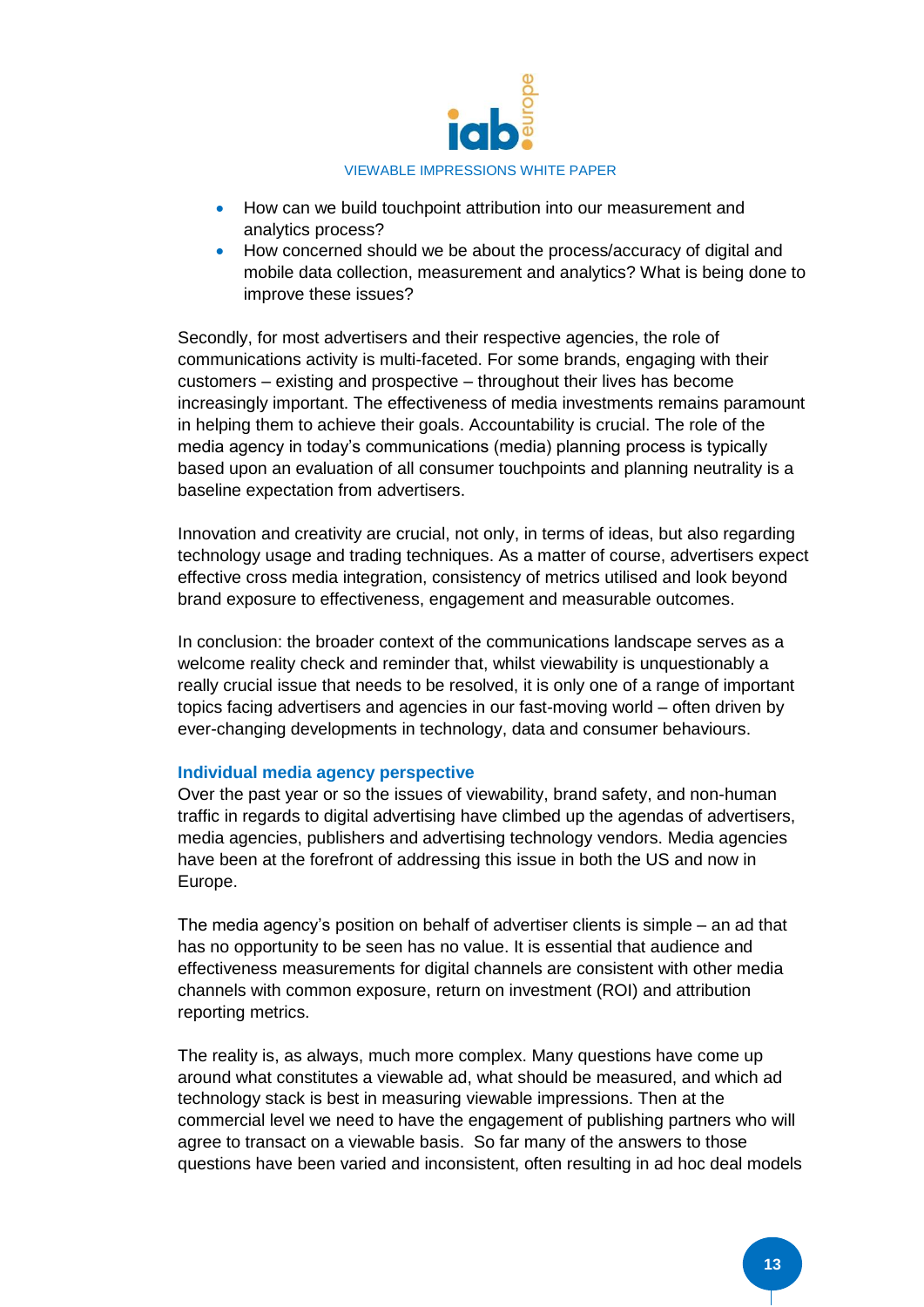

that differ advertiser to advertiser, campaign to campaign, and publisher to publisher.

In some European countries the marketplace has moved quickly, and these questions are being answered regarding viewable impression standards and measurement, often based on the learnings of the IAB in the US and the Media Rating Council (MRC) accreditation process. The US work has made some recommendations which can be considered in other markets with further developments and adaptations to meet specific needs.

Media agencies may look to build in specific optimisation requirements, or guaranteed viewable impression thresholds, which currently can be measured by any number of advertising technology partners. Media agencies will work to adopt a consistent approach to the digital marketplace on viewable impressions globally. However agencies recognise that the diverse European digital ecosystem gives us barriers to be overcome, with no consistent approach in Europe yet defined.

Media agencies and advertisers will increasingly seek to transact online digital buys for display (and hopefully video and mobile) brand communications on a viewable basis. Agencies have to be assured of accountability for our media placements, optimised performance in a brand safe environment and protection from non-human traffic and fraud. These are basic deliverables common for many years in the traditional print and TV media channels. Many publishers in the US, and now increasingly in Europe, are supporting viewable impressions based on the 3MS / MRC Viewable Ad Impression Measurement Guideline (50% of pixels and one continuous second), which was developed in collaboration with IAB US, but with no agreement over a workable video standard as yet.

The move to transact on a new viewable currency will require a re-assessment of the commercial bases, and there is much work to be done by publishers with media agencies / advertisers as new deals are being made. These are conversations media agencies welcome, as our actions are designed to benefit the advertisers, representing our trading leadership in the industry. Media agencies will continue to contribute in the drive for a consistent approach to these viewable transactions – specifically, how we define a viewable digital impression and the ad technology partners we use to measure them.

#### **Trading desk perspective**

For trading desks, the concept of viewable impressions is not new it has been talked about for years and it is now finally getting the proper attention it deserves. The focus has shifted from the served impression to the viewable impression.

Clients use media agencies and their trading desks to get the best viewable media at the lowest price. When buying within an open exchange it is hard to guarantee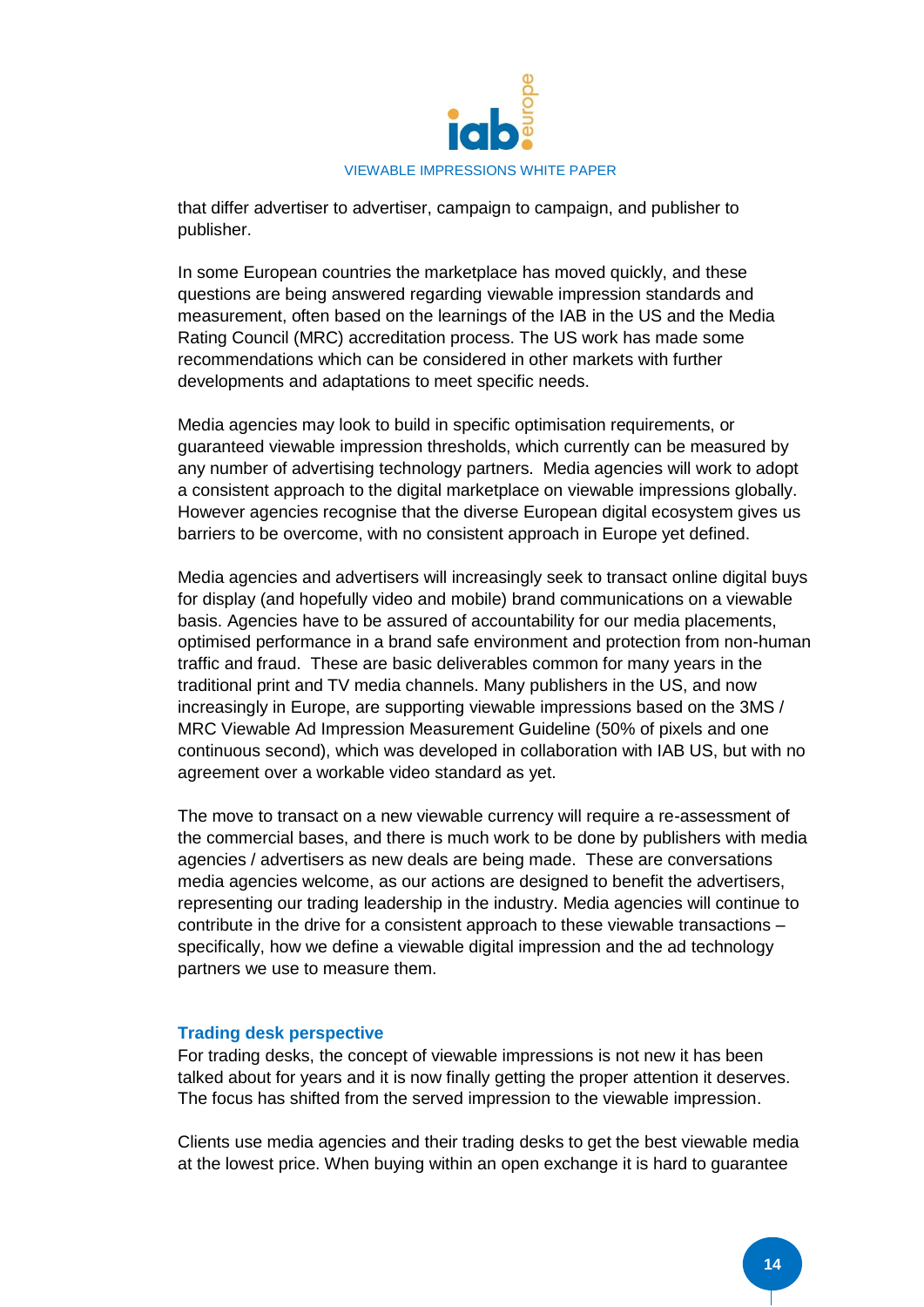

quality at the lowest price where there is much less control. That is why programmatic premium is also gaining importance.

Trading desks are now embracing viewable impressions to enhance campaigns and are moving forwards in the buying and optimising of display advertising by measuring the effect of exposure metrics (surface of the ad exposed and impression duration) and adapting buying criteria advertiser to advertiser.

It should be clarified that viewability is not an objective in its own right; it is a form of measurement which drives performance against a certain set of objectives. It is more helpful to view viewability as an input into the optimisation process. Trading desks use viewable impressions to optimise towards maximising performance. Low viewability means trading desks can optimise away from those placements as they don't see performance on other objectives. Lots of different levels of viewability are considered and their impact on performance is assessed. Clients can benefit from the integration of viewabllity measurement into systems and we are also beginning to see the emergence of unified reporting which gathers all metrics, including viewable impressions, into one single dashboard.

For brand advertisers, viewable impressions are an effective display metric as they ensure that trading desks buy ads that can be seen, thus reducing wastage. By optimising towards viewable impressions with higher exposure time, trading desks can also deliver campaigns with stronger brand recall and awareness for their clients.

Trading desks are starting to work closely with publishers who realise that if they create more viewable inventory then they will acquire more advertiser budget. The most advanced trading desks may even apply viewable impressions measurement to direct response campaigns, by offering a post viewable impression conversion targeting and therefore ensuring the genuine added value of display marketing is better accounted for.

Overall, viewable impression measurement represents the first step in our industry towards an entirely new approach to buying and optimising display advertising. Moving beyond ad frequency optimisation towards time of exposure optimisation should drive up ROI for all advertisers and it should encourage performance marketers to move away from using solely click-based metrics. It is important to see viewability an important piece in a broader 'trust' topic where the industry will build further standards.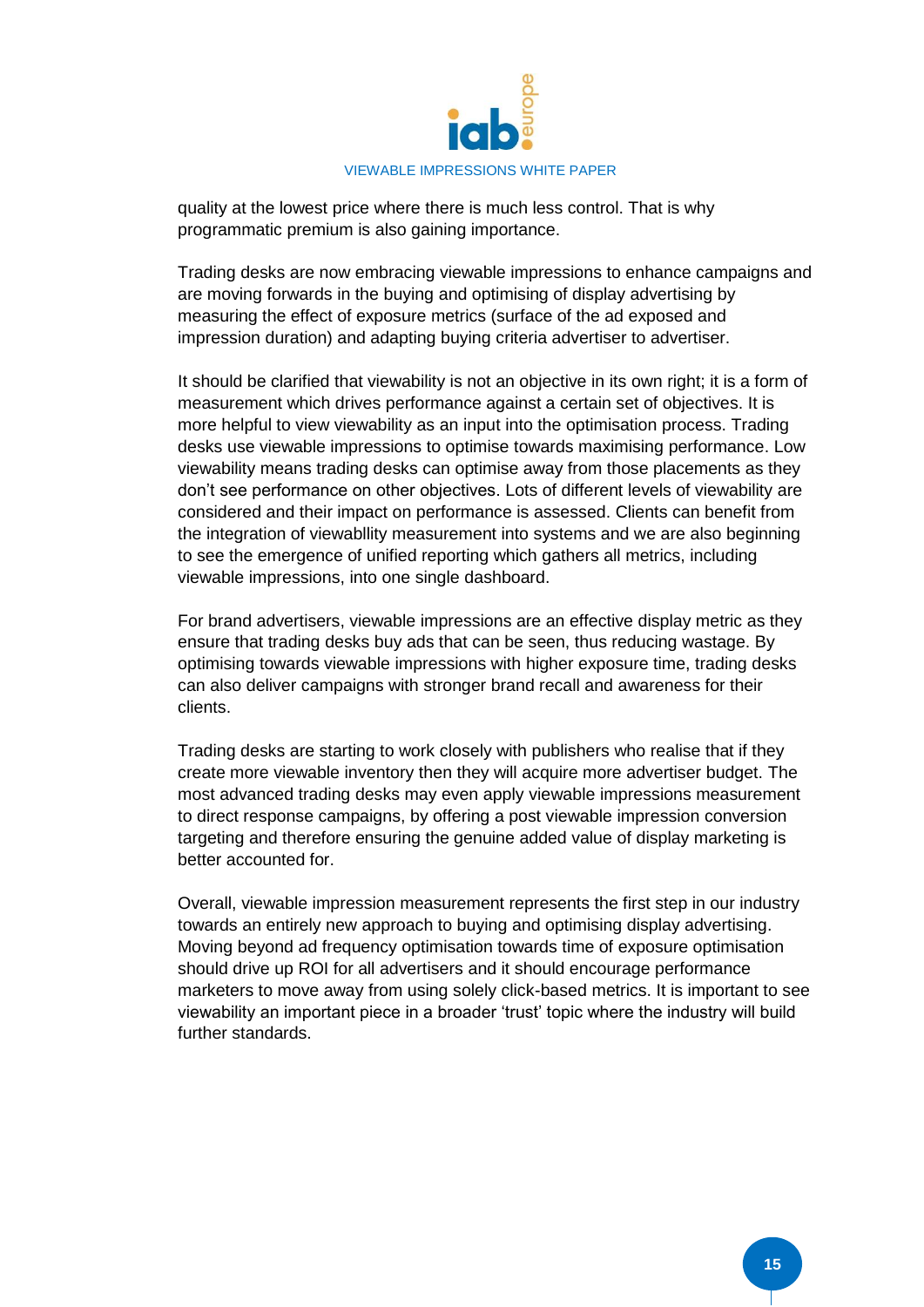

#### **UK 2.2**

from Markets across Europe\*

Perspectives IAB UK formed the Viewable Impressions Cross-Industry Working Group<sup>17</sup>, comprising of representatives across the online advertising industry, to review the findings, results and recommendations from bodies such as 3MS and the MRC.



**.** 

In April 2014, aligning with IAB US, 3MS and the MRC, IAB UK in collaboration with other UK industry trade bodies issued the first viewable impression guidelines to the market for standard display ads, paving the way for those parties wanting to trade

on viewable impressions to do so consistently. The recommendations <sup>18</sup>state that 50 per cent of pixels must be in the viewable portion of an internet browser for a minimum of one continuous second to qualify as a viewable display impression for a standard display ad. For larger canvas formats (at or in excess of 242,500 pixels) such as the IAB Rising Stars or IAB Europe Brand Builders ad formats, given their substantial size, the guidelines state that 30 per cent of pixels must be in the view for a minimum of one continuous second to qualify as viewable.

It should be noted that these are baseline recommendations to be used as a reference point to facilitate consistency, and thus trade across the market. It is not mandated that these guidelines are used in each and every circumstance. If buyers and sellers wish to and can agree to trade using different viewable impression metrics, then they should feel free to do so.

Although much progress has been made, some work remains to be completed. Recommendations for video and mobile have not yet been determined in the UK, but will be worked on in collaboration with IAB Europe in 2015 and beyond respectively. Of particular importance over the next few months is the reduction of discrepancies between competing providers of viewable impression measurement, which in some cases has been found to be substantial.

 $18$  For more information regarding viewable impressions in the UK, please refer to the viewable impressions section of the IAB UK website[: http://www.iabuk.net/viewability](http://www.iabuk.net/viewability)

\* The markets are ordered (highest to lowest) according to their online advertising spend as reported in the IAB Europe AdEx Benchmark 2013 report -

[http://www.iabeurope.eu/files/8014/1111/3050/IAB\\_Europe\\_AdEx\\_Benchmark\\_2013\\_Report\\_v3.pdf](http://www.iabeurope.eu/files/8014/1111/3050/IAB_Europe_AdEx_Benchmark_2013_Report_v3.pdf)

<sup>&</sup>lt;sup>17</sup> The IAB UK Viewable Impressions Cross-Industry Working Group is composed of the following companies and organisations: ABC, agenda21, Alenty, AOL, Association of Online Publishers (AOP), comScore, FT, Google, Guardian, InSkin Media, Integral Ad Science, Incorporated Society for British Advertisers (ISBA), Institute of Practitioners in Advertising (IPA), Internet Advertising Bureau (IAB), Meetrics, Microsoft, News UK, Nielsen, OMD, Quantcast, Sizmek, Telegraph, The7stars, Tremor Video, TripAdvisor, TubeMogul, Vibrant Media, Vindico, Unanimis and Yahoo.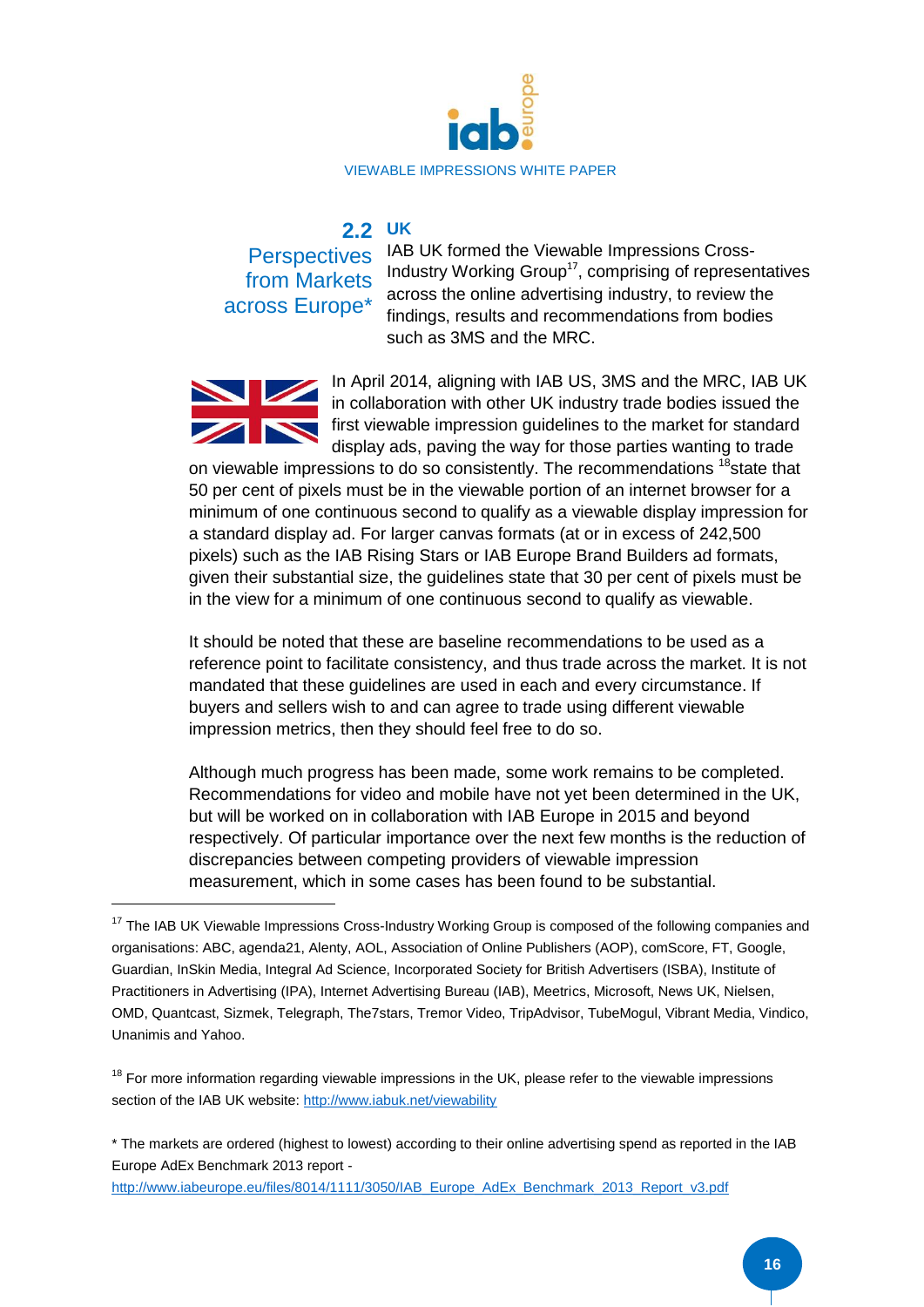

In 2013 a UK specific viewable impressions testing framework, similar to the MRC's, was designed by ABC and endorsed by the Joint Industry Committee for Web Standards (JICWEBS)<sup>19</sup> to test the capability of providers to measure viewability<sup>20</sup>.

In an effort to address and reduce discrepancies, these principles are being amended (envisaged by Q1 2015). Moving forward, those wishing to be accredited will need to make the relevant changes to their reporting and/or platforms to receive UK accreditation.

At this stage it is still too early to tell if viewable impressions will affect pricing since trading on viewable impressions is currently inconsistent across the UK market. Publishers have and continue to face a considerable body of work and investment to test partners to measure viewability of their properties, establish the impact on yield management and inventory forecasting, and reviewing site architecture in relation to ad placements. What is certain however is shifting towards viewable impressions could unearth the true brand effectiveness of digital advertising, given that past digital effectiveness studies have taken into account viewed and non-viewed ads, when compared to other forms of media.

In summary, moving to viewable impressions offers the valuable prospect of guaranteed impacts for advertisers, who in the UK in 2013 spent €2.19bn on digital display. As with any significant methodology change, the new standards will require a settling in period, but thinking in the UK is that they will deliver important benefits for marketers and publishers. Harnessing the unique strength of online, brand advertisers will enjoy greater accountability, whilst allowing publishers to maximise the value of their inventory.

#### **Germany**

The measurement of viewable impressions has become an increasingly relevant topic in the German market in the last two years. Agency Groups now book parts of their campaign with viewable impression goals. These goals differ according to

<http://www.jicwebs.org/>

<sup>&</sup>lt;sup>19</sup> JICWEBS is a cross-industry initiative comprising of the following industry bodies: AOP (Association of Online Publishers), IAB UK (Internet Advertising Bureau), IPA (Professional body for media agencies), ISBA (The voice of British advertisers), NMA (News Media Association) facilitated by Richard Foan from ABC (Audit Bureau of Circulations) -

<sup>&</sup>lt;sup>20</sup> JICWEBS Viewability Product Principles - [http://www.jicwebs.org/agreed-principles/viewability-product](http://www.jicwebs.org/agreed-principles/viewability-product-principles)[principles](http://www.jicwebs.org/agreed-principles/viewability-product-principles)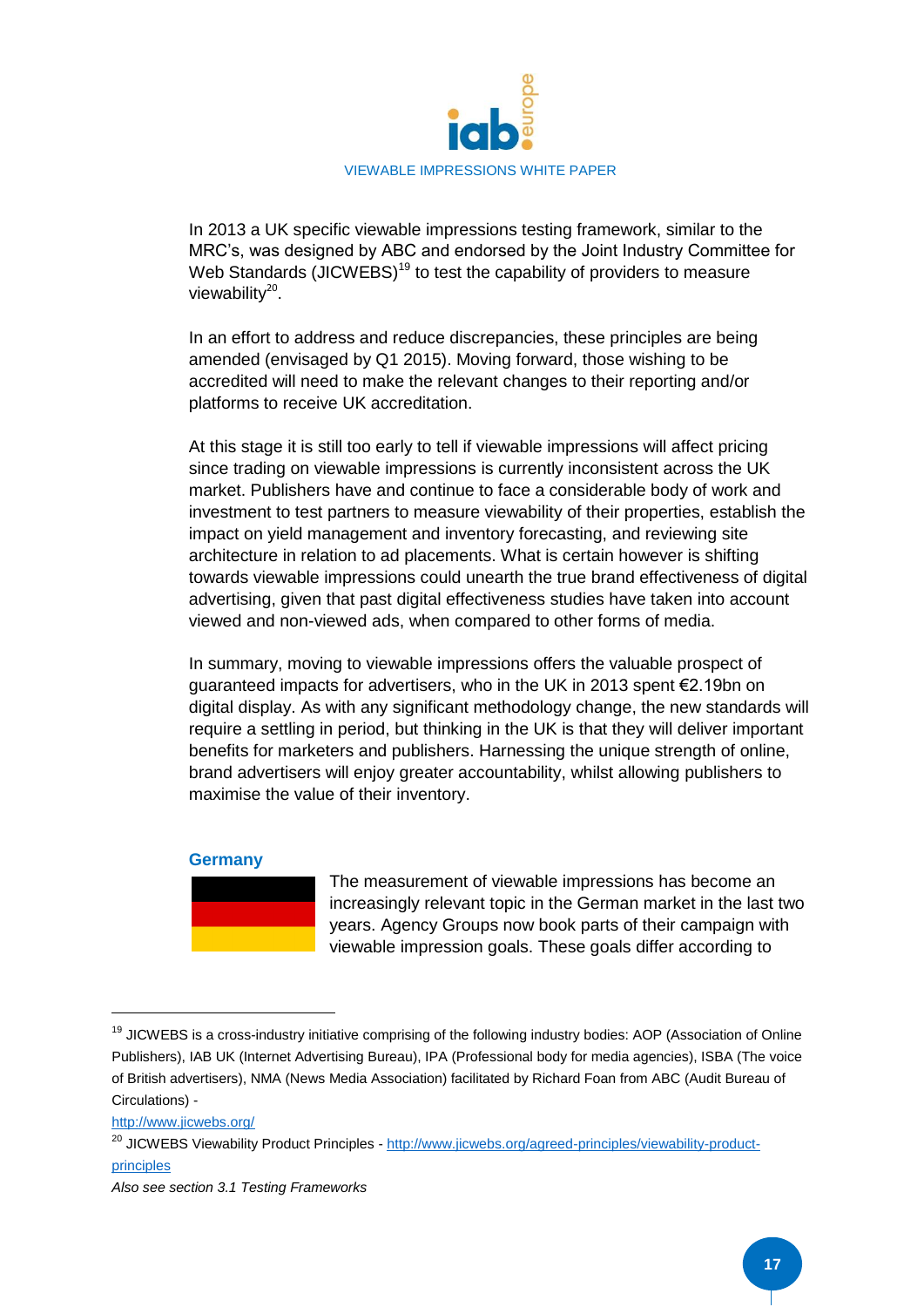

multiple parameters such as the objective of the campaign, the formats or the placement. There is, as for other quality metrics, no fixed value or guideline, e.g. 50% and 1 second, in place.

The demand for viewable impressions from agency groups varies and consequently the publishers and sales houses offer inventory based on different specifications.

The measurement of viewable impressions is, at this stage, another metric to ensure the quality of digital advertising. In comparison to the US and some European markets, viewable impressions have not turned into an 'agreed' digital advertising currency metric yet. The primary reasons for this are a) the measurement discrepancies between the single measurement providers are significant and b) currently, there is no standardisation of measurement in the German market which makes potential discrepancies comparable.

The BVDW (IAB Germany) has set up a technical commission in order to finalise a guideline on measuring viewable impressions which sets the parameters for comparable measurement. The technical commission consists of representatives of the media agencies, measurement providers and publishers and co-operates with IAB Europe's Brand Advertising Committee and Ad Viewability Task Force. By setting up the guideline for the German market, important content and handling drivers, such as the 3MS / MRC Viewable Ad Impression Measurement Guideline will be analysed and potentially applied.

Once the guideline is finished, the technical commission plans to realise workshops in order to foster the understanding for the new metric in the German market. More detailed information can, according to the current plan, be given early 2015.

#### **France**



There is not an official viewable impressions measurement standard or guideline in France currently, but many media agencies and sales houses use the 3MS / MRC Viewable Ad Impression Measurement Guideline. However there are some discrepancies in the French market, as some modify these

standards but this is not done regularly as it can create some differences within a campaign and effect comparing campaigns. The market accepts this guideline as a starting point but would like to see higher standards, for example the video guideline (50% and two seconds) is not considered to be enough.

IAB France is not currently undertaking any initiatives regarding viewable impressions, but Mediametrie, has defined a Digital video GRP, which takes into account both the total duration viewed and the viewable area. Mediametrie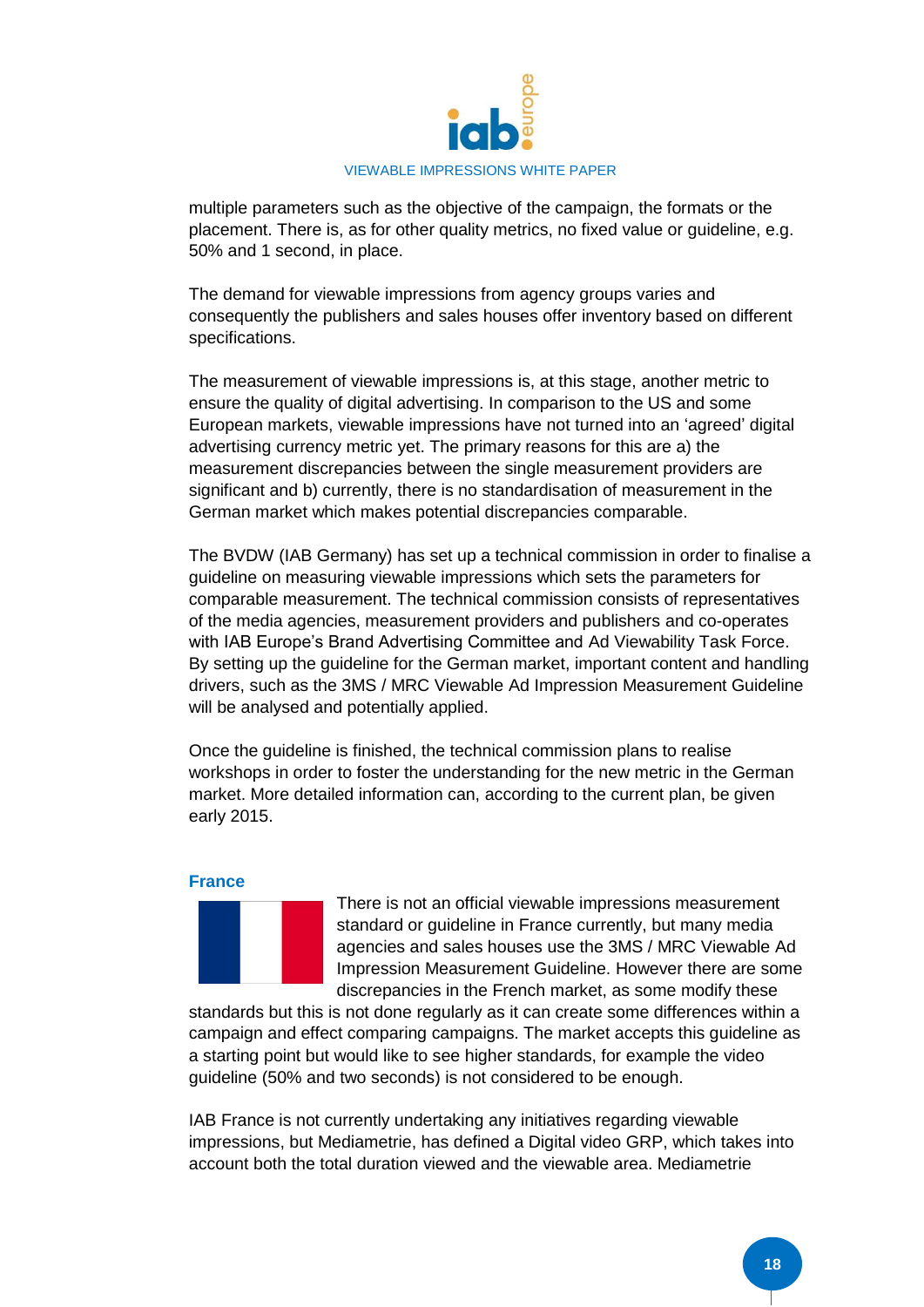

decided to integrate a viewable impression tool into the field of expertise for their digital partners on the video GRP topic.

**Italy**

**.** 

Viewable impression measurement is at an 'early stage' in Italy; currently viewable impressions are not yet a standard metric, used in every media plan, unlike other quantitative and qualitative metrics that have been consolidated over the years and taken into account in all media plans.

There are of course specific media plans requested by different market players on behalf of big investors who consider the measurement of viewable impressions as an essential metric in any digital display advertising campaign.

In the past few months, however, the discussion on how to use this metric, amongst others, has become increasingly relevant between publishers, media agencies, advertisers and associations. These discussions have been accelerated by the growing demand of several top investors who started asking to measure the amount of viewable impressions and to consider them determinant in fixing the price with publishers.

There is no standard in the Italian market, currently, on the type of tools or services used to validate viewable impressions as part of a display advertising campaign (although there are several vendors measuring and validating viewable impressions) nor on the way of using this metric for determining the price of a digital display advertising campaign.

It is expected, however, that the recent drive of advertisers and media agencies and the increasing focus on the topic will lead Italy to consider viewable impressions as a key metric that will orientate both advertising investments and the way the price is determined on advertising campaigns. This is also likely to lead to the definition of a guideline or standard, accepted both by those who buy and those who sell advertising spaces, and to the determination of a standard tool for the validation of the delivery.

In this respect IAB Italy, as part of a working group dedicated to standards, is leading the discussion on the topic between different associations (IAB Italy – National Interactive Advertising Bureau; Assocom – Association of Communication Companies; FCP-Assointernet – Federation of Sales Houses; Unicom – Association of Italian Communication Companies; UPA – Advertisers' Association) $21$  in order to define and share a market standard or guideline on the measurement of viewable impressions.

<sup>&</sup>lt;sup>21</sup> IAB Italy – [www.iab.it;](http://www.iab.it/) Assocom - [http://www.assocom.org/ita/;](http://www.assocom.org/ita/) FCP - [http://www.fcponline.it/;](http://www.fcponline.it/) Unicom [http://www.unicomitalia.org/;](http://www.unicomitalia.org/) UPA – [www.upa.it;](http://www.upa.it/)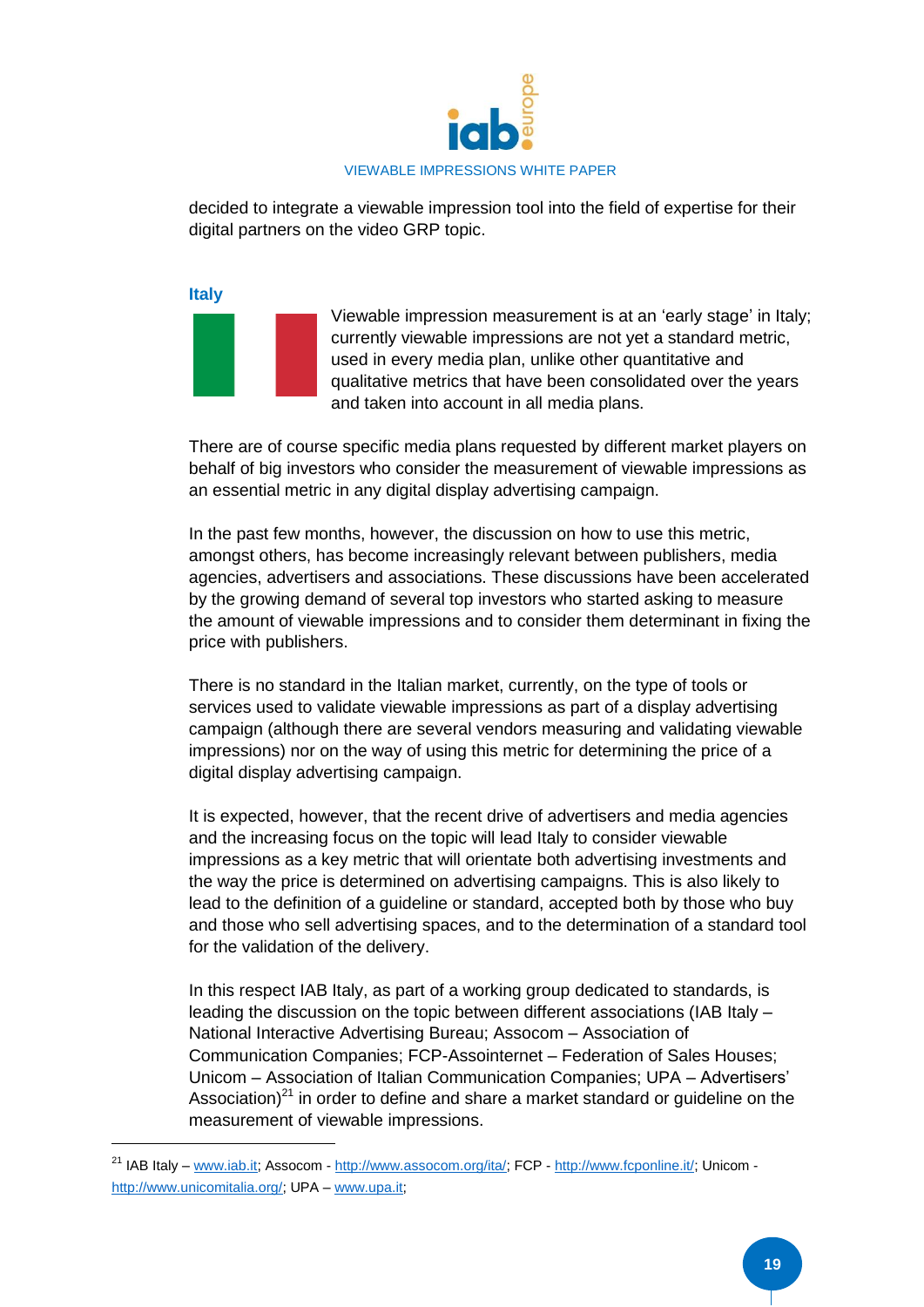

#### **The Netherlands**



The Netherlands is in the top 6 of EU countries based on digital ad spend (source: IAB Europe AdEx Benchmark 2013) and growth continues. As the digital advertising industry matures there is an increasing need for standardised metrics, starting with a clear definition of a viewable impression.

IAB Netherlands has formed a task force which decided to adopt the 3MS / MRC Viewable Ad Impression Measurement Guideline as of September 2014.<sup>22</sup> The main goal was to prevent a proliferation of different definitions. The recommendation was presented to a group of publishers, vendors and advertisers during a breakfast session.

The task force's main goals now are to:

- Educate: inform the market about the viewable impressions guideline, give context explain the pros and cons to publishers, agencies and advertisers.
- Regulate: vendors are measuring in different ways, which leads to discrepancies in results. By setting the standard it will be clear to vendors what needs to be measured and in what way. The goal is to diminish the differences we currently see.
- Inspire: Inspire the market in revenue models based on viewable impressions.

#### **Sweden**

**.** 



Whilst most publishers have a system that can sell and measure viewable impressions in Sweden trading on them is low. Stakeholders measure viewable impressions differently; buyers, agencies and publishers use different systems with different

algorithms and therefore there is currently not a standard or guideline that the publishers sell and report on.

IAB Sweden's Display Task Force has viewable impression measurement on its agenda as a priority, to identify new measurement points for the industry to get away from the cost per click (CPC) for display ads.

<sup>&</sup>lt;sup>22</sup> IAB Netherlands introduced international viewability standard (September 2014) - [http://www.iab.nl/laatste](http://www.iab.nl/laatste-nieuws/iab-nederland-introduceert-internationale-viewability-standaard/)[nieuws/iab-nederland-introduceert-internationale-viewability-standaard/](http://www.iab.nl/laatste-nieuws/iab-nederland-introduceert-internationale-viewability-standaard/)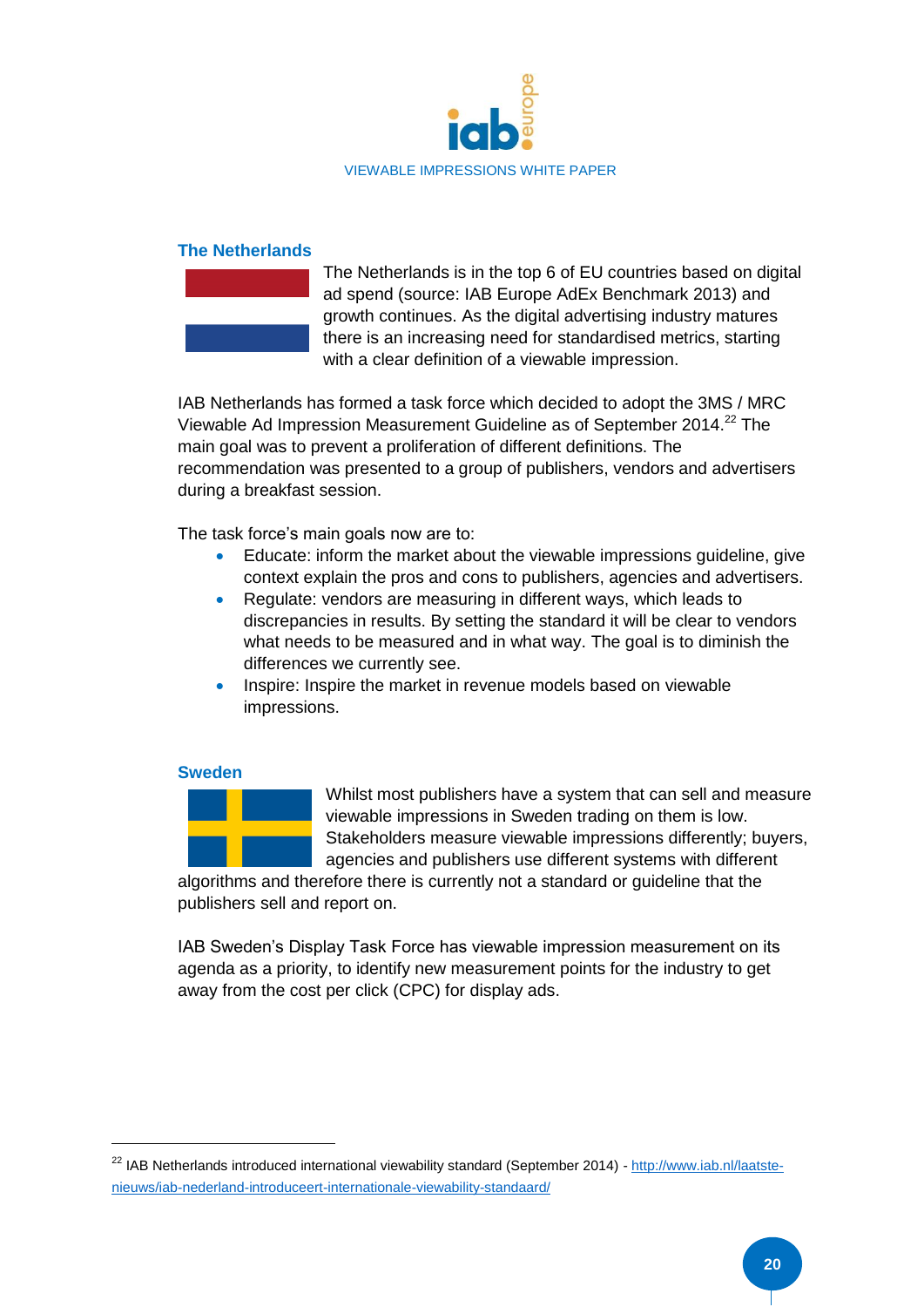

#### **Spain**



Media agencies do not frequently use viewable impressions in their planning currently and therefore there is not an official viewable impressions standard or guideline in Spain. However there are many informal discussions being initiated in the market

and the topic will be one of IAB Spain's main focuses for 2015 within the Branding Committee with initiatives such as breakfast events and workshops will be undertaken.

#### **Denmark**



There is not an official viewable impressions standard in Denmark currently as a limited number of companies trade on viewable impressions. However there have been discussions with vendors about steps required and the potential benefits that

such a move could bring to the market.

#### **Austria**



Viewable impressions have been measured by media agencies in Austria since late 2010. While the gained metrics were initially used as an extension to other quality metrics, more and more agencies have started using the viewable impression values to calculate viewable CPMs that are used in the planning and

trading process.

This has been followed by publishers that introduced viewable impression products. For example, the third largest stand-alone webpage (based on ÖWA Q2, 2014 reach numbers<sup>23</sup>) derstandard.at has started to sell only viewable inventory based on a 60% and 1sec guideline in 2013. Soon thereafter, the largest sales house, ORF Enterprise, introduced a guaranteed viewable impressions product (90% and 10sec) in May 2014. Other market participants have also come up with similar products since then.

Based on these market developments IAB Austria has set up a technical commission which published a guideline on viewable impression measurement in June  $2014^{24}$  based on the 50% and one second guideline from 3MS and the MRC. The guideline also incorporates special ad formats which are of huge importance in the Austrian market, such as the scalable sitebar ad. Since this format takes up much of the available space (typically at the right side of the content), it does not stick to predefined pixel dimensions and could in the worst case be resized to a

 $23$  ÖWA Q2, 2014 reach numbers -

<http://www.oewa.at/index.php?id=16851&sort=DESC&by=visit&cat=gesamt#ea>

<sup>&</sup>lt;sup>24</sup> More details of the IAB Austria guideline can be found here in German: [http://www.iab-austria.at/digitale](http://www.iab-austria.at/digitale-wirtschaft/guideline-viewable-ad-impression/)[wirtschaft/guideline-viewable-ad-impression/](http://www.iab-austria.at/digitale-wirtschaft/guideline-viewable-ad-impression/)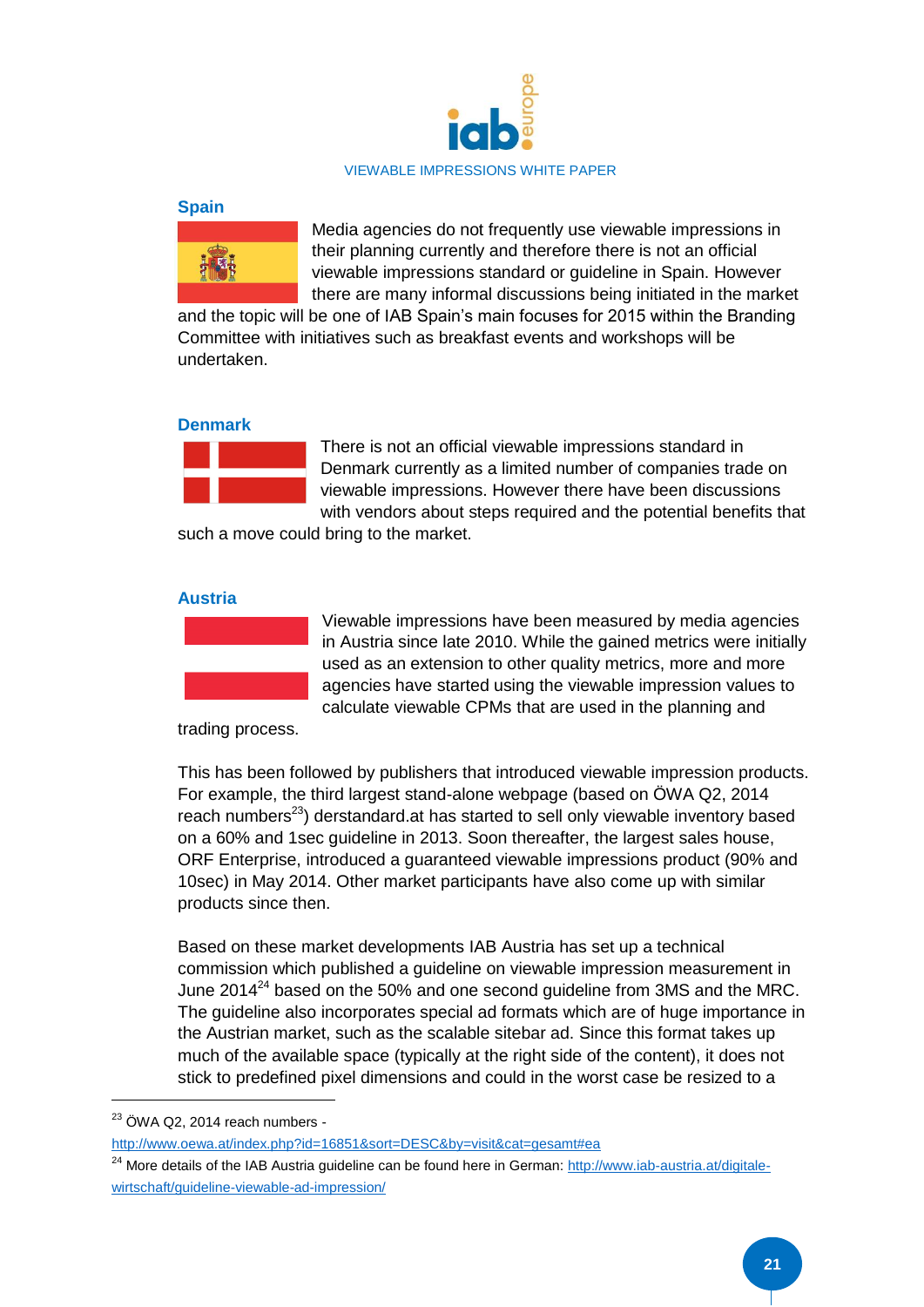

1x2px ad that would, in a narrow understanding of a viewable impression standard, focus on a relative size requirement (e.g. 50%) and still qualify as a fully viewable ad impression. In order to achieve a workable definition of viewability for this format, IAB Austria decided on a minimum pixel requirement for this format. The results were presented during an IAB Impulse Workshop that gave the floor to a set of technical vendors, agencies and publishers in order to foster the understanding for the new metrics in the Austrian market.

#### **Finland**

**.** 

Whilst publishers in Finland have the capability to sell and measure viewable impressions only a few have monetised this opportunity. Currently, only two large publishers are selling viewable ads and the ad server is delivering campaigns to its

viewable impression targets. There are other brand advertising products which account for time spent and its effectiveness but these are still not used in pricing models in Finland. Viewable impressions are also very important to the buy side, especially for programmatic trading, as brand advertisers want their ads to be viewable.

In November 2012 the previous IAB Finland Online Advertising Working Group published a recommendation<sup>25</sup> of 50% of pixels and one continuous second, following the 3MS / MRC Viewable Ad Impression Measurement Guideline.

#### **Central and Eastern Europe (CEE)**

At the moment viewable impression measures are far from widespread or widely used. Occasionally, it is requested by multinational advertisers in regional campaigns. The general view on viewable impressions is that the technology background is not settled, even on the more developed markets. The most popular ad servers on the market (Adverticum and Adocean) are in testing phase. So most of the players, even though they are interested, are waiting to see which technology solutions work and what the market consequences of trading on viewable impressions are. A faster paced change could be caused by the development of programmatic trading where most of the tech vendors are capable of measuring viewable.

<sup>&</sup>lt;sup>25</sup> More details of the IAB Finland recommendation can be found here in Finnish: [http://www.iab.fi/media/pdf](http://www.iab.fi/media/pdf-tiedostot/standardit-ja-oppaat/121121inscreenmittauksenmritelm-2.pdf)[tiedostot/standardit-ja-oppaat/121121inscreenmittauksenmritelm-2.pdf](http://www.iab.fi/media/pdf-tiedostot/standardit-ja-oppaat/121121inscreenmittauksenmritelm-2.pdf)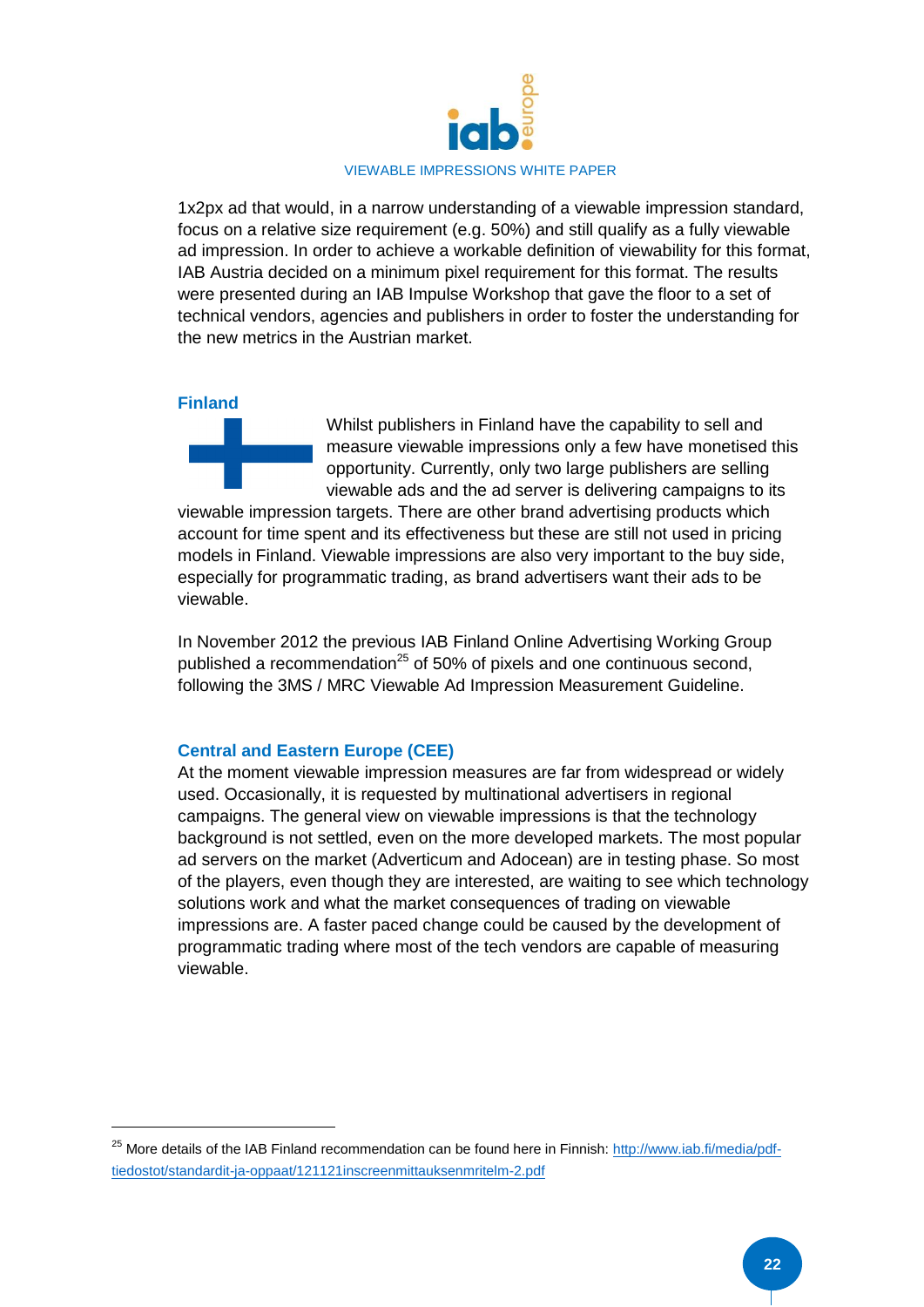

Some local initiatives within the CEE region are outlined below.

In **Poland** some publishers' ad serving platforms have their own viewable impressions measurement and there are local research agencies offering solutions too but currently there is no demand or awareness of the topic among advertisers yet. IAB Poland is

working on a 'Development perspectives of online advertising in Poland' in which the topic of viewable impressions will be covered and officially communicated by the local IAB for the first time.



IAB **Hungary** is working on a viewable information package synthesising and localising both the US and European guidelines and adopting them to the Hungarian market. So far, IAB Hungary has held a workshop on the topic where they were

able to collect the most common questions and the current knowledge on the market. It was clearly visible that information, guidance and education is needed, but we still have a long way to reach a widespread industry consensus on the topic.



1

IAB **Romania** is aiming to inform the market by distributing the materials published by the IAB in the US and Europe.

**Impressions** 

**2.3** Viewable Programmatic media buying is often associated with Real Time Bidding (RTB), which allows advertisers to target audiences more effectively and efficiently by and using data at scale<sup>26</sup>. But programmatic media buying Programmatic has evolved far beyond RTB and is forecast to impact Trading the majority of digital media buying as it becomes a way to automate processes that once were manual.

With programmatic, it is now possible to target audiences across multiple websites, not only on dozens. As a result, the traditional methods of ad verification in which buyers visually check the quality of the content, layout and advertising become impossible.

The lack of manual verification allows lower quality sites to sell their inventory on a level playing field with more premium content. This can have significant advantages for the buyer, who is able to access target audiences at a lower cost, but can also result in lower inventory quality scores across programmatic campaigns than in the

<sup>&</sup>lt;sup>26</sup> IAB Europe Programmatic Trading White Paper (July 2014) provides an introduction to Programmatic Trading including company-neutral, simple explanations and a glossary of key terms - [http://www.iabeurope.eu/research](http://www.iabeurope.eu/research-and-papers/iab-europe-programmatic-trading-white-paper)[and-papers/iab-europe-programmatic-trading-white-paper](http://www.iabeurope.eu/research-and-papers/iab-europe-programmatic-trading-white-paper)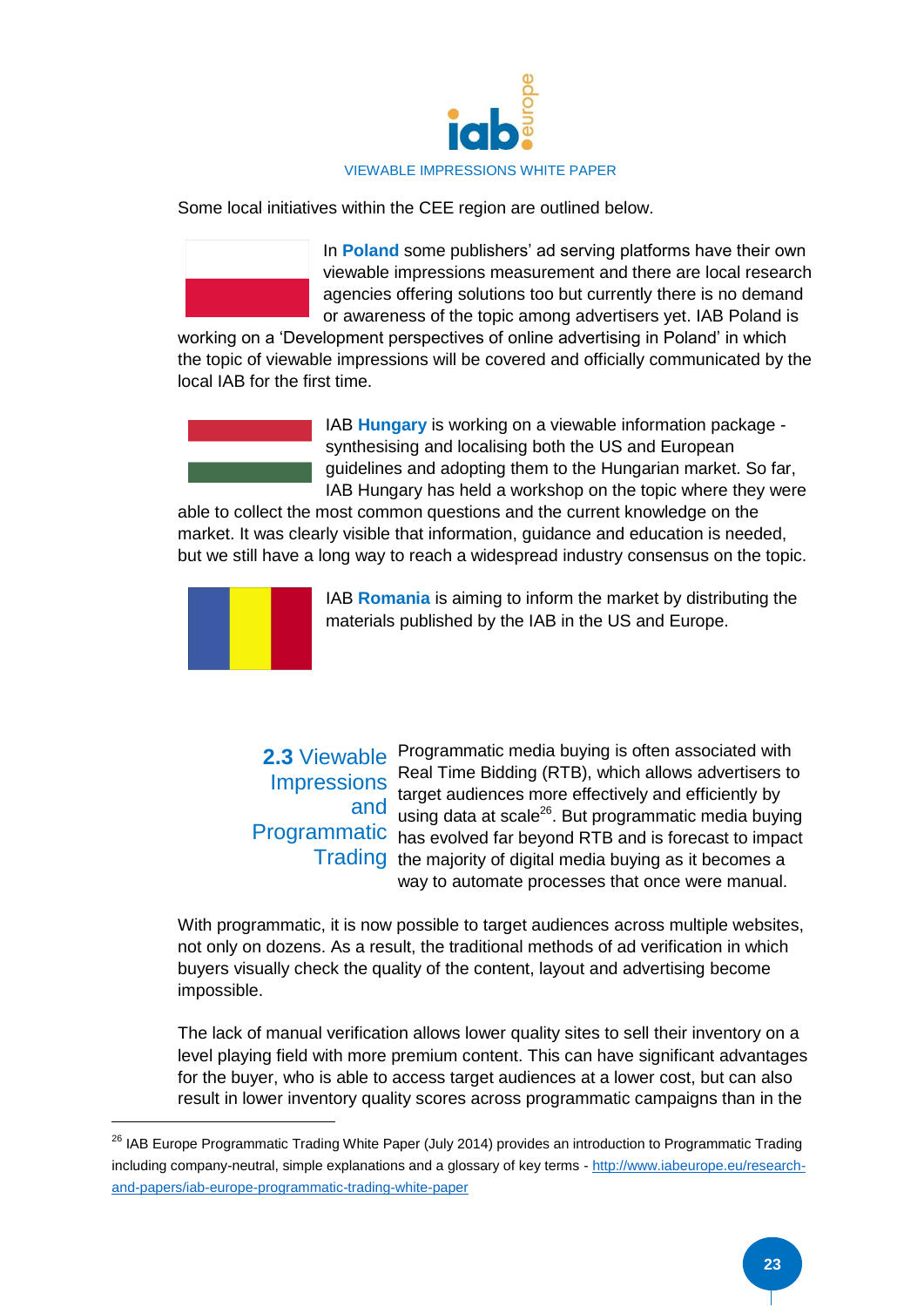

traditional media buy. Several benchmarks show that campaigns that run on exchanges can have lower viewable impression rates than campaigns that run on premium sites. While this may not matter to an informed buyer that is using programmatic tools effectively, it can have significant consequences for campaign effectiveness where the buyer is unprepared and unaware.

Therefore, viewable advertising impressions and programmatic trading and fulfilment become interdependent and greatly benefit from each other.

First, automation makes it possible to set-up viewable impression measurement in campaigns and this is becoming increasingly popular.

Automation also enables buyers to blacklist sites that under-perform. On premium campaigns, it is sometimes difficult to modify a media plan on the fly. So, optimisations are easier to do on ad-exchanges. For instance, it is possible to use past data to decide in real-time whether to buy one given impression or not. In this case, a viewable advertising rate is used as a probability that the ad will be viewable (remember, the ad is not bought at the moment the decision is made). So, buyers can set their own viewable impression thresholds, and decide not to buy on sites where viewability is lower than 40%, for instance.

Another method to leverage viewable impressions on programmatic platforms is to dynamically adapt prices to predicted viewability. An ad that is only 20% likely to be viewable can be purchased for half the price of an ad with a 40% viewability rate. For both sites, the price per viewable impression is identical. This is a way to incentivise sites to increase the quality of their inventory. The better the quality, the higher the CPMs (cost per thousand/ mille).

Programmatic platforms can adapt to let the market trade on viewable impressions. This holy grail of media buying requires a strong integration of ad serving platforms and viewable impression measurement. Even though guaranteed viewable impressions is a strong need of premium media buyers, this kind of trading is developing on programmatic platforms ahead of the rest of the market.

Other deep, long-expected evolutions are made possible by the conjunction of programmatic and viewable impressions. For instance, new attribution models can deal with the problem of post-view conversions that are credited to an ad that the user did not see. Further, they are not conflicting concepts. On the contrary, programmatic will largely benefit from viewable impressions, and at the same time, viewability get its full power on programmatic platforms.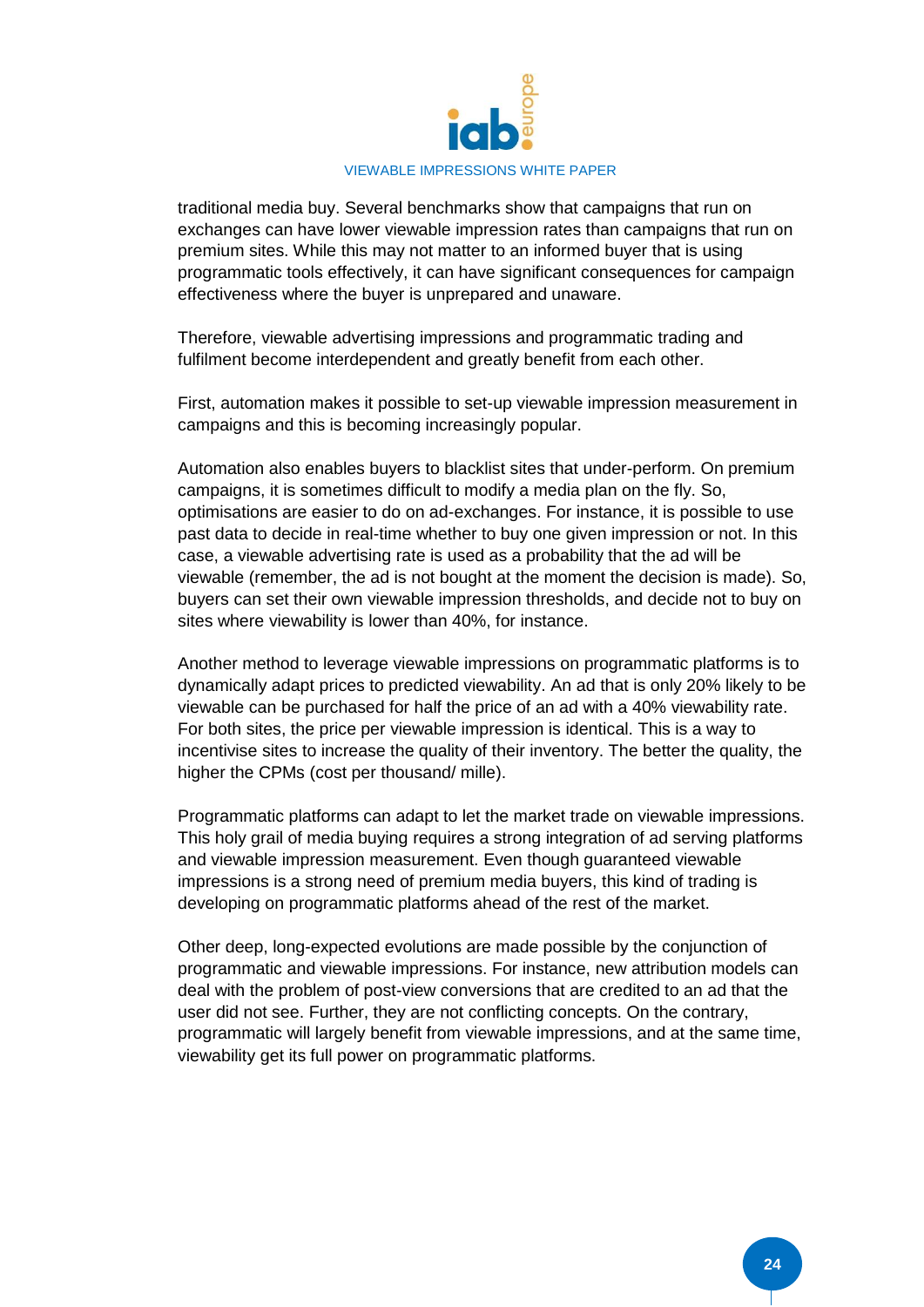

# **Testing Frameworks, Key Definitions and Terms**

Setting formal standards, definitions, commercial terms and operational procedures across Europe for how viewable ad impressions are traded and managed is an important step forward for our industry. **3.1** Testing **Frameworks** 

Embracing the change will ensure a more level playing field within the digital media sector and in comparison with other media channels. It will also help promote increased efficiency and trust as digital media is increasingly traded across national, regional and international borders.

Shifting practices and mind set towards 'viewability' has ramifications that will bring initial dislocation. For stakeholders responsible at national market level for the establishment of local standards efficiencies that are gained through harmonisation with an increasingly international standard should be front of mind in order to enable the widest plurality of best practice advertisers, agencies, publishers and technology vendors to participate in and thrive. This also allows for international advertisers and publishers to evaluate delivery across the globe with comparable measurement which is important as they attempt to optimise their marketing investments and publishers' viewable ad inventory, respectively.

At the time of writing few European countries, via a national IAB or other body, have formally adopted an official standard metric for measuring viewable ad impressions. It is noteworthy, however, that the IABs of UK and Netherlands have adopted the same standard as the US for their members and markets. Significantly the UK's Joint Industry Committee for Web Standards (JICWEBS) group has taken on the role of developing methodologies for testing technology vendors in accordance with its industry agreed 'Viewability Product Principles' and the UK's ABC (Audit Bureau of Circulations) has released the first test results performed on four vendors $^{27}$ . The Netherlands, meanwhile, is currently examining its policy towards testing and accreditation now that the standards and definitions in principal have been agreed.

Enabling the development of testing frameworks with a consistent approach across Europe will be important in delivering a harmonised opportunity for brand marketers. IAB Europe aims to bring together the relevant stakeholders to build principles which can be used by the local markets moving forwards.

1

**3**

 $27$  The full details of the first comparative ABC testing of ad Viewability measurement vendors is available at: [http://www.abc.org.uk/Documents/Viewability/ABC\\_ViewabilityReport\\_Nov14\\_FINAL2.pdf.](http://www.abc.org.uk/Documents/Viewability/ABC_ViewabilityReport_Nov14_FINAL2.pdf)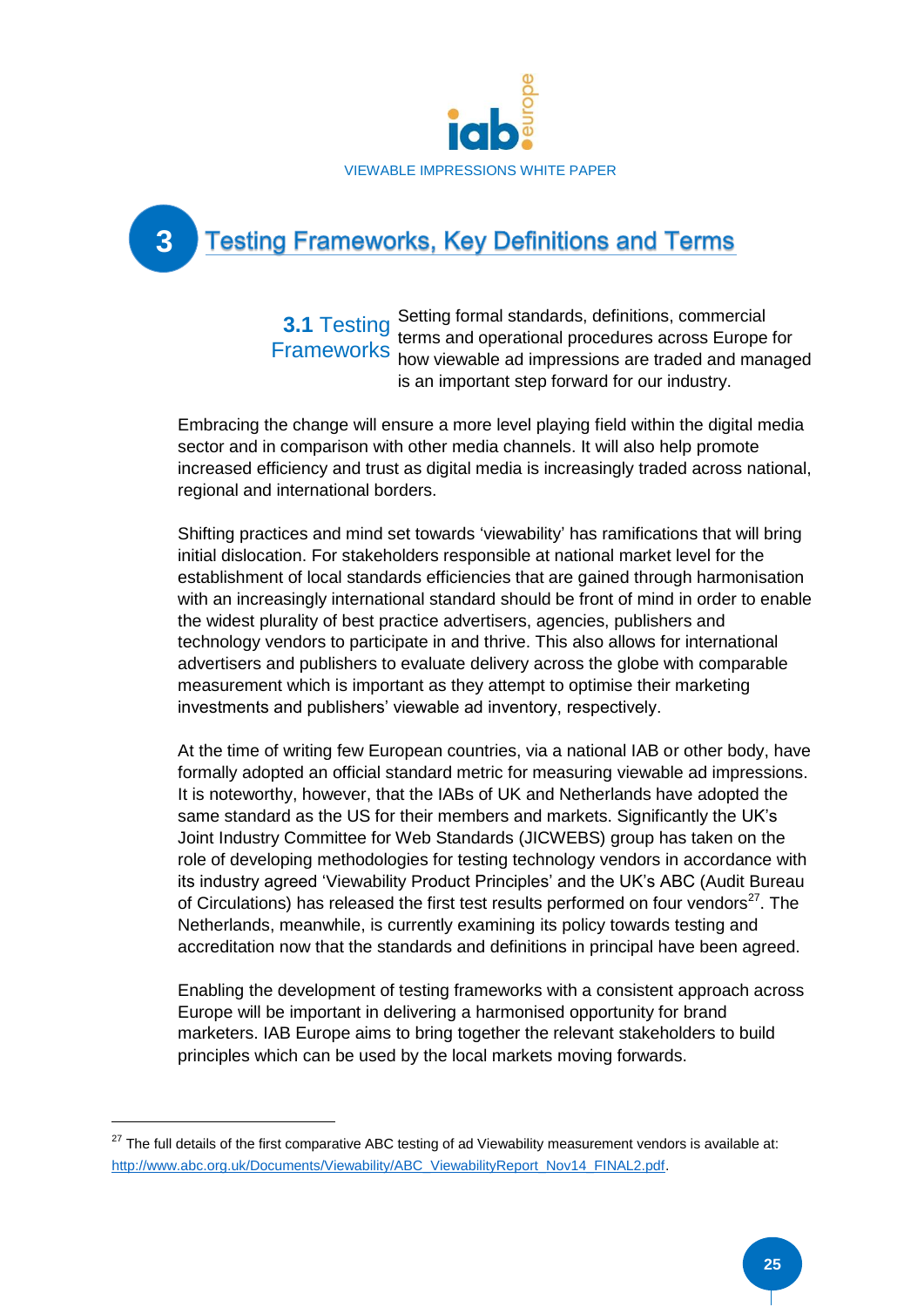

The tests that ABC ran for this initial study compare four vendors' ability to measure on several browsers - Firefox Windows, Chrome Windows, IE8 Windows, IE11 Windows, Safari Mac OS – across the following seven criteria:

- **1.** Ad is in view but served within multiple cross-domain IFRAMEs
- **2.** Browser window is moved off viewport
- **3.** Page is scrolled away from ad
- **4.** Browser is resized so that less than 50% of ad is visible
- **5.** Page carrying ad is opened in a hidden page
- **6.** Page carrying ad is opened in a hidden tab
- **7.** Page carrying ad loses focus

There is as yet no formal adoption of definitions across Europe. The following definitions are taken from the **3.2** Key Definitions and Making Measurement Make Sense (3MS) and Media Terms Rating Council (MRC) Viewable Ad Impression Measurement Guidelines<sup>28</sup>.

#### **Viewable Ad Impression – 'an Ad with the Opportunity to be seen'**

A served ad impression can be classified as a viewable impression if the ad was contained in the viewable space of the browser window, on an in-focus browser tab, based on pre-established criteria such as the percent of ad pixels within the viewable space and the length of time the ad is in the viewable space of the browser. It is recognised that an 'opportunity to see' the ad exists with a viewable ad impression, which may or may not be the case with a served ad impression.

Currently the pre-established criteria is stated as at least 50% of the ad being viewed for one continuous second or more for display ads (see section 3.3).

#### **Viewable Browser Space – 'the new way to say 'Above the Fold'**

Advertisements and content associated with each page load can appear either within or outside the viewable space of the browser on a user's screen—i.e., that part of the page within the browser that a user can see. This is similar to the concepts once referred to as 'Above the Fold' (i.e., within the viewable browser space) and 'Below the Fold' (i.e., outside the viewable browser space).

The 'fold' was traditionally considered to be where the initially-loaded viewable space of the page ends – so advertisements and content above the fold were considered likely to be viewable upon load, and for content below the fold, it was considered necessary to scroll to in order for that content to be viewable. In reality, the location of the fold, and consequently the viewable status of advertising and content, is variable based on the browser settings of the user (resolution, font size,

<sup>&</sup>lt;sup>28</sup> The 3MS / MRC Viewable Ad Impression Measurement Guideline [http://www.mediaratingcouncil.org/063014%20Viewable%20Ad%20Impression%20Guideline\\_Final.pdf](http://www.mediaratingcouncil.org/063014%20Viewable%20Ad%20Impression%20Guideline_Final.pdf)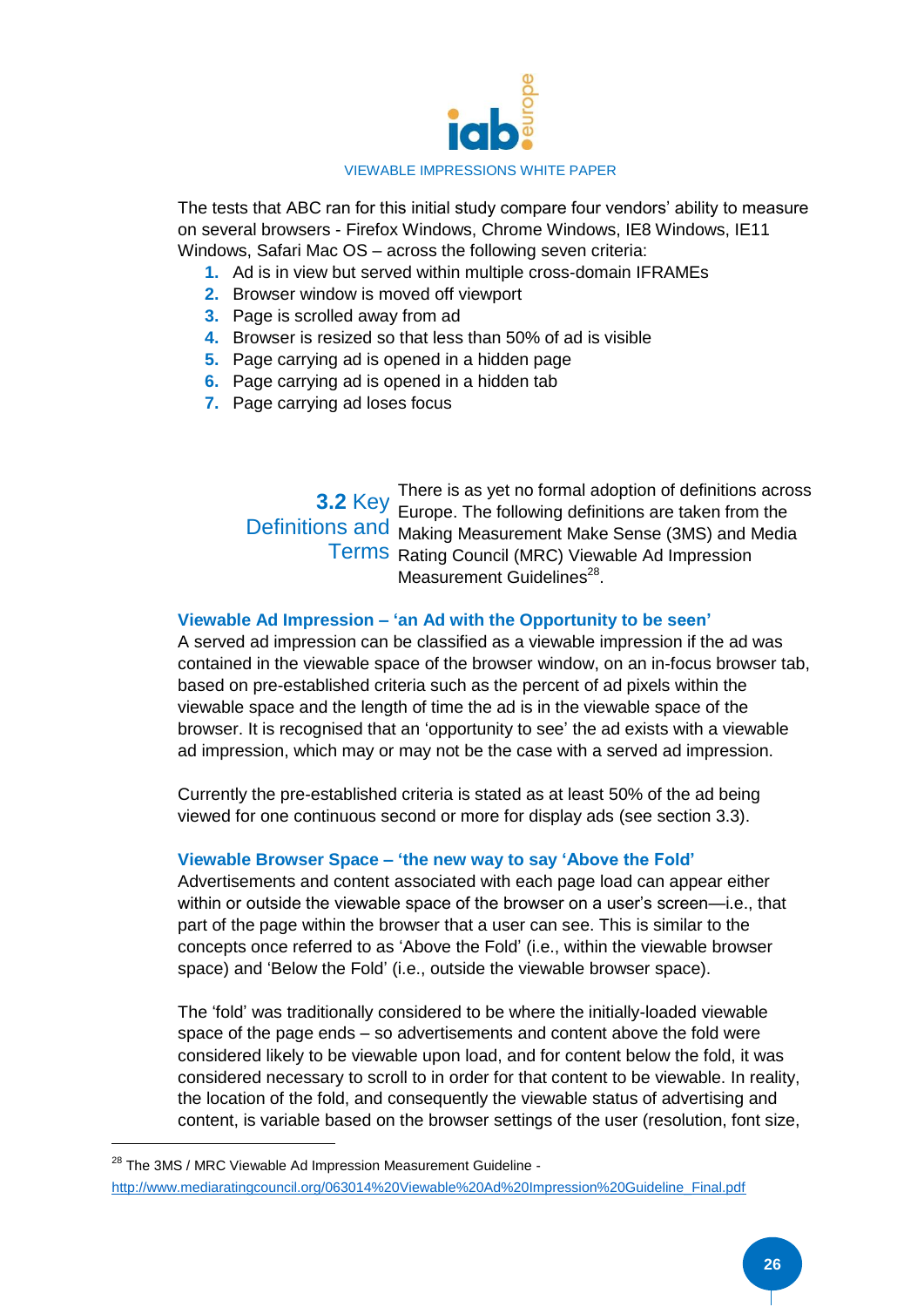

window size, etc.) and there are generally four locations (top, bottom, left and right sides) where advertising and content may be cut-off from being viewable based on user actions and settings. Upon initial page load, advertising or content placed at the top and left side of the page is most likely to be viewable, however this can change if content or ads are obscured by overlays or with further user action (scrolling\*) coupled with latency; therefore, placement and viewable status are separate attributes to be assessed

*(\*Note: this latter comment on 'scrolling' is significant for the growing trend for continuous page feeds, such as those seen in popular social media sites, where a substantial portion of the content is rendered on a single page that continues to load as a user scrolls through the content.)*

#### **I-Frames – 'section of webpage where an ad server can place an Ad'**

The sections of a website/webpage that display ads served from a third party ad server that limits the access of that ad server solely to the code of the page. I-Frames can be nested, essentially creating a 'chain' of serving instances from serving partners. An I-Frame associated with a placement where the ad tag is located on an HTML document loaded from a domain other than the domain of the document on which the I-Frame was rendered is called a cross-domain I-Frame.

#### **Invalid Impressions**

Impressions that do not meet certain ad serving quality or completeness criteria, or otherwise do not represent legitimate ad impressions that should be included in impression counts.

Among the reasons why an ad impression may be deemed invalid is it is a result of non-human traffic (spiders, bots, etc.), or activity designed to produce fraudulent impressions (see definition of Fraudulent Impressions).

#### **Undetermined Ad Impression**

Served impressions where the viewable status cannot be determined because of any conditions that do not allow that decision to be made. For example: (1) if crossdomain I-Frames block the viewable determination, (2) clients not supporting Java script, and/or (3) any other issues where browser settings or serving conditions disallow verification of the ad position on the page or the time-viewed.

#### **Fraudulent Impressions**

Impressions that result from an intentionally deceptive practice designed to manipulate legitimate ad serving or measurement processes or to create fictitious activity that leads to inflated counts. All fraudulent impressions are invalid (but not all invalid impressions are fraudulent), and impressions known to be fraudulent can never be viewable impressions. Some viewable impression measurers apply additional techniques to identify suspected fraudulent impressions subsequent to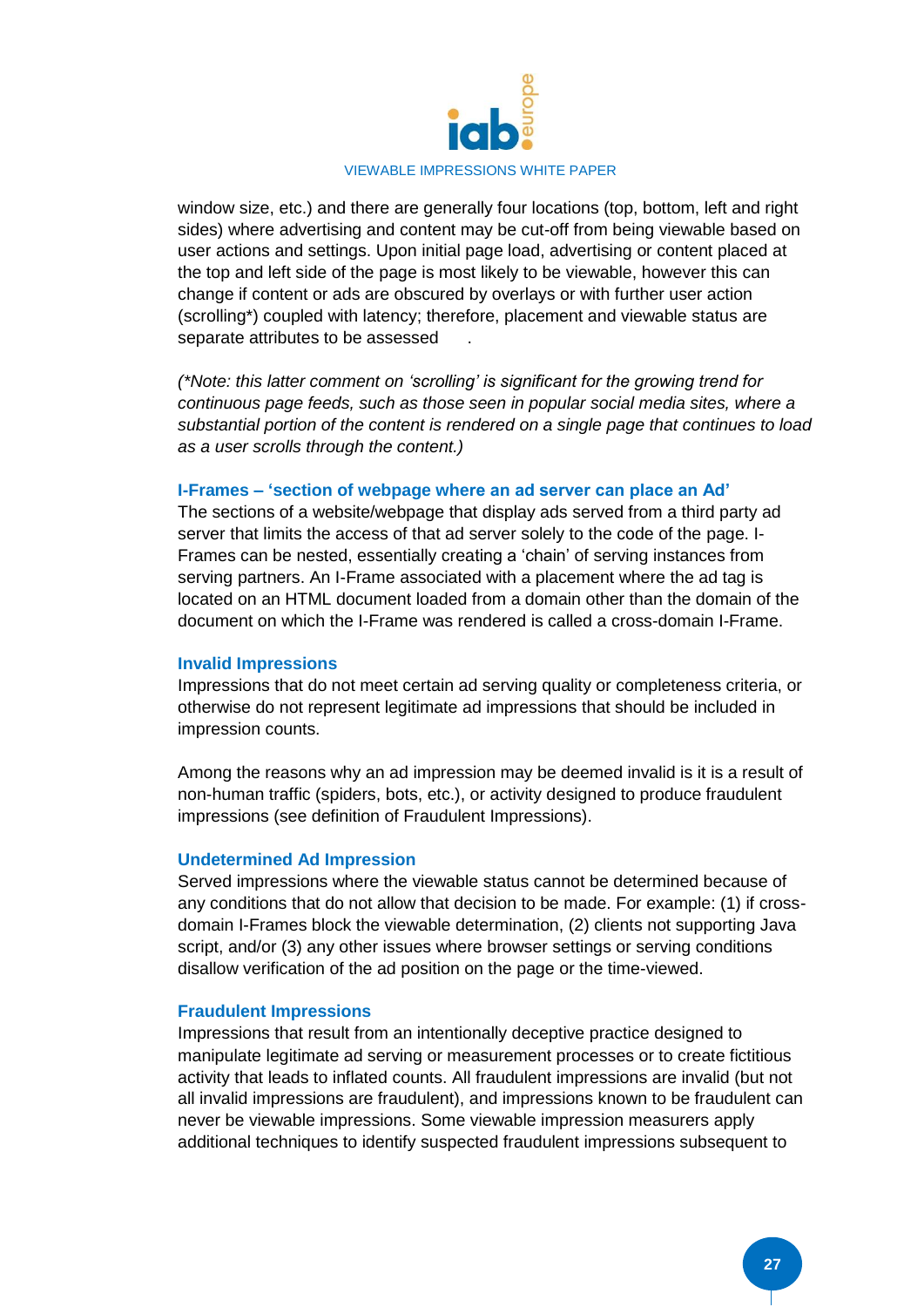

making a viewability determination about an ad, and account for these in their reported impression counts.

(Additional Note from MRC: As used in these guidelines, Fraud is not intended to represent fraud as defined in various laws, statutes and ordinances or as conventionally used in U.S. Court or other legal proceedings, but rather a custom definition strictly for advertising measurement purposes.)

#### **Recommended Dashboard Measures**

Note: It is recommended that the following measures (at least) are reported when evaluating a campaign for viewability. No single measure should be taken on its own as the full picture enables the user of the data to understand how many ads were measurable, viewable and non-measurable. The following definitions are summaries from the MRC documentation:

#### **Measured Rate**

A calculation of the sum of Viewable Impressions + Non-Viewable Served Impressions\*\* as a percentage of Total Served Impressions.

This helps the user of the data understand how many impressions of the total ads served in a campaign were able to be measured.

*(\*\*Note: Total Served Impressions signifies total impressions served less STANDARD filtration that includes IAB listed Robots and Spiders, (In)Valid browsers and internal traffic which are filtered from the Gross Impressions prior to reporting on Viewability. For clarity Total Served Impressions would include all impressions served regardless of whether tracking tags were or were not placed onto the ad content.)*

#### **Viewable Rate**

A calculation of Viewable Impressions as a percentage of the sum of Viewable Impression + Non-Viewable Impressions.

This helps the user of the data understand how many Measured impressions were able to be viewed.

#### **Impression Distribution**

The percentage count of Viewable Ad Impressions over Total Served Impressions\*\*\*, compared with the percentage count of Non-Viewable Ad Impressions over Total Served Impressions and compared with the percentage count of Undetermined Ad Impressions over Total Served Impressions. This helps the user of the data understand the overall measurability of the campaign at the time of evaluation.

*(\*\*\*Note: for clarity again, Total Served Impressions are net of standard filtration and include all impressions, regardless of whether tracking tags were or were not placed onto the ad content.)*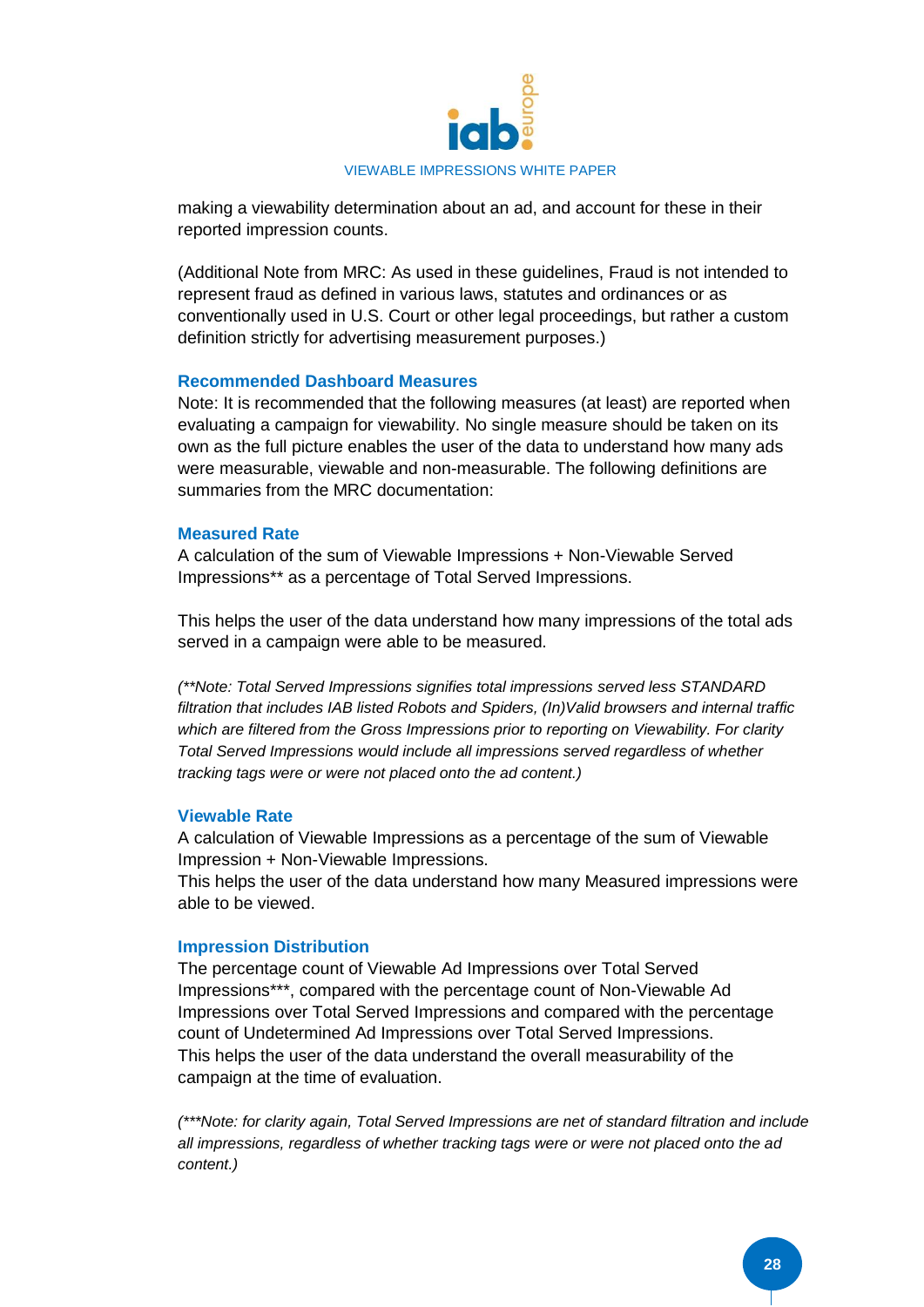

It's also worth noting that there are existing IAB US Measurement Guidelines<sup>29</sup> that stipulate ad impression counting should include:

- Client Side Counting
- Filtration of Non-Human Activity and Invalid Activity
- Cache Busting
- Differentiation of Significant Auto-Refresh versus Human-Initiated Activity
- Differentiations of Impressions Served in Situations of Out-Of-Focus or **Obstruction**
- Disclosure of Material Internal Traffic

Full disclosure by publishers, portals, ad servers, ad networks and exchanges and specifically in the context of viewable ad impressions, transparency of measurement processes should apply to all measurers of viewable impressions, including third party measurers.

> **3.3 Guidelines Having established the definitions the 3MS and MRC** and developed guidelines for what actually counts as a Measurement viewable impression.

#### **Viewable Ad Impression Guideline for in-page display advertising**

The 3MS and MRC Viewable Ad Impression Guideline<sup>30</sup> for in-page display advertising is:

- **Pixel requirement:** greater than or equal to **50% of the pixels** in the advertisement were on an in-focus browser tab on the viewable space of the browser page
- **Time requirement:** the time the pixel requirement is met was greater than or equal to one continuous second, post ad render

Critically '*post ad render*' means that the calculation of an impression's 'viewability' must occur in the right order – the ad must render onto the page (via the I-Frame) and then at least 50% of the pixels must be located within the Viewable Browser Space for the required time period.

Viewability is intended to measure 'opportunity to see' it does not intend to measure actual ad recognition or recall. Both recall and recognition are impacted by other factors and are potentially dependent on more subjective criteria such as the product's brand, the ad's creative design, the viewer's colour taste, the context of the ad within the content on rest of page and many more. Therefore as a baseline it

<sup>29</sup> IAB US Ad Impression Measurement Guidelines (September 2004) -

[http://www.iab.net/media/file/Global\\_meas\\_guidelines.pdf](http://www.iab.net/media/file/Global_meas_guidelines.pdf)

<sup>&</sup>lt;sup>30</sup> The 3MS / MRC Viewable Ad Impression Measurement Guideline [http://www.mediaratingcouncil.org/063014%20Viewable%20Ad%20Impression%20Guideline\\_Final.pdf](http://www.mediaratingcouncil.org/063014%20Viewable%20Ad%20Impression%20Guideline_Final.pdf)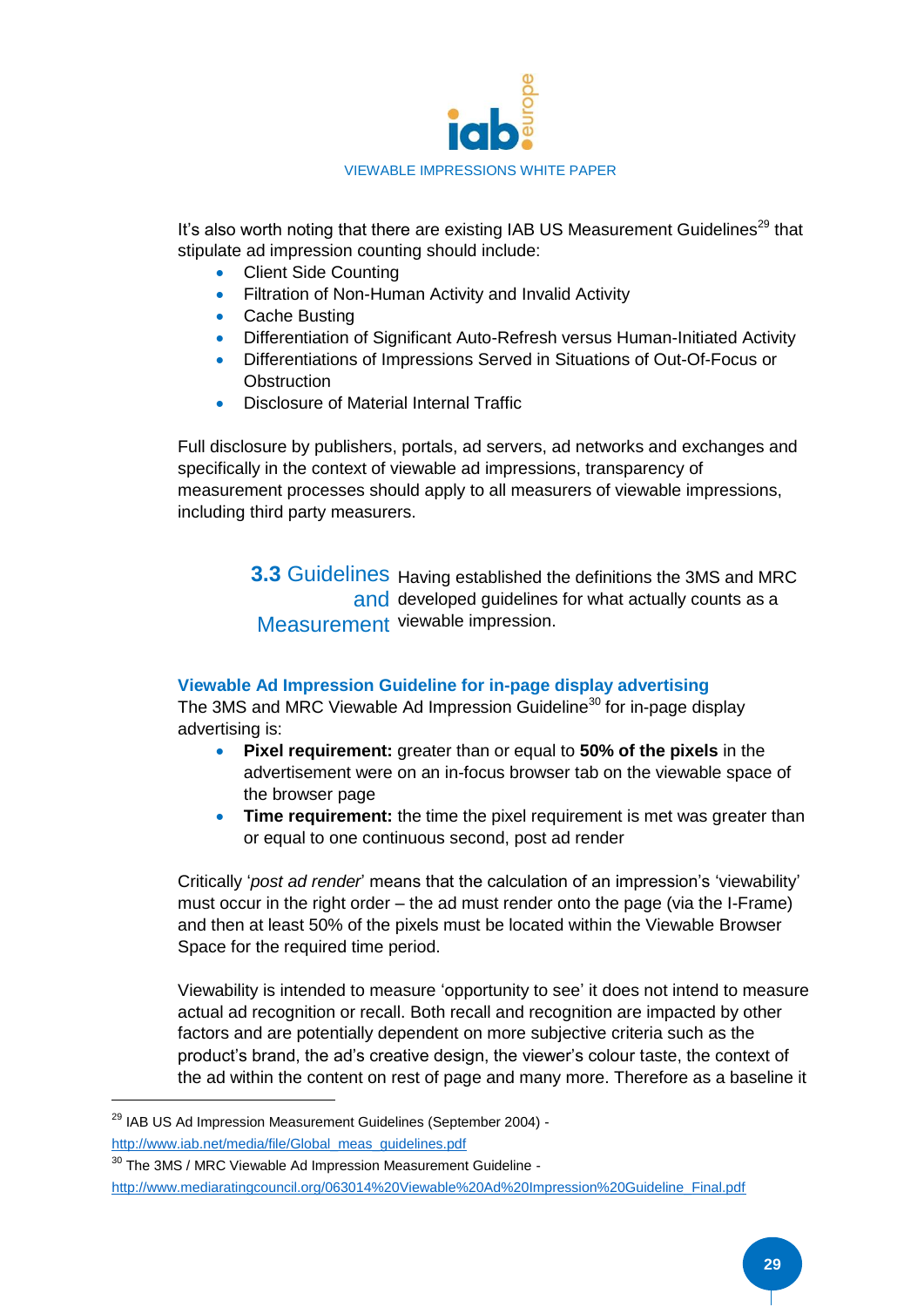

is simple to appreciate that the in-view measure aims to be an objective qualitative measure that simply answers the following questions:

- Was the ad served?
- Was it in-view?
- Was there an opportunity for the user of the device to see it?

#### **Viewable Ad Impression Guideline for video advertising**

The 3MS and MRC have also produced a recommendation for video advertising (see below). At this stage viewable impression measurement for video advertising in Europe is in a testing phase.

To qualify for counting as a viewable video ad impression, it is required that two continuous seconds of the video advertisement is played, meeting the same Pixel Requirement necessary for a viewable display ad, 50%. This required time is not necessarily the first two seconds of the video ad; any unduplicated content of the ad comprising two continuous seconds qualifies in this regard.

#### **Minimum Polling Requirements**

In some cases, the measurement of the time an ad is viewable is conducted by polling or taking 'snapshot' observations of the banner within the viewable browser space. For consistency the guidelines require that polling is conducted at least every 100 milliseconds for Viewable Display Ad Impressions and at least every 200 milliseconds for Viewable Video Ad Impressions. Therefore at a minimum 10 consecutive positive observations have to be made in order for an ad to be counted as viewable.

Polling requirements do not apply in cases where browser events (e.g., show, hide, scroll, etc.) trigger viewability measurement. They are critical for techniques popularly described as 'browser optimization' but are not necessary where the browser actively 'tells' the measurement code that an event has occurred that makes it appropriate to assess the viewable status of the ad.

#### **Cross Domain I-Frames and impact on measuring Viewability**

Third party ad serving via networks and exchanges can be performed via 'nested' or cross domain I-Frames. In essence these might be considered as 'I-Frames within I-Frames'. Viewability measurement is highly complex in this area. Security restrictions prevent the measurement technology from 'seeing through' into the further nested layers of an I-Frame in order to make precise measures. MRC guidelines at present encourage fuller disclosure of a technology vendor's capacity to measure ads served in cross domain I-Frames, to report a 'see through rate' and ultimately for all parties to review and potentially limit the use of nested I-Frames overall.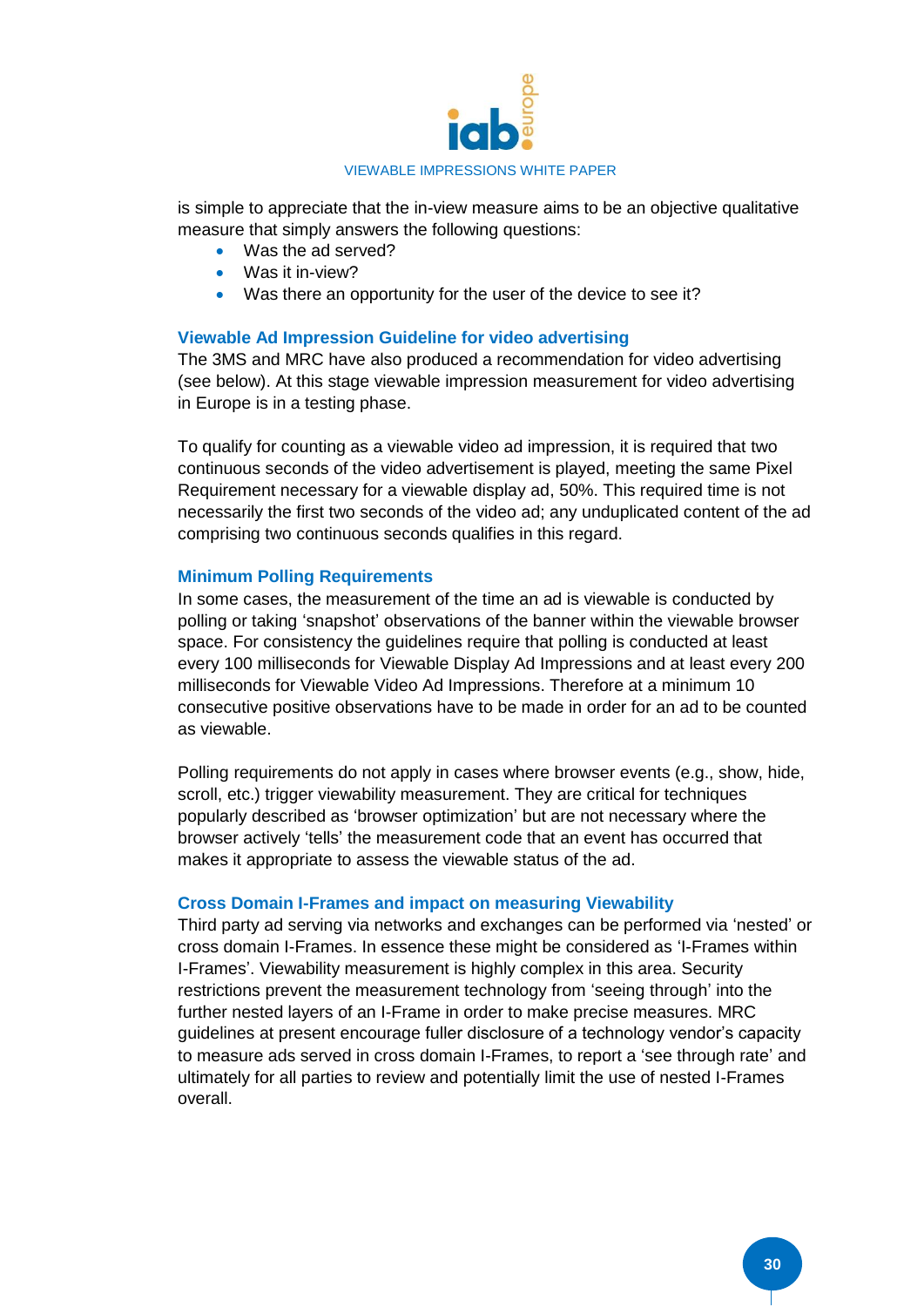

A recent reconciliation study from the MRC describes the differences in approaches<sup>31</sup>. As a high level and general observation measurement of viewability in Webkit (e.g. Safari and Chrome) browser environments compared to Internet Explorer and Firefox based browsers is the area where new research and developments will likely emerge.

#### **Reporting Viewability Results**

It is recommended at this time that ad impressions are reported in three distinct categories:

- **1.** Viewable Impressions
- **2.** Non-Viewable Served Impressions
- **3.** Impressions with Viewable Status Undetermined

The sum of the three counts above would equal Total Served Impressions, where Total Served is post-normal filtration of robots & spiders, invalid browsers and internal traffic.

From these data points the following rates may then be calculated:

- 'Measured Rate' = (Viewable + Non-Viewable ) / Total Served Impressions
- $\bullet$  'Viewable Rate' = Viewable / (Viewable + Non-Viewable )
- $\bullet$  'Impression Distribution' = Viewable / Total Served: Non-Viewable / Total Served ; Status Undetermined / Total Served

| Category                    | Count | <b>Measured</b><br>Rate | <b>Viewable</b><br>Rate | <b>Impression</b><br><b>Distribution</b> |
|-----------------------------|-------|-------------------------|-------------------------|------------------------------------------|
| <b>Viewable Impressions</b> | 300   |                         |                         | 30%                                      |
| <b>Non-Viewable Served</b>  |       | 50%                     | 60%                     |                                          |
| <b>Impressions</b>          | 200   |                         |                         | 20%                                      |
| <b>Impressions with</b>     |       |                         |                         |                                          |
| <b>Viewable Status</b>      |       |                         |                         |                                          |
| <b>Undetermined</b>         | 500   |                         |                         | 50%                                      |
| <b>Total Served</b>         |       |                         |                         |                                          |
| Impressions.                | 1000  |                         |                         |                                          |

A holistic view of the complete dashboard for analysis of viewability is recommended to understand the success of a campaign. The Viewable Rate, being a percentage of only Viewable + Non-Viewable impressions, excluding 'Undetermined Impressions' in the denominator is intentional. Since measurement technologies have some blind spots it is considered appropriate to not factor 'undetermined' as 'non-viewable' unless any subsequent data can objectively prove otherwise. Simply – the viewable rate should be based on positive data of what is known, and should not be based on unknowns.

<sup>&</sup>lt;sup>31</sup> Media Rating Council - Ad Verification Vendor approaches (October 2014) *[http://mediaratingcouncil.org/101614\\_AdVerification%20disclosures%20PostReconciliation.pdf](http://mediaratingcouncil.org/101614_AdVerification%20disclosures%20PostReconciliation.pdf)*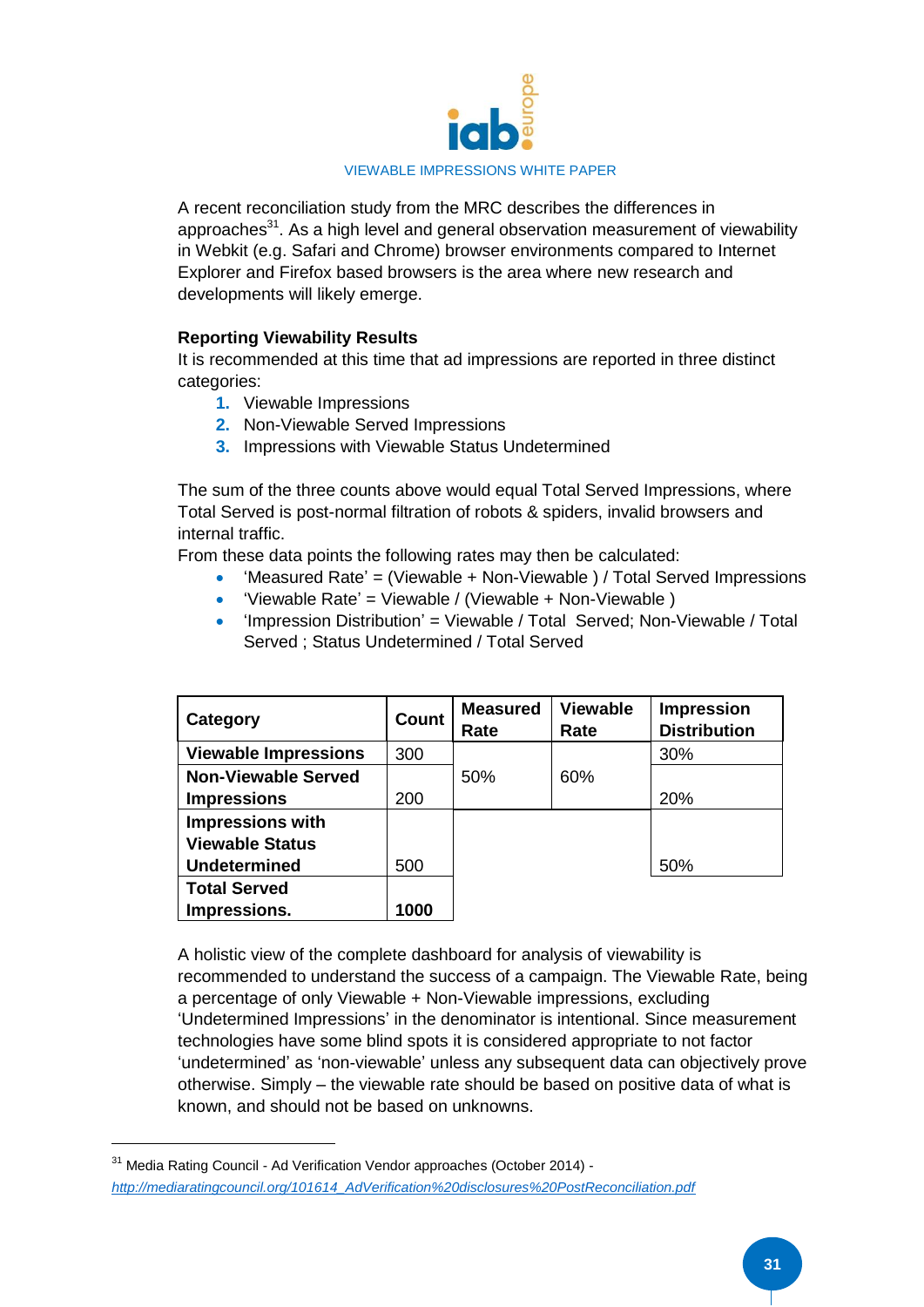

#### The goal of advertising is to influence the thinking or **3.4** The Role of actions of the target audience. To achieve this Contact Quality objective, campaigns must deliver a combination of Metrics reach and frequency that puts the message in front of the audience in as engaging manner as possible. In an increasingly complex multi-screen world this is getting harder to achieve; so advertising quality metrics are becoming ever more important.

The notion of advertising contact quality is often a mix of ideas around brand safety, viewable impressions and non-human traffic. Indeed, the latter two measures are starting to converge as viewability moves toward a focus on impressions that were 'in-view' for an actual human. However, it is important to retain a level of distinction between brand safe and viewable as they mean very different things, though both will influence whether the campaign achieves its overall objective as outlined in the table below:

| <b>Performance criteria</b>                              | <b>Metrics or method</b>                                                                                                                                                                                                                                                                                        |
|----------------------------------------------------------|-----------------------------------------------------------------------------------------------------------------------------------------------------------------------------------------------------------------------------------------------------------------------------------------------------------------|
| The ad is served to a<br>human being                     | Requires a bot/ non-human traffic detection<br>system                                                                                                                                                                                                                                                           |
| The human being belong to<br>the targeted group          | Is managed with media planning or targeting,<br>and is verified with panels.                                                                                                                                                                                                                                    |
| The ad is viewable to this<br>human being                | In recent IAB Europe research <sup>32</sup> 85% of<br>brand advertisers want to see a move<br>towards viewable impressions. Can be<br>measured by an agreed definition e.g. the<br>Media Rating Council (MRC) Viewable<br>Impression Measurement Guideline (50% of<br>pixels and one continuous second).        |
| The message is actually<br>viewed by this human<br>being | In the same research 73% of advertisers<br>reported that 'time spent' is now a key metric<br>for them. This is<br>handled by measuring the viewability<br>duration of the ad. Some studies like<br>CanalPlus' Temporis Digital prove that the<br>message must be fully seen in order to<br>maximise its recall. |
| The message has a good                                   | Is managed by the creative agency and can                                                                                                                                                                                                                                                                       |

<sup>&</sup>lt;sup>32</sup> IAB Europe Metrics and KPIs Bulletin: Brand advertisers cite consumer insight and viewable advertising as key to unlocking digital investment - [http://www.iabeurope.eu/research-and-papers/metrics-kpis-bulletin-brand](http://www.iabeurope.eu/research-and-papers/metrics-kpis-bulletin-brand-advertisers-cite-consumer-insigh)[advertisers-cite-consumer-insigh](http://www.iabeurope.eu/research-and-papers/metrics-kpis-bulletin-brand-advertisers-cite-consumer-insigh)

1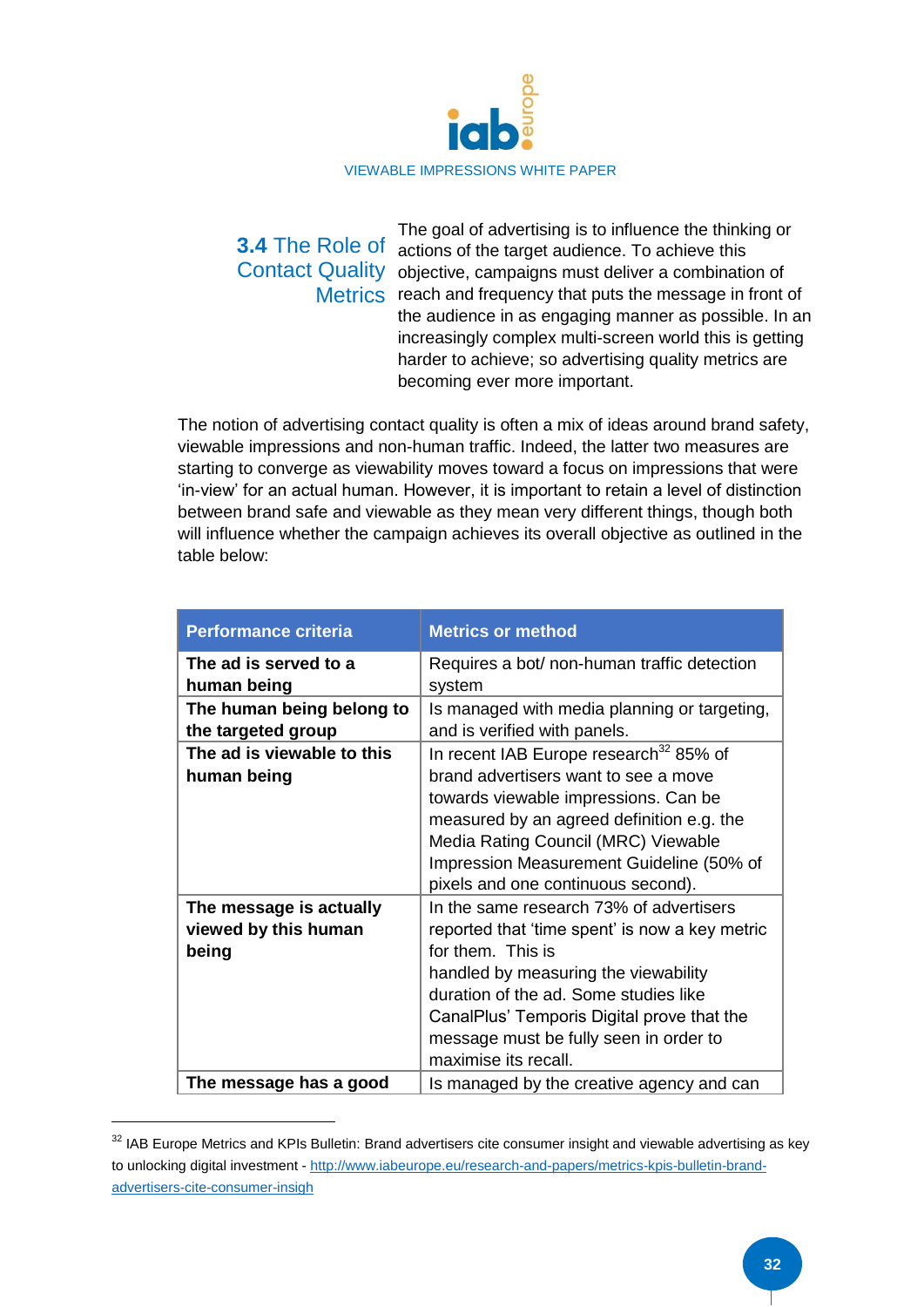

| quality, so that the person | be pre-tested before the launch of the                          |
|-----------------------------|-----------------------------------------------------------------|
| can be influenced           | campaign                                                        |
| The message is repeated     | Just like in all media, a message must be                       |
| the right number of times   | repeated to be remembered, but not too                          |
|                             | much to avoid saturation.                                       |
|                             | Studies have shown that the format                              |
|                             | influences the target repetition.                               |
| The exposed audience        | Performance indicators must be measured                         |
| does or knows what the      | during the campaign:                                            |
| advertiser expects          | Clicks and conversions for direct                               |
|                             | response campaigns                                              |
|                             | Recall and favorability for branding<br>$\bullet$<br>campaigns. |
|                             | This kind of indicator is measured by post-                     |
|                             | tests, or surveys that are run on a group of                    |
|                             | people.                                                         |

While industry definitions have been agreed in some markets, there remains confusion around success rates to measure viewable impressions. True viewable impression metrics are based on 90%+ of the media bought, yet this level remains the exception rather than the norm.

#### **Note for Branding Campaigns:**

Post-tests are an efficient way to measure the performance of a campaign. But they cannot be used to drive the campaign because the amount of respondents is too low to get precise information for each site of the media plan. However, these posttests do provide interesting insights that allow predictive models of branding performance to be created, using viewable impression measurement. The measurement on viewable impressions is exhaustive, and real time, so it can be used to drive the campaign in order to come as closely as possible to the models of branding performance.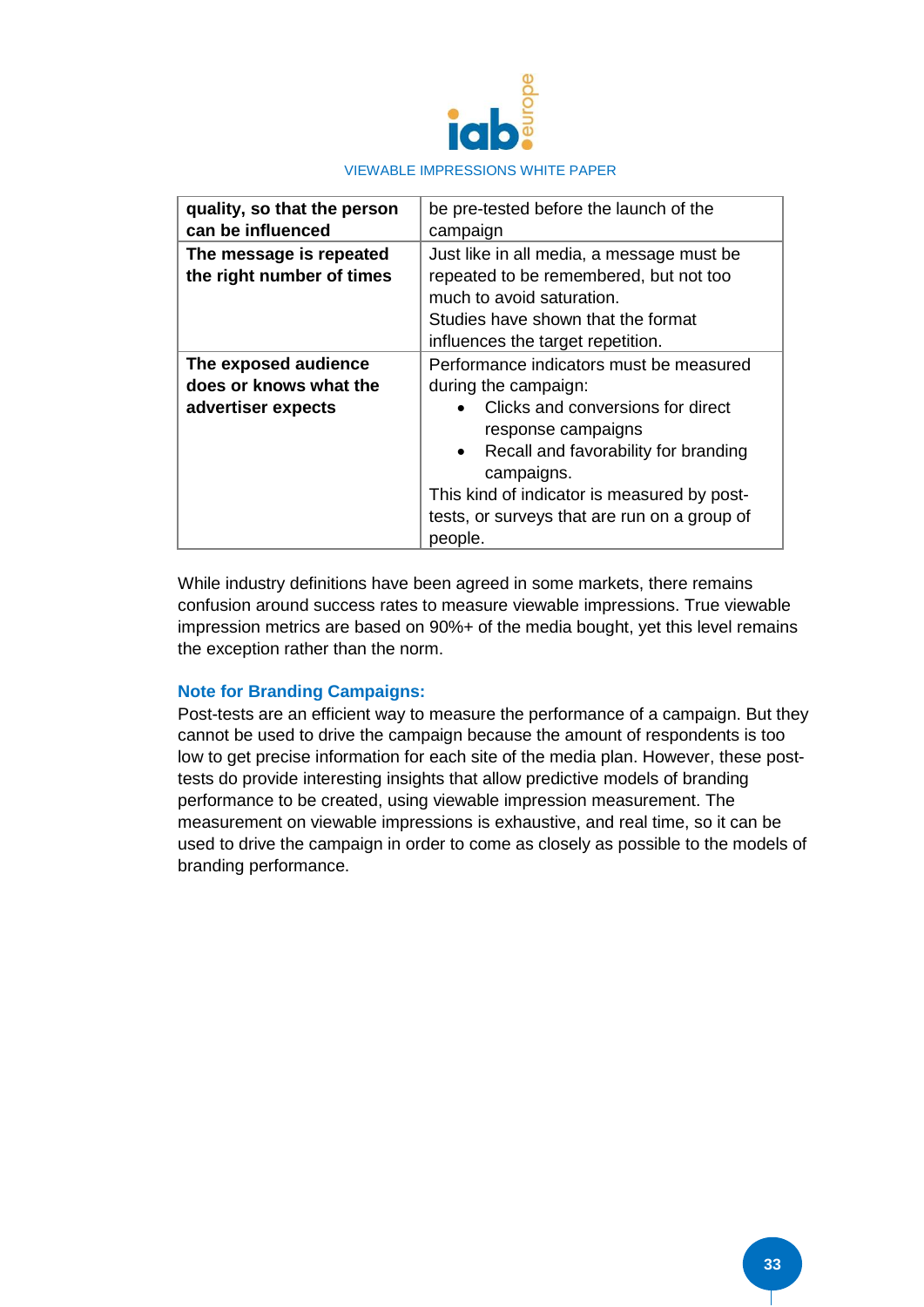

**4 Trading on Viewable Impressions** 

### **Introduction and key considerations**

4.1 Technical The standardised measurement of viewable and impressions is an important confidence-fostering Commercial element for an integrated qualitative assessment of Considerations digital display advertising. In the case of campaigns where branding is an aim, this qualitative performance measure provides decisive information about the quality of delivery. Viewable impressions thus become a relevant and legitimate campaign goal for branding campaigns.

Currently various national and international initiatives are active in laying down foundations for market recommendations to establish unified procedures across the diverse systems of measurements. The situation also looks heterogeneous with regard to systems and processes.

A valid control method and also billing for viewable impressions requires adaptions to the existing delivery and billing mechanisms for all market participants. Standardised technical systems and measuring procedures are the prerequisites for viewable impressions to develop to becoming a billable currency. Practical approaches have been developed in the meantime.

While a served impression can be billed, once it has been pushed by the ad server to the page, viewable impressions require the user to actually scroll to the ad (or at least keep it in the viewable area for at least one second). As a result, publishers have two options at hand in order to sell based on viewable impressions:

- Either they use forecasts based on previous measurements in order to know, how many 'traditional' ad deliveries are needed to fulfill a viewable impression target. Since viewability generally does not depend so much on creatives but rather on ad slots and their position relative to the interesting content on a page, viewability rates for certain slots tend to stay relatively constant, which allows for a good prediction quality.
- Or they use technology that tells the ad server for each ad impression, whether or not it has met a certain viewability target

The situation is comparable to performance campaigns which are billed on a cost per click (CPC) or cost per transaction basis. In these cases publishers are also required to forecast the number of deliveries that they need to meet a certain target.

Forecasting can be difficult as visibility depends on many factors, such as for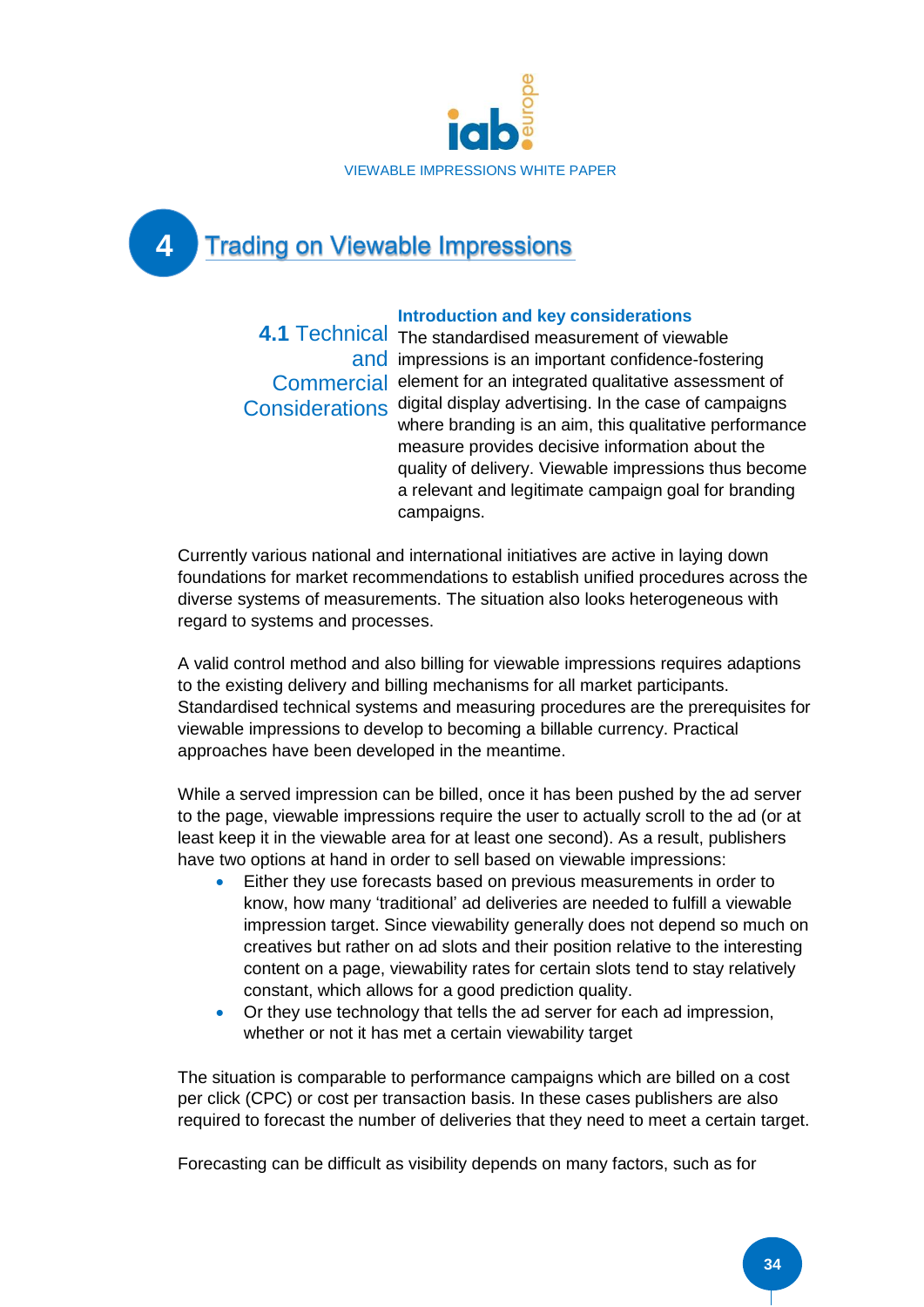

example the individual user behaviour, the target group, the context of the page content, the quality of the campaign, etc. This can lead to extreme differences of quality which can change from contact to contact.

As the industry develops we expect further systems to be put in place which will be capable of inferring the quality of individual ad impressions from the measurement results, and then within the system linking these with placements that would have the highest probability.

#### **Checklist of Viewable Impression Trading Considerations**

Having learned of the general principles in standards, definitions and calculations focus must now turn from theory to more practical considerations and particularly that of selection of measurement vendor and development of check lists for describing the terms of engagement.

Below is a checklist of basic considerations to cover off when planning a campaign and for helping decisions in contracting a vendor to supply management services.

The checklist extends slightly beyond viewable impressions since a holistic review of the services vendors provides needs to be understood. Whilst viewability is critical, and is also the subject of this white paper, ad validation technologies may also provide integrated services to measure Brand Safety and In-Target Audience measurement and benchmarks. Other technologies may, of course, be classified as single point solutions, leaving the buyer to consider contracting with multiple suppliers to build a composite set of solutions and services.

#### **Vendor review Checklist**

#### **1. Viewability and Non-Human Traffic (NHT)**

- Is the viewability measurement accredited by a specialist third party e.g. MRC, ABC?
- If the measurement is accredited has the accreditation certification been studied and understood by key stakeholders?
- Can the solution measure viewability for ads delivered in cross-domain iframes?
- Does the vendor provide a complete viewability number for billing with projection?
- Is NHT filtered out as part of viewability reporting in accordance with the IAB
- proposed guidelines for viewable impression measurement?
- Is the NHT measurement accredited by a specialist third party  $-$  e.g. MRC, ABC?

#### **2. Brand Safety and Geography**

 $\cdot$  Is the brand safety measurement accredited by a specialist third party  $$ e.g. MRC, ABC?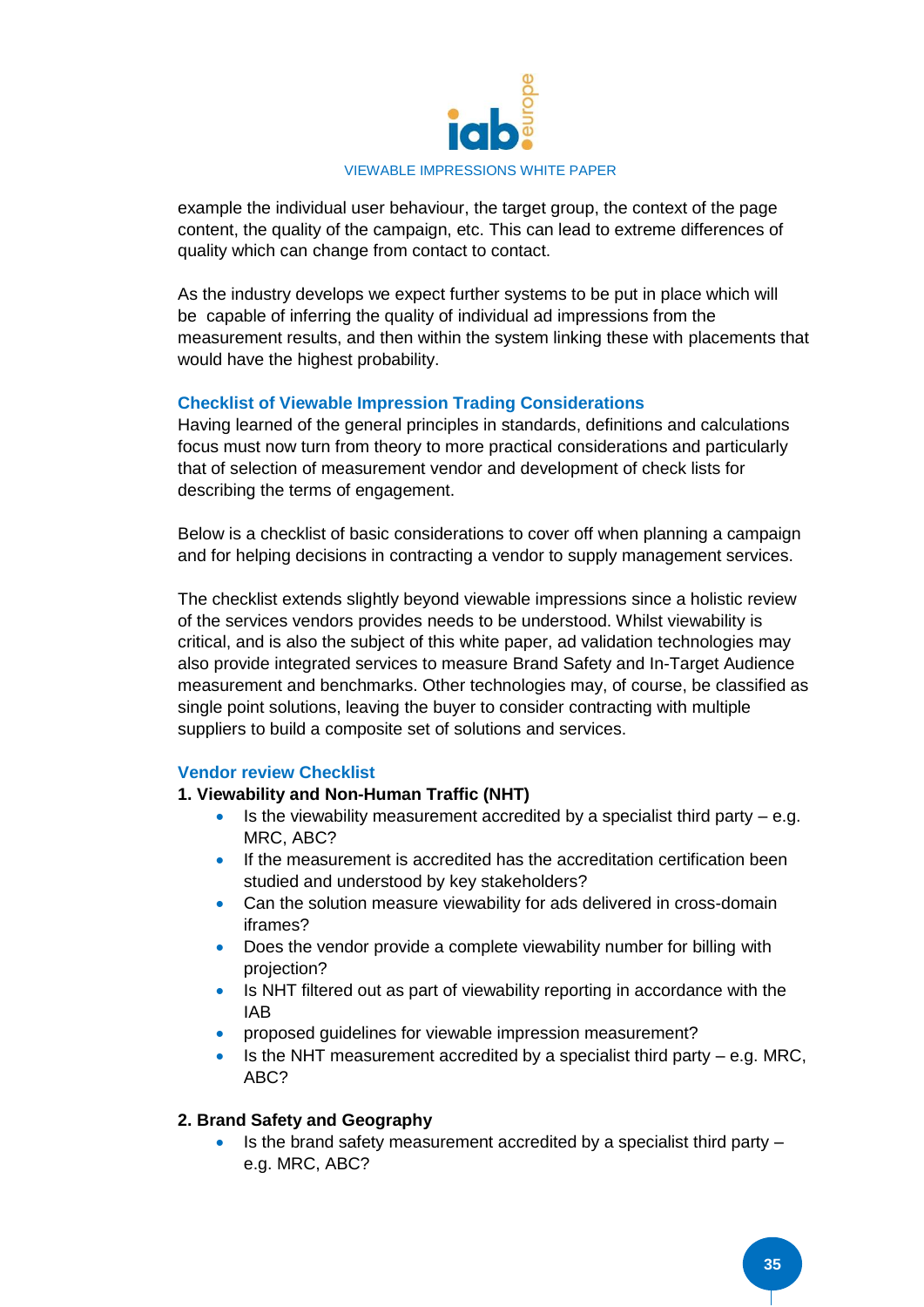

- Does blocking require a 4th-party ad server, causing latency-driven discrepancies?
- How granular is the blocking capability? At the domain level? URL level?
- Is the geographic measurement accredited by a specialist third party? At what geographic level?

#### **3. Complete Solution**

- Can the solution de-duplicate ads delivered in-view and in-target with the use of a single tag?
- Does the solution provide a truly cross-platform comparable validated GRP?
- Is the solution 3rd-party neutral?
- Are publishers given access to data to help manage success?
- What is the source of the demographic data? Is it truly representative?
- What demographics are available beyond age and gender?
- If a panel is used for audience calibration, how big is the panel?
- Does the solution have a built in Targeting Efficiency for benchmarking success?

#### **Request for Proposal (RFP) Considerations**

From a practical checklist and detail point of view for inclusion into vendor RFPs and campaign description plans the following points may be instructive to add to documentation and communications:

#### **1. Measurement Vendor Requirements**

- Describe campaign goal and associated effectiveness metric(s)
- Who is the measurement vendor to be used?
- Will and when will access to campaign delivery data be granted to media seller?
- How will impressions delivered on mobile be measured and invoiced (for example, will the bill be based on overall in-target percentage for desktop impressions?)

#### **2. Viewable Impression Requirements**

- Will the invoice be based on viewable impressions or a minimum % inview?
- How will impressions where viewability cannot be measured be invoiced (for example, invoice in full, a percentage or based on statisticallyprojected data?)

#### **3. Other Requirements**

- Will the invoice be based on in-target impressions or minimum % in-target?
- What will be the minimum impressions required per placement to ensure reporting?
- How will cases where placements do not meet the minimum impression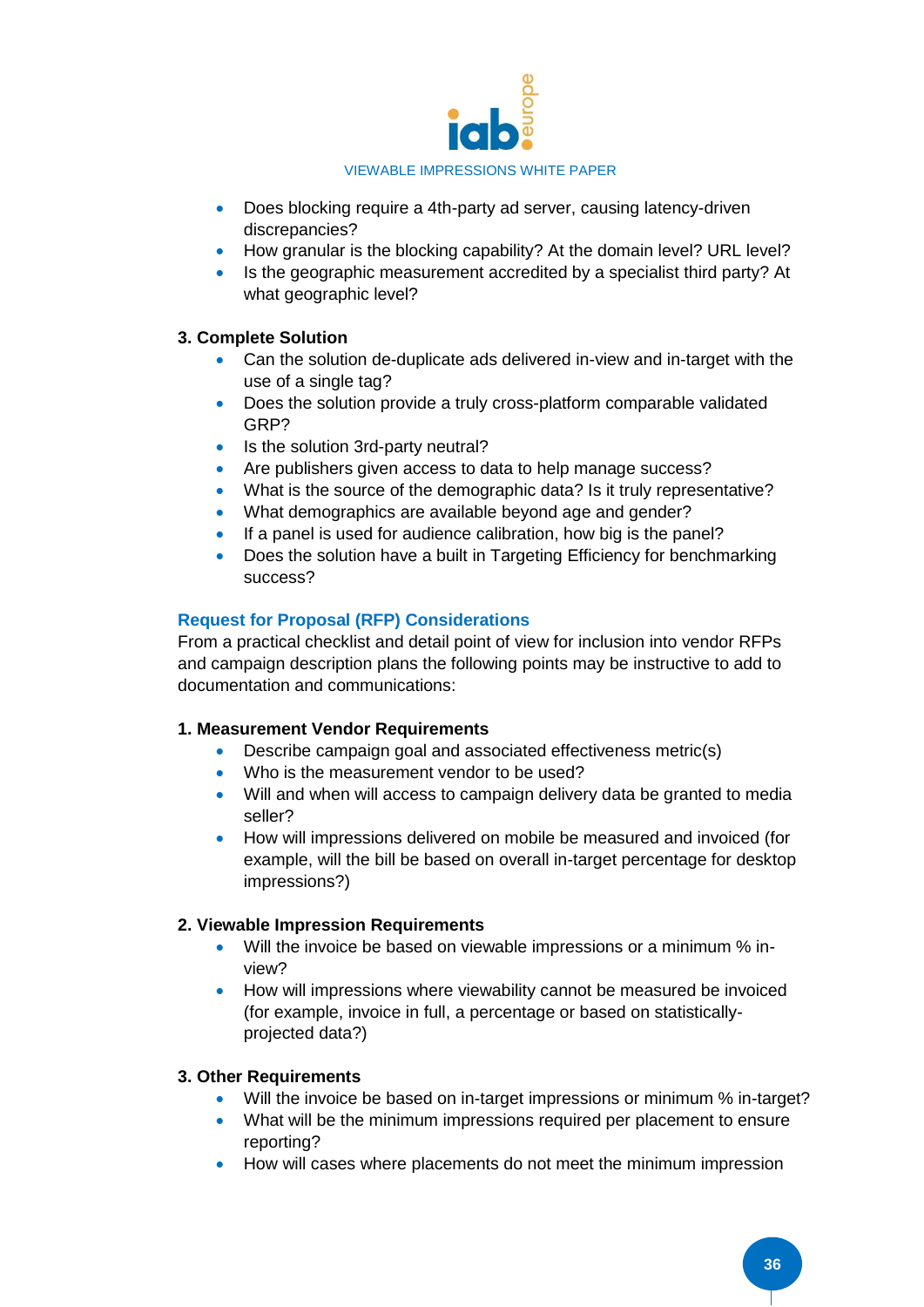

threshold be billed (for example, will the bill be based on site's overall intarget percentage?)

- What are the frequency capping plans (for example, will there be a maximum frequency per time period?)
- How out-of-geo impressions will be invoiced
- Will ad blocking be used?
- How will blocked impressions be invoiced?
- Will 4th-party ad servers be allowed?
- How will non-human traffic impressions be counted and invoiced?

#### **Vendor Discrepancies**

**.** 

Viewable impression vendors use different methodologies to record and report on viewable impressions, and as a result, discrepancies occur between the numbers that they provide. There are two core methods to recording viewable impressions; the Geometric method, and the Flash based method. Each method enables vendors to record results from different browsers (Internet Explorer, Firefox etc.) and depending on how a vendor deploys each method or a combination of the two together, will determine the sample size of impression from the campaign that viewability can be reported on. For example, working with the Geometric method alone will generate a sample size of approximately 45%. However, using both methods increases that sample size to approximately 90%. The ability to detect fraud will also greatly impact on a vendor's ability to report true viewability, and discrepancies occur when vendor A takes into account fraud and vendor B does not record that the advert is being served as a fraudulent impression. In June 2014 the Media Rating Council (MRC) published<sup>33</sup> six key reasons for discrepancies and asked accredited vendors to work towards improving in the following areas:

**1. Granularity of measurements**: Measurers may make viewable impression determinations based on sub-second 'snapshots' of different lengths, and these differences can result in counting discrepancies among measurers. The forthcoming viewable impression measurement guidelines will specify 100 millisecond intervals as a minimum requirement for viewability measurement of display ads, and 200 milliseconds as the minimum interval for the measurement of video ads (in other words, 10 consecutive positive observations are needed to constitute a viewable impression).

**2. Non-rendered served ads**: In the course of its work on viewable impressions measurement, MRC has determined that served ads measured using a 'Count on Decision' methodology, which is a method in which the count occurs relatively early in the ad serving process, often do not actually render on the user's screen in today's online environment. This can impact viewable rate calculations, as the served ad count is the denominator

<sup>&</sup>lt;sup>33</sup> MRC Industry Communication: Viewable Impression Advisory Update [http://mediaratingcouncil.org/033114\\_MRC%20Viewable%20Impression%20Advisory%20UpdateFINAL.pdf](http://mediaratingcouncil.org/033114_MRC%20Viewable%20Impression%20Advisory%20UpdateFINAL.pdf)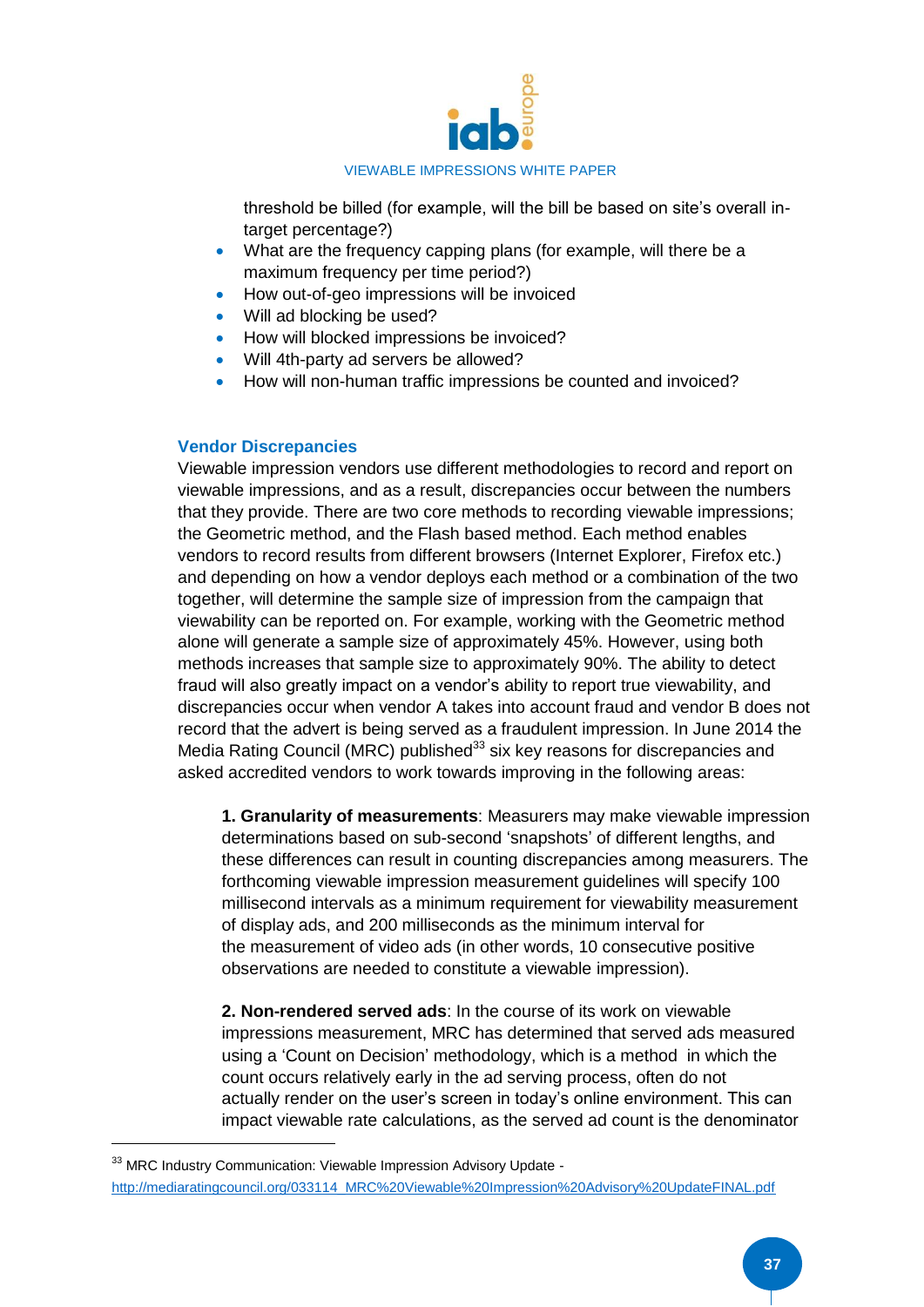

in this equation. Count on Decision has been considered an acceptable clientside counting approach since the issuance a decade ago of IAB's Display Advertising measurement guidelines, but it is clear that with the changes to the ad serving environment that have occurred since then, ads counted this way are particularly challenged in their ability to result in an 'opportunity to see' the ad by the user. As a result, MRC intends to work with IAB later this year to revise the measurement guidelines for counting served ad impressions to eliminate Count on Decision as a recognized legitimate client side counting approach, and encourages measurers who use Count on Decision methodologies to migrate at the earliest possible time to an accepted client-side served ad counting approach in which the count occurs later in the process.

**3. Order of Processing and Processes Applied:** To further promote consistency in measurement, MRC has specified that the order in which the viewability thresholds should be applied when determining whether an impression is viewable is: 1) Space: determine that the 50% of pixels threshold is met; then 2) Time: determine that the continuous second threshold is met. Also relevant is the fact that some measurers sometimes apply additional processes, such as ad verification procedures, to filter or otherwise exclude certain impressions from their final counts. The application of these additional procedures also can affect viewable impression counts. MRC has specified that certain processes that extend beyond viewability decisioning should be executed separately and subsequently to the viewable impression count, which should lead to greater consistency in the viewable counts among measurers.

**4. Ad versus Ad Container Measurement:** Viewability measurers may differ on whether they measure the ad itself or the ad container (i.e., the I-Frame) in which the ad appears. While measurement of the ad itself is generally preferable, both approaches are acceptable. However, it must be recognized that measurement of the ad container involves an inference that the ad appears in the container as intended (i.e., the ad is properly sized, etc.). The MRC in the US will require measurers to disclose whether they measure the ad or the ad container, and, in the case of the latter, will direct the measurement organisation to periodically study that the assumptions implicit in container measurement remain valid over time.

**5. Out of Focus Conditions:** Differences in how viewability measurers account for ads that may be in the viewable space of a browser window, but are in an out of focus browser tab, also can result in differences in counts of viewable impressions. MRC has specified that measurers should segregate such Out of Tab Focus ads from their viewable impression counts, and will allow accredited measurers a limited amount of time to adapt their systems to be able to distinguish these, if they do not currently have that capability.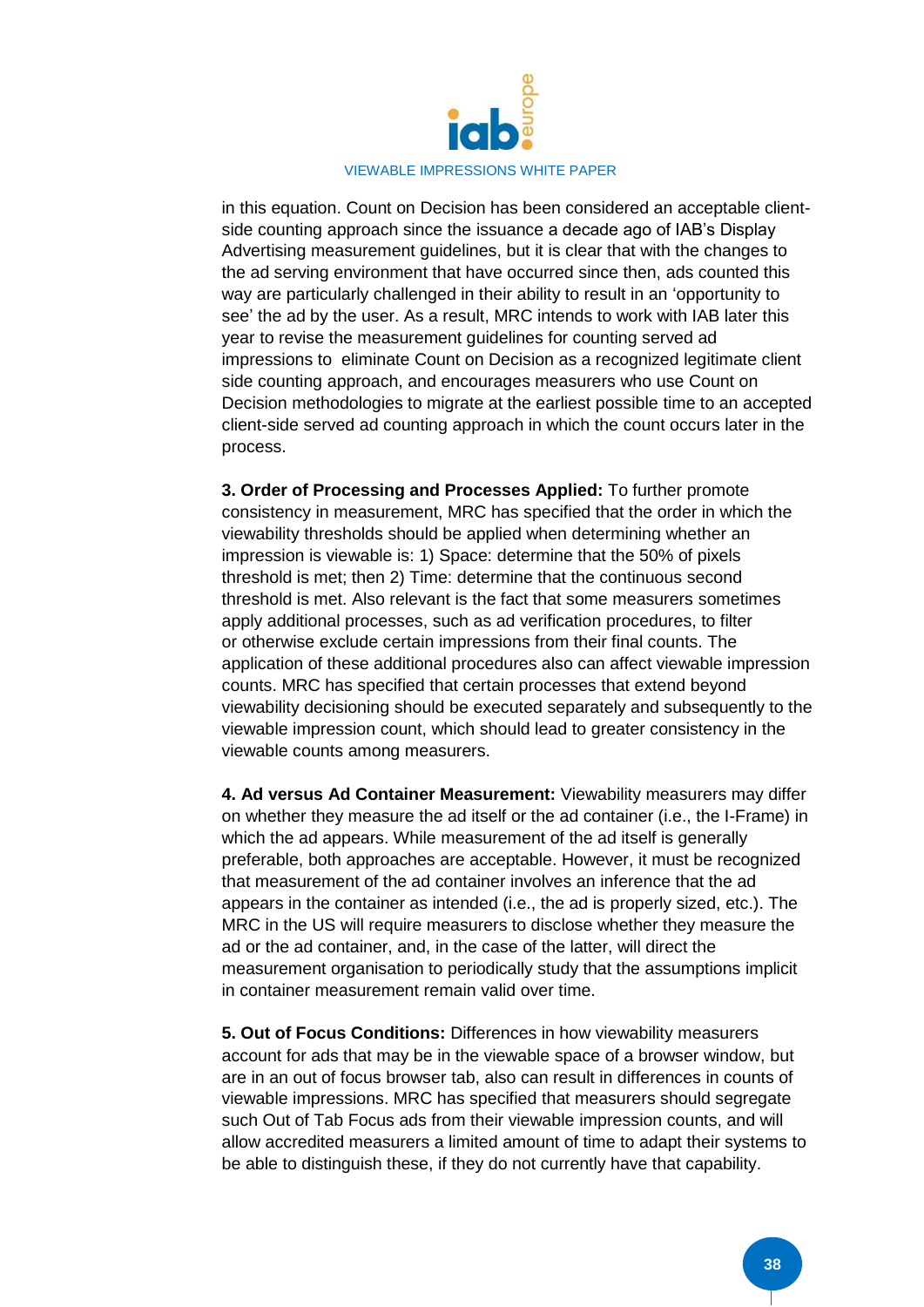

**6. Human Error:** A primary reason for discrepancies in served impression counts through the years was human error, in operational areas such as campaign setup, ad trafficking, or other processes that human intervention. Similarly, human error in viewability tagging or other operational processes can result in discrepancies in viewable impression counts. IAB issued guidance to the industry on this issue in 2008 with the publication of its Ad Campaign Measurement Process Guidelines document, and this document takes on enhanced relevance today, as many of the same issues that it originally addressed in the context of measuring served impressions are also applicable to quality viewable impression measurement.

The MRC has required all accredited vendors to align their processes in light of the factors noted above. As a result of the production testing that took place as part of the reconciliation work, the MRC believes it will be reasonable to expect a discrepancy range of 5%-10% when comparing viewable impression counts among accredited vendors once they have adapted their production procedures to align with the guidance specified above. Whilst the industry might still see discrepancies, the gap between vendors is surely narrowing.

#### 4.2 Non-Human The definition of a fraudulent ad, is one that never has Traffic and Fraud the opportunity of being seen by a human. Considerations

There are two broad buckets to focus on. CPM (cost per thousand/ mille) fraud and bot/ traffic fraud. The first, CPM fraud, involves unscrupulous websites partaking in this type of activity knowingly trying to defraud an advertiser. Even driving traffic by an external company could be intentionally or unintentionally derived from non human traffic. That type of fraud includes stuffing 1x1 pixels all over a page and serving a bunch of ads into those 1x1 pixels. Impression stuffing where you layer multiple ad calls on top of each other in an ad slot so only the one on top gets seen and those below it don't get seen. In the video space, similar types of behaviour can occur where video players are being stuffed into 1x1 iframes, or videos looping right after the other without being shown to users.

The second is non-human behaviour. This type of fraud exists where a machine has been taken over by a bot, and that bot has given that machine instructions to serve ads behind the scenes so no human will ever see them. There are lots of these botnets out there generating millions of ad impressions on a daily basis that never have the opportunity of being seen by a human. Vendors look at behavioural patterns to look at infected users and infected machines. Vendors can then differentiate whether the signals come from a bot or a human on an infected machine; and can take action from being served to these machines.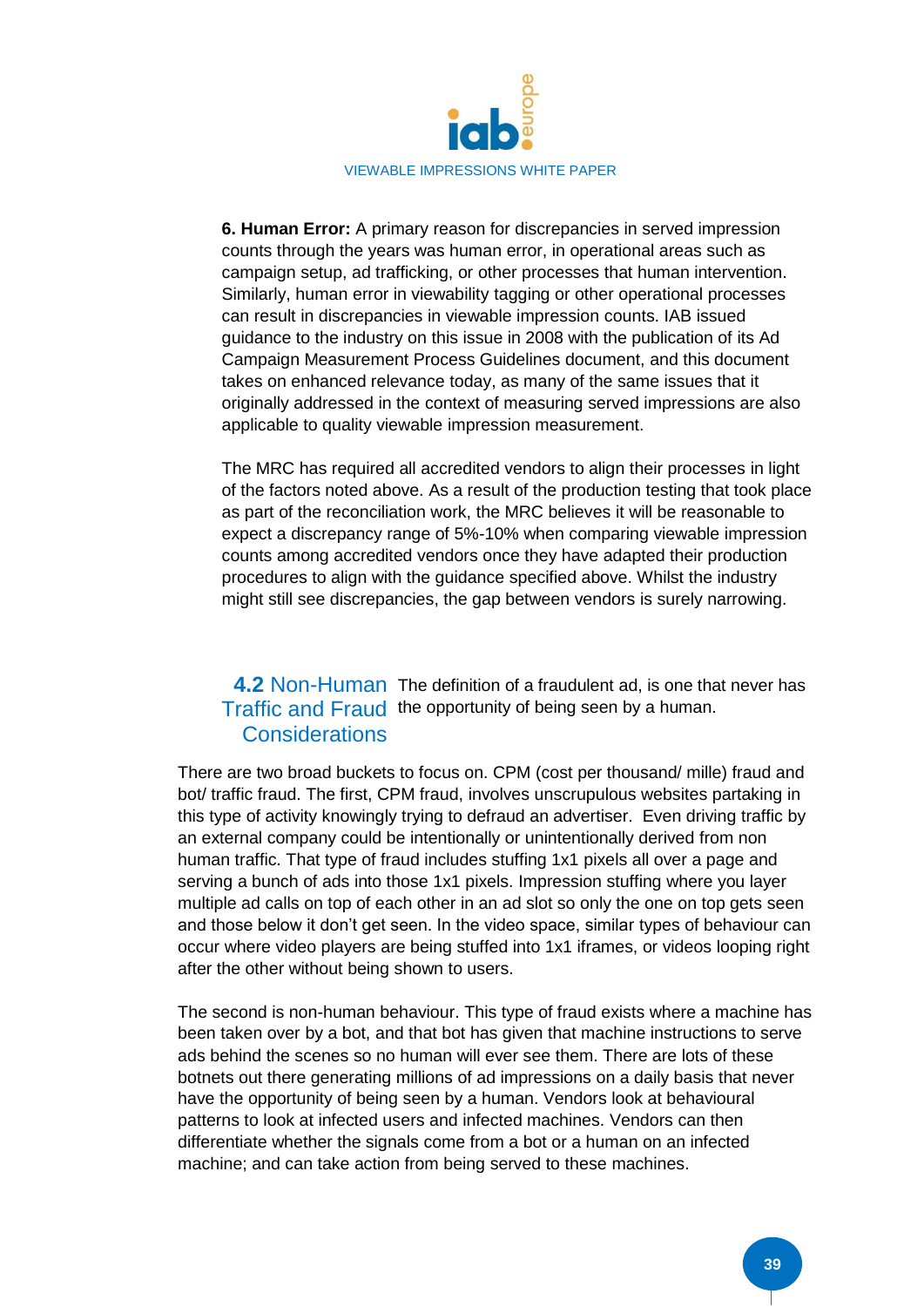

Both of these activities stop an advert being seen by a human and as a result have an impact on viewable impression metrics.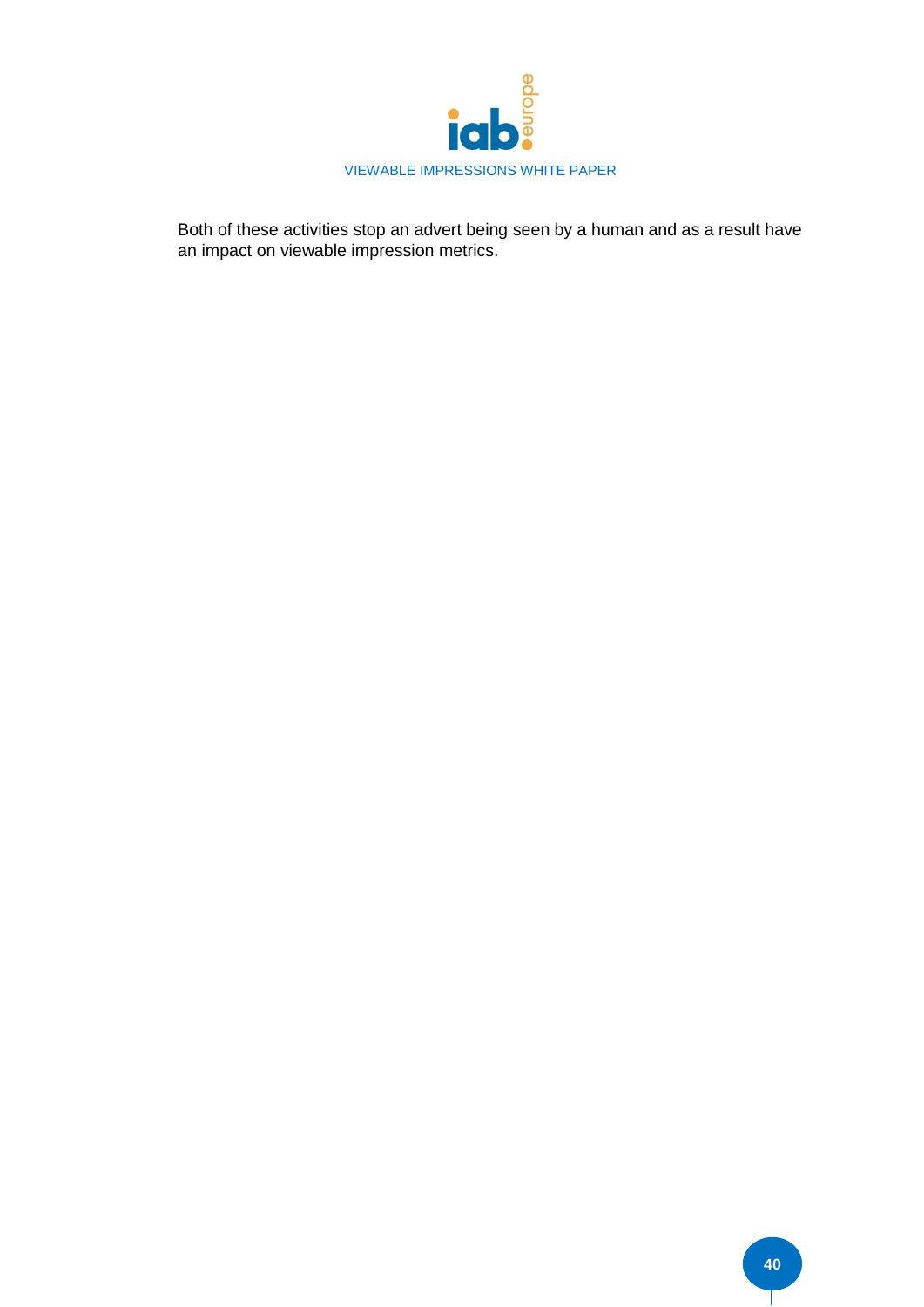

#### **5Conclusions**

Campaigns measuring viewability or specifically viewable ad impressions are today proving to deliver on the drive towards quality for brand advertisers as they seek guarantees for their marketing investments. Viewability is equally bolstering premium grade publishers as they are able to improve trade by demonstrating access to higher quality inventory with a higher 'opportunity to see' propensity thus differentiating themselves within the marketplace. In recognition of the advantages that measuring 'viewability' brings to market dynamics a growing number of leading actors on both the buy and sell side, including intermediaries, are now moving to implement these processes as standard. IAB Europe will be taking forward the findings of this White Paper this year, alongside its other Brand Advertising initiatives, through a series of consultations within the industry in order to support and help drive further investment into digital advertising across Europe.

IAB Europe would like to thank all the IAB and Corporate member contributors to this White Paper who have brought together significant insight on viewable impressions trading across the markets and on technical considerations.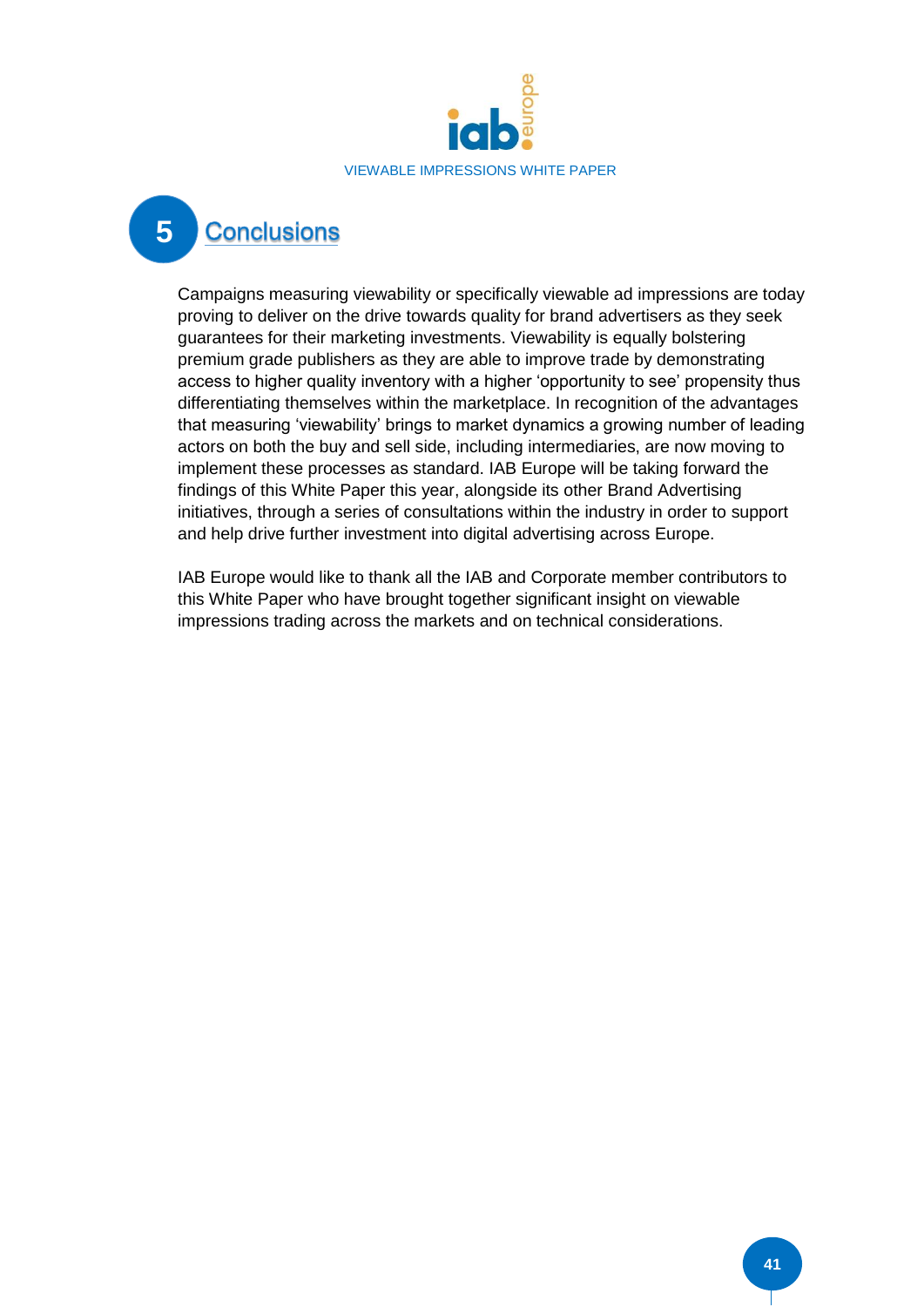



IAB Europe would like to thank the authors from the following companies and associations who took the time to contribute to this White Paper













Laurent Nicolas, Vice-President Product, AppNexus

Bjorn Kaspring, Head of Premium Display, Interactive Media and representing BVDW / IAB Germany

> Katharina Brandt, Head of Digital Marketing, BVDW / IAB Germany

Stuart Wilkinson, Head of Industry Relations EMEA, comScore

Allan Sorensen, Danske Medier / IAB **Denmark** 

Jon Chase, Chairman EACA Media Agencies Council, EACA and CEO, Velvet Communications

Simon Thomas, Strategic Systems Director, GroupM EMEA

Alison Fennah, Executive Business Advisor, IAB Europe

Risto Jantti, Head of Business Development, Relevant Partner for Media and representing IAB Finland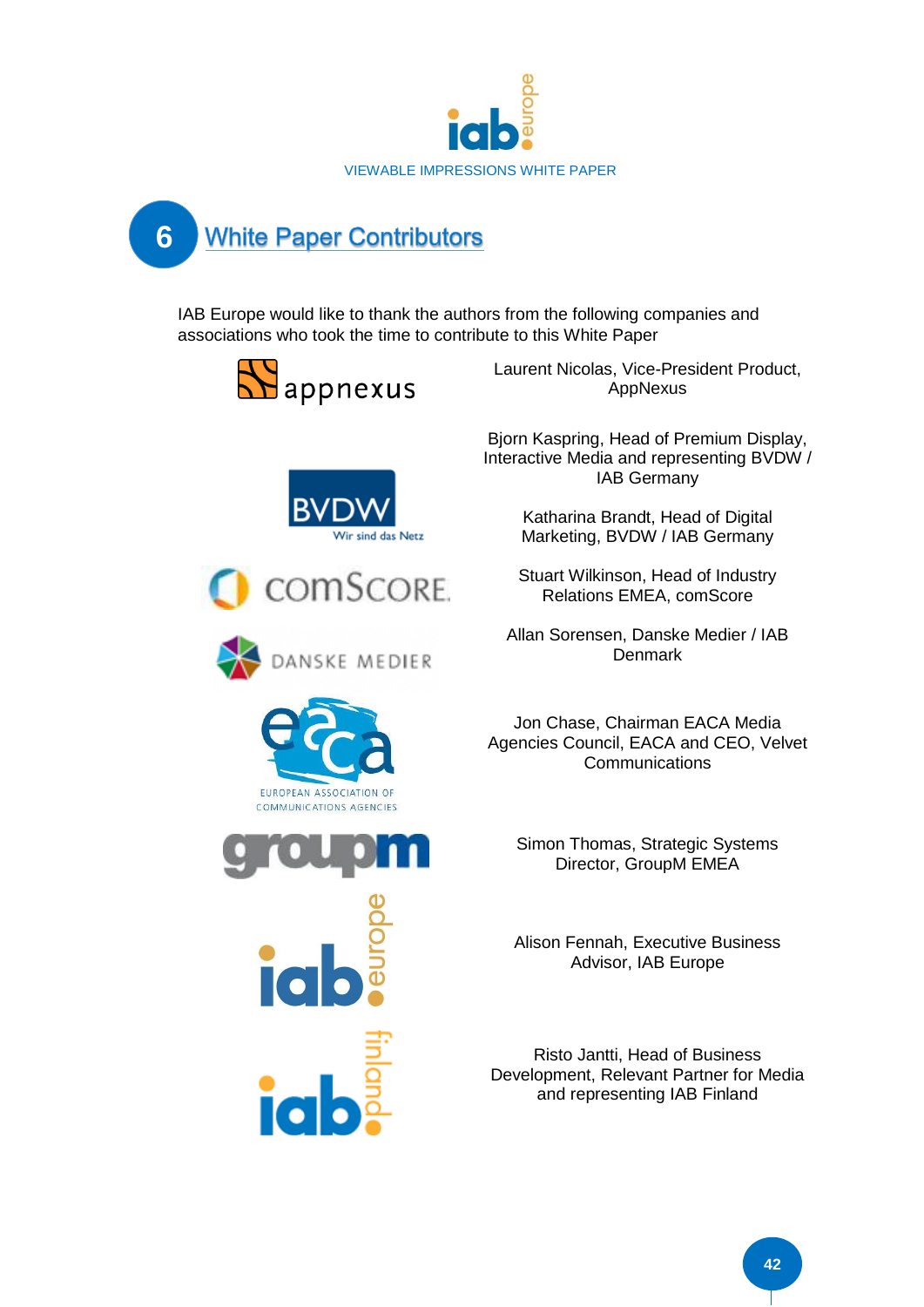



Stephane Hauser, Managing Director, IAB **France** 

Endre Somogyi, General Manager, IAB Hungary

Gabriele Mirra, Chief Operating Officer Italiaonline and Board Member IAB Italy representing IAB Italy

Martijn Van Den Hout, Sales Development Manager, Sanoma and representing IAB **Netherlands** 

Pawel Kolenda, Research Director, IAB Poland

Belén Acebes Arribas, Director of Marketing and Research, IAB Spain

Charlotte Thur, CEO, IAB Sweden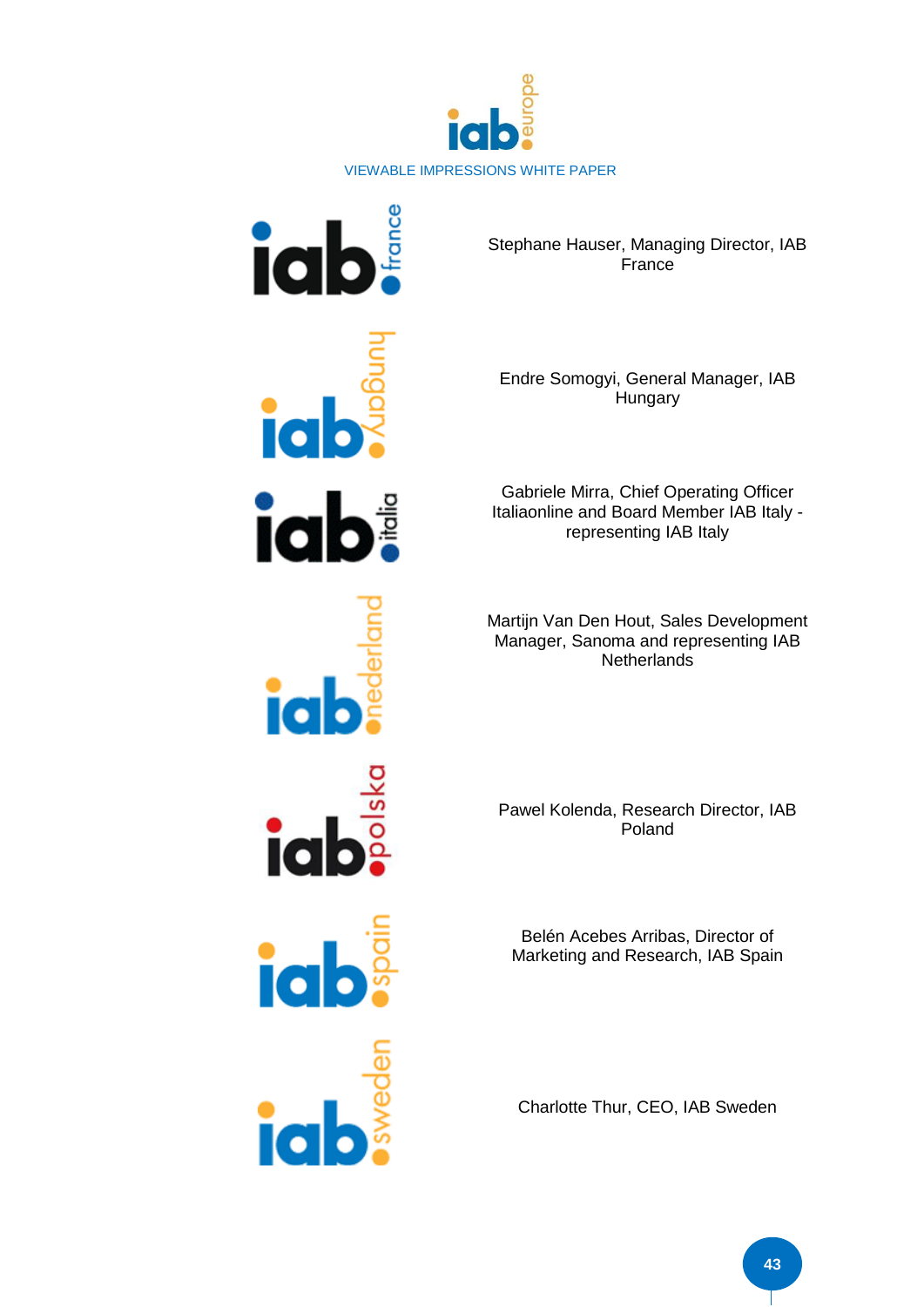





Sylvain Deffay, Country Manager, France, Infectious Media



**INFECTIOUS**<br>MEDIA







Niall Hogan, UK Managing Director, Integral Ad Science

Anant Joshi, Director of International Business, Meetrics

Felix Badura, Director of Product and Operations / Co-Founder and Partner, **Meetrics** 

Tim Jones, Research Director Europe, Microsoft Advertising

Ian Saunders, Senior Vice President Semantic Solutions, Xaxis –

**IAB Europe contacts:** Alison Fennah – [fennah@iabeurope.eu](mailto:fennah@iabeurope.eu) Marie-Clare Puffett – [puffett@iabeurope.eu](mailto:puffett@iabeurope.eu)